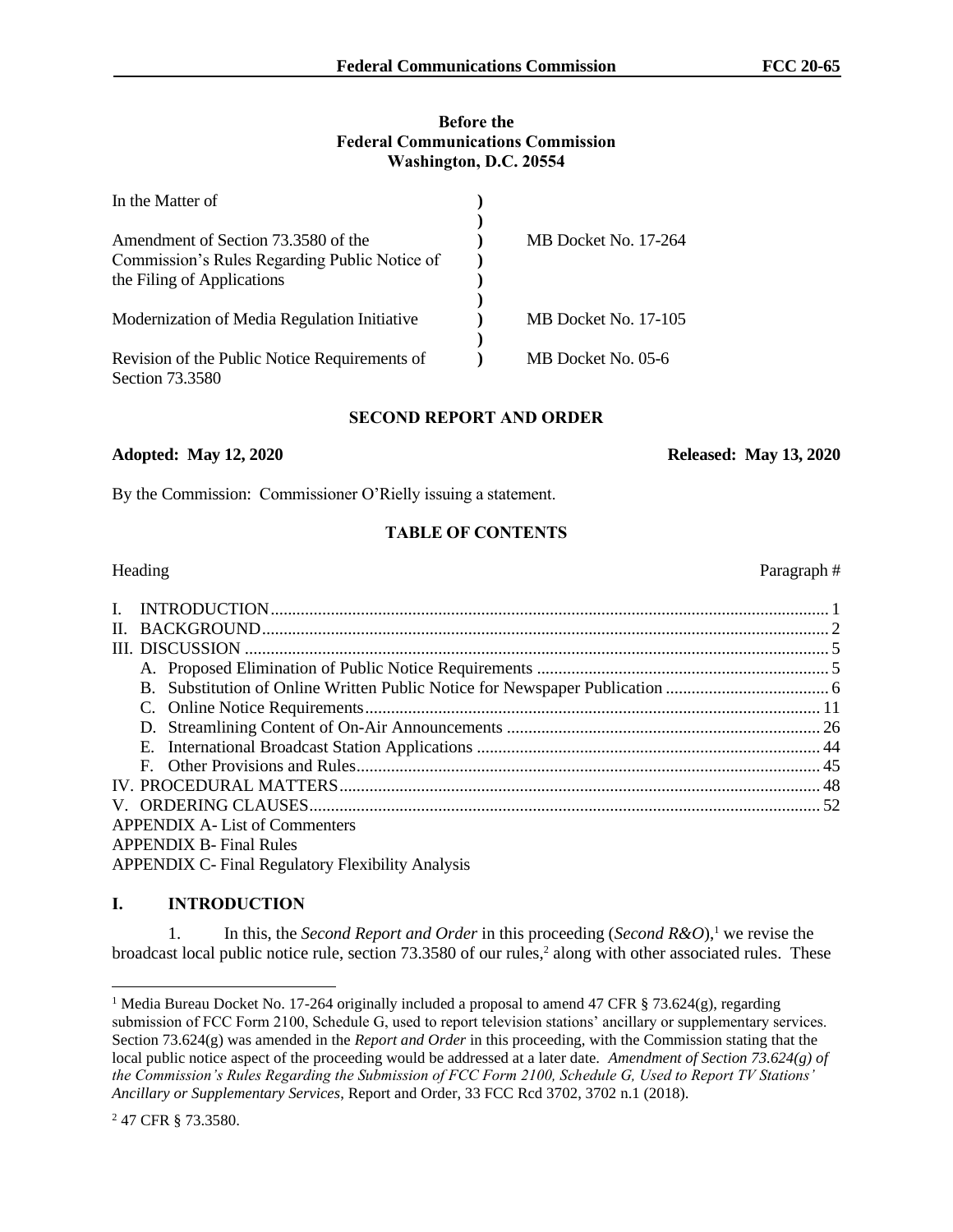rule amendments were proposed in the *Further Notice of Proposed Rulemaking* in this proceeding,<sup>3</sup> which expanded upon the initial *Notice of Proposed Rulemaking*. 4 Based upon comments received in response to both the *NPRM* and the *FNPRM*, <sup>5</sup> we adopt, in some cases with modifications, our proposals to update, clarify, and streamline section 73.3580 and the local public notice obligations contained in that and other related rule sections. Specifically, we adopt our proposal to eliminate the obligation to publish public notices in print newspapers, and to require instead that applicants provide public notice through online notices that link directly to the Commission-hosted online public inspection file or application databases, and/or through on-air announcements that direct viewers and listeners to those application resources. As stated in the *FNPRM*, we adopt these new rules in order to simplify broadcasters' local public notice obligations in a manner that reduces costs and burdens on applicants, while facilitating robust public participation in the broadcast licensing process. Additionally, through this *Second R&O* we continue our efforts to modernize our media regulations.<sup>6</sup>

## **II. BACKGROUND**

2. Section 311 of the Communications Act of 1934, as amended (the Act), provides that applicants for certain broadcast authorizations "shall give notice of such filing in the principal area which is served or is to be served by the station."<sup>7</sup> The purpose of the statute, and of the implementing section 73.3580,<sup>8</sup> is to ensure that relevant communities are made aware of applications and are afforded the opportunity to participate in the broadcast licensing process.<sup>9</sup> We noted in the *FNPRM*, however, that

<sup>5</sup> We note that 15 years ago, the Commission opened a much more narrow proceeding in which it proposed only to modify the local public notice requirements that broadcast station buyers and sellers are required to provide to the public in connection with proposed assignments and transfers of control, and also sought comment on whether to eliminate the newspaper publication exemption for noncommercial educational (NCE) stations and stations that are the only operating station in their broadcast service in their community of license. *Revision of the Public Notice Requirements of Section 73.3580*, Notice of Proposed Rulemaking, 20 FCC Rcd 5420, 5421, para. 3 (2005) (*2005 Public Notice NPRM*). In the 2017 *NPRM,* the Commission tentatively concluded not to move forward with the proposals in the *2005 Public Notice NPRM* and sought comment on that tentative conclusion. *NPRM*, 32 FCC Rcd at 8210, para. 11. While some commenters objected to the streamlining proposals in the 2017 *NPRM*, no commenter argued for the Commission to move forward with the proposals in the *2005 Public Notice NPRM*. *See, e.g.,* UCC Comments (dated Dec. 29, 2017); LNP Comments (dated Dec. 29, 2017). We therefore adopt our tentative conclusion and terminate the 2005 proceeding. We further note that the 2019 *FNPRM* mentioned the proposal in the *2005 Public Notice NPRM* to eliminate the NCE exception and asked whether NCE stations should continue to be exempt from the written notice requirement (i.e., the online notice requirement). *FNPRM,* 34 FCC Rcd at 9262, para. 22. No commenters to the *2019 FNPRM* supported requiring NCE stations to post online notice requirements.

<sup>6</sup> *See Commission Launches Modernization of Media Regulation Initiative*, Public Notice, 32 FCC Rcd 4406 (MB 2017) (*Modernization Initiative Public Notice*).

<sup>7</sup> 47 U.S.C. § 311(a). Section 311(a) provides, in pertinent part: "When there is filed with the Commission any application to which section  $309(b)(1)$  applies, for an instrument of authorization for a station in the broadcasting service, the applicant . . . shall give notice of such filing in the principal area which is served or is to be served by the station . . . The Commission shall by rule prescribe the form and content of the notices to be given in compliance with this subsection, and the manner and frequency with which such notices shall be given."

<sup>8</sup> 47 CFR § 73.3580.

<sup>3</sup> *Amendment of Section 73.3580 of the Commission's Rules Regarding Public Notice of the Filing of Applications*, Further Notice of Proposed Rulemaking, 34 FCC Rcd 9251 (2019) (*FNPRM*).

<sup>4</sup> *Amendment of Section 73.624(g) of the Commission's Rules Regarding Submission of FCC Form 2100, Schedule G, Used to Report TV Stations' Ancillary or Supplementary Services; Amendment of Section 73.3580 of the Commission's Rules Regarding Public Notice of the Filing of Applications*, Notice of Proposed Rulemaking, 32 FCC Rcd 8203 (2017) (*NPRM*).

<sup>9</sup> *See generally* 47 CFR § 73.3580(c) – (d). *See also 2005 Public Notice NPRM*.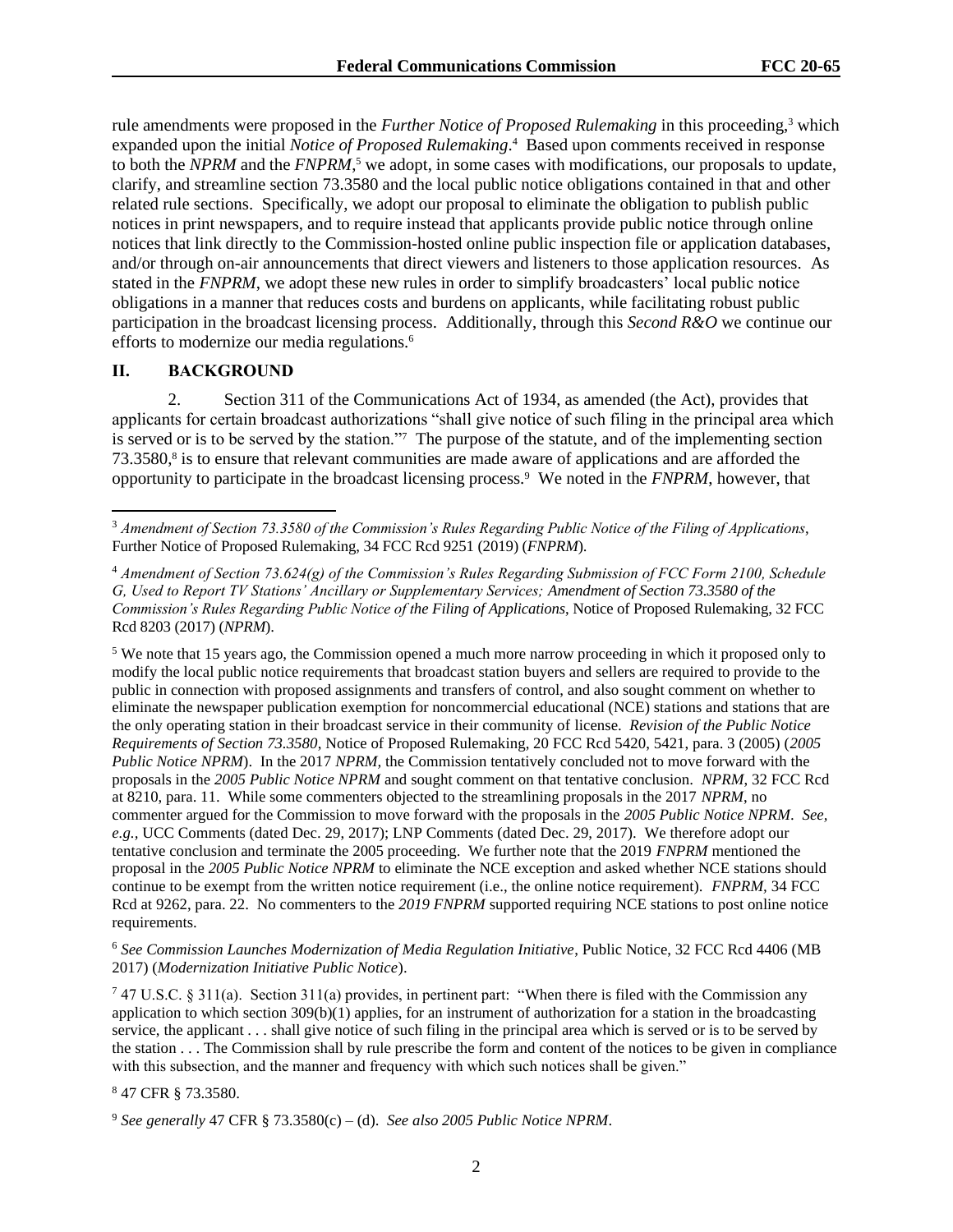over the last 50-plus years section 73.3580 and its predecessors have become unnecessarily complicated and confusing. Under the current rule, notices break down broadly into giving on-air notice of application filings and/or publishing such notice in newspapers, yet the details of those requirements (number and timing of on-air announcements, frequency of publication, etc.) are different based on the type of application being filed and the type of applicant submitting the filing. The result, we concluded, is a rule that "has become increasingly complex, creating compliance difficulties." 10

Several parties, in response to the Commission's Modernization of Media Regulation Initiative,<sup>11</sup> recommended that section 73.3580 be updated, in particular by simplifying the rule and eliminating the newspaper publication requirement in favor of Internet publication.<sup>12</sup> In October 2017, the Commission issued the *NPRM* to seek comment generally on whether to update or even eliminate section 73.3580.<sup>13</sup> Based on comments filed in response to the *NPRM*,<sup>14</sup> we proposed in the *FNPRM* to eliminate the requirement to publish written public notice in newspapers, replacing newspaper publication with online written notice. We also sought comment on whether to require use of mobile apps as a means of providing local public notice.<sup>15</sup> We further proposed to streamline both on-air and online written public notices. <sup>16</sup> Specifically, we proposed that broadcasters currently required to give public notice by on-air announcements should make simpler and less frequent announcements that emphasize referring viewers and listeners to the Commission-hosted Online Public Inspection File (OPIF),<sup>17</sup> and that the schedule of such announcements be made uniform for all applicants, broadcast services, and application types. $18$ 

4. As discussed below, commenters to the *FNPRM* generally agreed with our proposals, differing only as to some of the details, with some of the comments pointing to improvements that, we believe, will further increase access to application information needed for meaningful public participation in the process.<sup>19</sup>

<sup>11</sup> *See supra* note 6.

<sup>12</sup> *FNPRM*, 34 FCC Rcd at 9254 n.18, 9256-57, para. 11.

<sup>13</sup> *NPRM, supra* note 4.

<sup>14</sup> Several broadcasters and other commenters to the original *NPRM* in this proceeding supported eliminating the newspaper notice requirement, either replacing it with online notice or with on-air announcements directing viewers and listeners to online information. These commenters are listed in the *FNPRM*, 34 FCC Rcd at 9254 n.18.

<sup>15</sup> *See FNPRM*, 34 FCC Rcd at 9255, para. 7.

<sup>16</sup> *Id*. At 9259-67, paras. 14-30.

<sup>17</sup> Although most broadcasters are required to maintain an OPIF, 47 CFR § § 73.3526, 73.3527, applicants for a new construction permit, and permittees and licensees of LPTV, TV translator, TV booster, LPFM, FM translator and FM booster stations are not. Broadcasters that are not required to maintain an OPIF should instead reference the Commission's electronic application filing databases, such as the Media Bureau's Licensing and Management System (LMS), in their online or on-air public notice. The Media Bureau is currently transitioning from use of its CDBS database to LMS. Although it currently appears that the transition to LMS may not be complete prior to adoption of any proposed rules in this proceeding, we find that either CDBS or LMS will be available as a substitute for OPIF where an applicant or licensee is not required to maintain an OPIF. To the extent that we reference LMS in this *Second R&O*, it should be read as including CDBS if that system is still being used for filing certain applications.

<sup>18</sup> *FNPRM*, 34 FCC Rcd at 9254-55, paras. 5-6.

<sup>19</sup> *See*, *e.g.*, Comments of American General Media, Beasley Media Group Licenses, LLC, Connecticut Public, Cumulus Media Inc., Entercom License, LLC, Galaxy Communications, LLC, Good Karma Broadcasting, LLC, Good Karma Milwaukee, LLC, Meruelo Media, LLC, Sarkes Tarzian, Inc., and WNET (AGM Parties Comments) at 3-6; Comments of National Ass'n of Broadcasters (NAB Comments) at 2-5, 10-12; Comments of America's Public (continued….)

3

<sup>10</sup> *FNPRM*, 34 FCC Rcd at 9253, para. 3.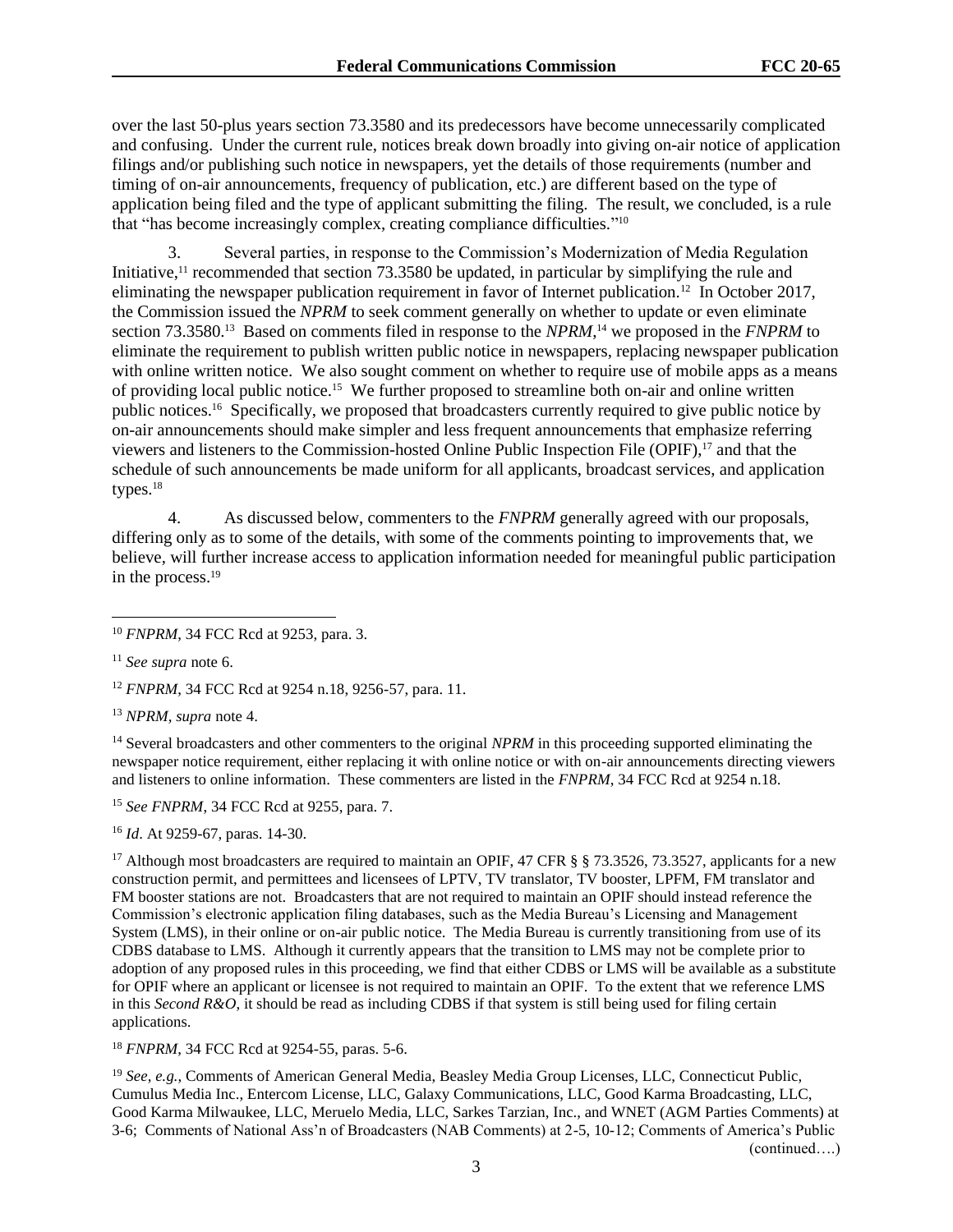# **III. DISCUSSION**

## **A. Proposed Elimination of Public Notice Requirements**

5. As a threshold matter, we adopt our tentative conclusion that we are obliged under section 311(a)(1) of the Act to require broadcast station applicants to provide notice of application filing in the principal area which is served or is to be served by the station.<sup>20</sup> None of the commenters responding to the *FNPRM* challenged our statutory obligation to require local public notice for most application filings.

# **B. Substitution of Online Written Public Notice for Newspaper Publication**

6. We also adopt our proposal to discontinue requiring broadcast station applicants to publish local public notice in newspapers, and to require instead that applicants required to give "written" (as opposed to on-air) notice do so by posting notices on a publicly accessible website for 30 days, beginning within five days of the acceptance of the application for filing.<sup>21</sup>

7. In the *FNPRM*, we stated that application notice by newspaper publication was costly to the applicant and potentially the consumer, was published only intermittently, and provided at best an abridged version of the application. On the other hand, online notice is less expensive, especially when provided on an applicant-owned or affiliated website, can be viewable for a continuous period of time, and can link to the full application.<sup>22</sup> Several commenters support the proposal to substitute online notice for newspaper publication.<sup>23</sup> Only two commenters to the *FNPRM* raised objections to online versus newspaper publication.<sup>24</sup> Common Frequency, Inc. (CF), while not rejecting outright the idea of online local public notice, points out that it is more efficient for the public to scan no more than five newspapers in a market than to have to search dozens of broadcast station websites in order to locate a given applicant's public notice.<sup>25</sup> CF further states that broadcast station websites generally receive far fewer

<sup>20</sup> *FNPRM*, 34 FCC Rcd at 9256, para. 8.

<sup>21</sup> As discussed *infra*, our implementation of online public notice is subject to some modifications of the initial proposal, based on comments received. *See infra* paras. 17-21.

<sup>22</sup> *FNPRM*, 34 FCC Rcd at 9254, para. 5. *See*, *e.g.*, AGM Parties Comments at 3-4 (newspaper publication can be costly, with disproportionate impact on smaller broadcasters; increased costs do not yield increased information to viewers/listeners); NAB Comments at 2-5 (eliminating newspaper publication requirement reduces costs to broadcasters and, given decrease in number of newspapers and readership levels, results in better notice).

<sup>23</sup> *See*, *e.g.*, NAB Comments at 5; UCC Parties Comments at 2-3, 6; Comments of Robert Lee – QXZ MediaWorks LLC (Lee Comments) at 1.

<sup>24</sup> Comments of Jake Seaton/enotice, Inc. (Seaton Comments); Reply Comments of Common Frequency, Inc. (CF Reply). Additionally, two commenters to the *NPRM* opposed the proposed change from newspaper publication to online notice. *See* Comments of Public Notice Resource Center and State Newspaper Ass'ns at 1-6; Comments of LNP Media Group at 2-5. As noted in the *FNPRM,* these commenters "have an economic interest in maintaining the requirement that broadcasters purchase ads in newspapers to provide public notice." *FNPRM*, 34 FCC Rcd at 9254 n.18. Neither of these commenters renewed their opposition in response to the *FNPRM*. In any event, we note our analysis below and in the *FNPRM* adequately addresses their concerns. *See infra* paras 8-10; *FNPRM* 34 FCC Rcd at 9256-59, paras.11-13.

 $25$  CF Reply at 2-3.

<sup>(</sup>Continued from previous page)

Television Stations, the Public Broadcasting Service, National Public Radio, Inc., and the Corporation for Public Broadcasting (APTS Comments) at 1-2 (all generally supporting online over newspaper notice and shorter on-air announcements); Comments of The Office of Communication of the United Church of Christ, Inc., the Benton Institute, Common Cause, Free Press, and the Open Technology Institute at New America (UCC Parties Comments) at 2-3 (generally supporting online notice and streamlined on-air announcements, but suggesting additional notice requirements to provide meaningful notice to viewers and listeners).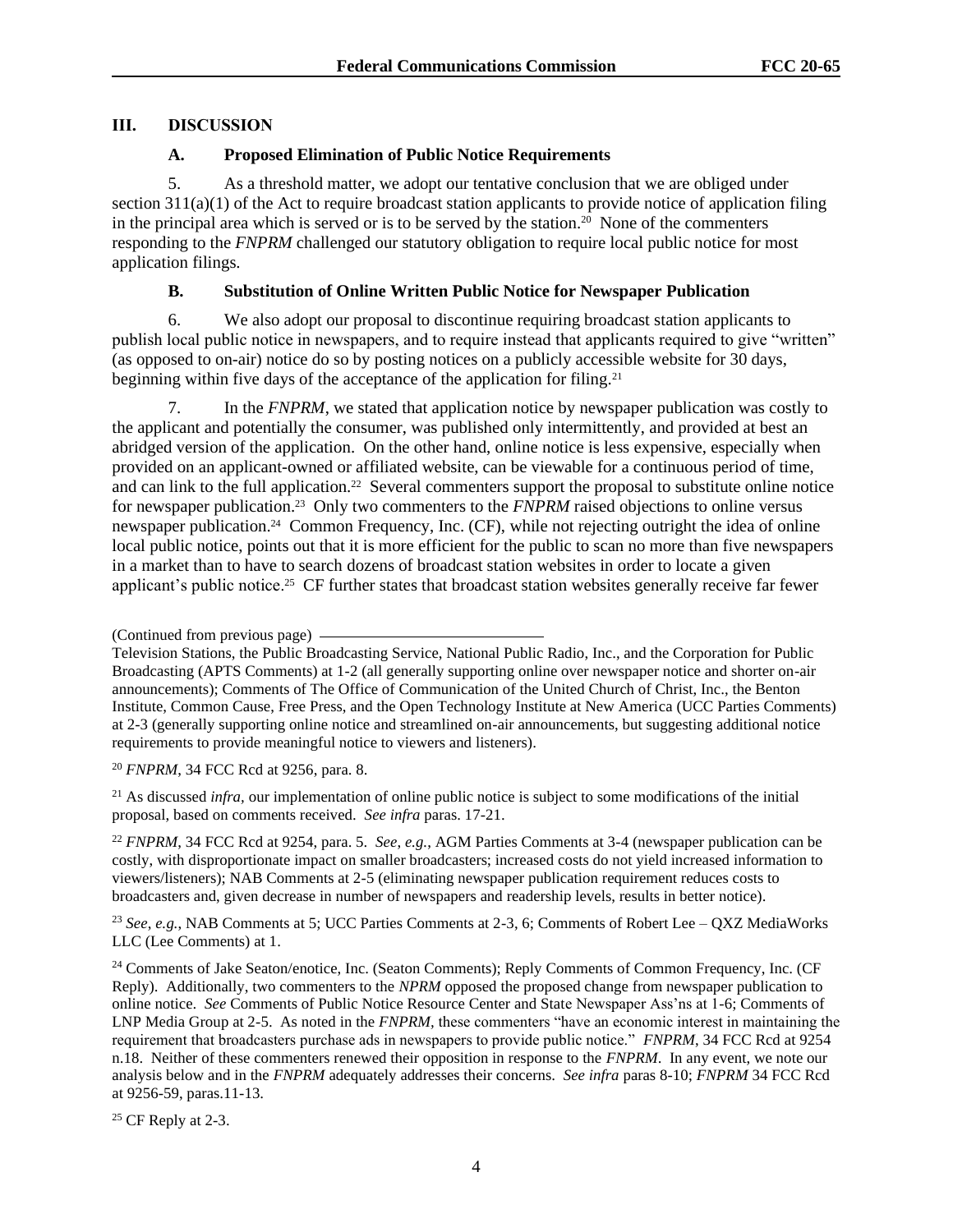page views than local newspaper sites,<sup>26</sup> additionally noting that consumers often interact with broadcast stations through apps on a mobile phone rather than through websites.<sup>27</sup>

8. We reject the idea that it is necessarily less efficient for the public to discover a broadcast notice on websites than in newspapers merely because there are more websites than newspapers in a given local area. CF does not consider that members of the public can search for web content either by using commonly available search engines or by employing "bots" that can crawl the web for specific content.<sup>28</sup> Moreover, these search engines do not charge consumers. In contrast, requiring members of the public to scan multiple newspapers—in the few cities that are still served by multiple newspapers—is costly, as consumers would have to purchase multiple newspapers daily. Additionally, CF's critique rests on the assumption that most consumers are generally interested in commenting on all broadcast applications, rather than seeking out applications filed by specific stations of interest to them.<sup>29</sup> Given these factors – ease of Internet search and specificity to stations of interest – we find that the cost savings and increased information yielded by online notice with links to the application outweigh the minimal benefit of publishing occasional notices in one local newspaper.

9. Jake Seaton, the founder and CEO of enotice, Inc., argues for the direct involvement of local journalistic institutions. First, Seaton claims that "affirmative notification of a concerned public" is necessary, rather than what he terms the "passive availability" of the notice to viewers of a website who, he argues, might not be inclined to comment on an application.<sup>30</sup> Second, Seaton believes there is an "innate benefit" in using journalistic channels to provide public notice, noting that according to one study newspapers account for nearly half of the original news reporting in a community.<sup>31</sup> While we may agree with Seaton regarding the contributions of certain local newspapers to community journalism,<sup>32</sup> we do not believe this observation establishes that newspapers are the best way to inform consumers about broadcast

<sup>31</sup> *Id*. at 2.

<sup>&</sup>lt;sup>26</sup> *Id.* at 3. CF also objects to online notice because there would be no "historical record" of posting the notice after the 30-day period ends. CF Reply at 3-4. In the unlikely event that a petitioner or objector challenges the provision of online notice of a contested application, a station can provide a certification from the staff member(s) responsible for posting the notice that the task had been completed or can provide other relevant information, such as a screen shot. To guard against such eventualities, applicants should consider maintaining appropriate records of online notices.

<sup>27</sup> *Id*. at 5-7 (citing to, *inter alia*, articles and posts from *Wired* and *Forbes* magazines; *see*, *e.g*., Ron Palmeri, *Why We Don't Surf The Web Anymore And Why That Matters* (Feb. 22, 2016)

https://www.forbes.com/sites/valleyvoices/2016/02/22/why-we-dont-surf-the-web-anymore-%C2%ADand-whythat-matters/#53c2b10d7ac2).

 $28$  For example, a 2012 study by the Pew Research Center found that 91 percent of adult Internet users used search engines to find information on the World Wide Web. Search Engine User 2012, Pew Research Center, found at https://www.pewresearch.org/internet/2012/03/09/main-findings-11/.

<sup>&</sup>lt;sup>29</sup> In other words, a viewer specifically interested in station WAAA would find it easier to check WAAA's website periodically for applications filed, rather than review all local newspaper classified ads daily, where the public notices of all station applications would be published.

<sup>&</sup>lt;sup>30</sup> Seaton Comments at 1-2. Seaton describes enotice as "a technology company that is working on modernizing public notice." *Id*. at 1.

<sup>&</sup>lt;sup>32</sup> Seaton Comments at 2 (citing to https://www.niemanlab.org/2019/09/local-newspapers-are-suffering-but-theyrestill-by-far-the-most-significant-journalism-producers-in-their-communities/ ).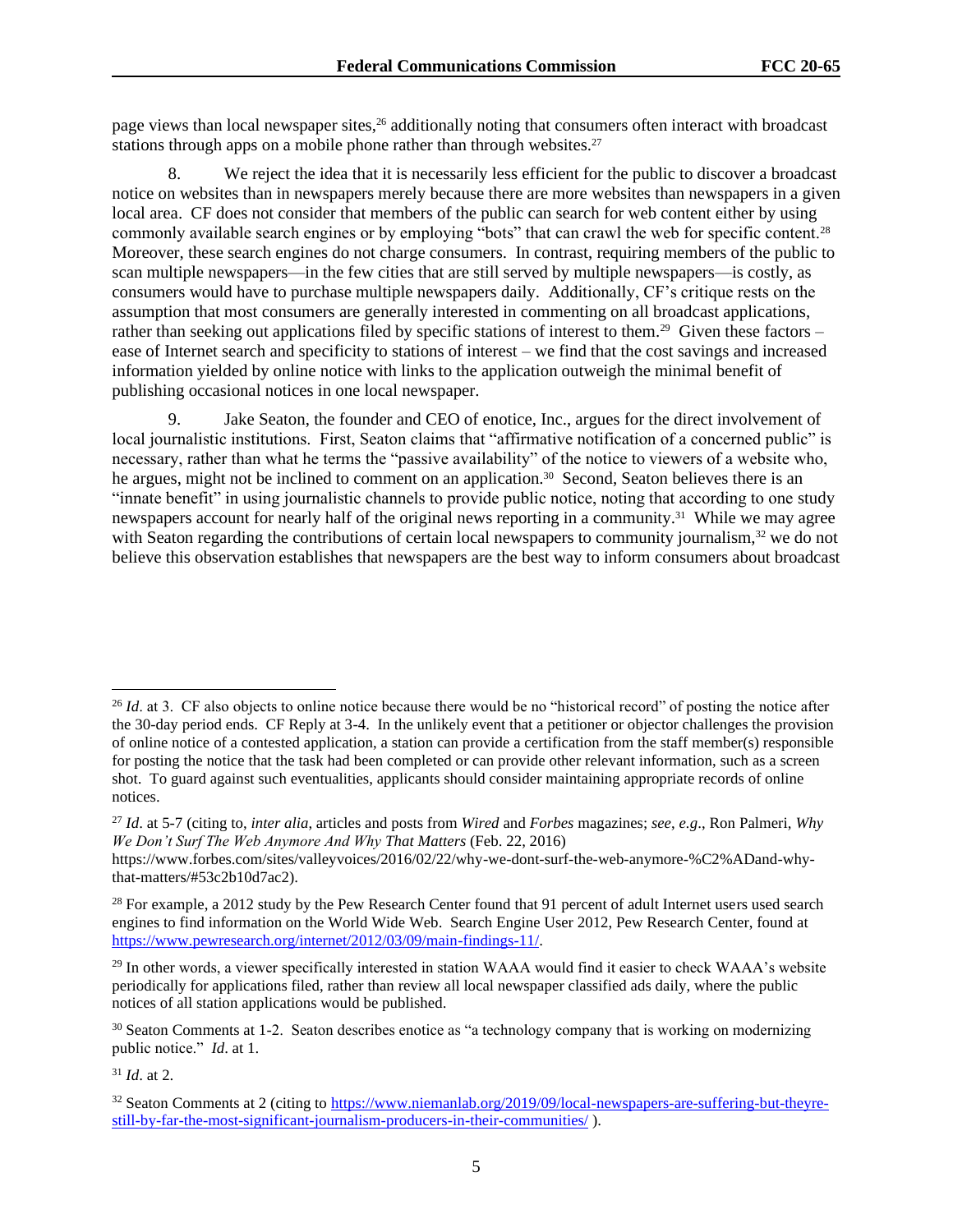notices.<sup>33</sup> We note that it is equally likely that the journalistic content of a newspaper or its associated website is entirely separate from the public notice or classified advertising services provided by that newspaper.<sup>34</sup> The mere fact that many more people might visit a newspaper's website does not, in and of itself, demonstrate that all are searching for public notices or similar content, as opposed to news, opinions, or sports. Moreover, Seaton does not consider that interested journalists themselves can find public notice of application filings online and can report on these in a publication's news sections.

10. Any potential deficiencies noted by Seaton and CF are, in our view, offset by the benefits of online notice to both broadcasters and the public. As discussed above, Seaton and CF advocate for the newspaper as a sort of one-stop shopping destination for application information. Additionally, REC posits that members of the public are required actively to seek out online notice, whereas they might "stumble upon" such notices in the newspaper, suggesting that online notice is inferior to newspaper publication.<sup>35</sup> As we have noted, the benefits of online notice include substantial cost savings to broadcasters,<sup>36</sup> as well as the aforementioned ability of consumers to use web search tools to locate public notices online and the ability of online notices to link directly to applications.<sup>37</sup> We thus adopt our proposal to replace newspaper publishing of local public notice with online notice.<sup>38</sup> The details of the proposal as adopted, which include several commenter-suggested modifications, are discussed below.

## **C. Online Notice Requirements**

11. Based upon comments received, we adopt modifications to our online notice proposals. While we find support for our *FNPRM* proposals regarding the type of websites to be used, we modify the

<sup>36</sup> *See*, *e.g.*, AGM Parties Comments at 3-4; Comments of REC Networks (REC Comments) at 4. *See also FNPRM*, 34 FCC Rcd at 9257, n. 36 (noting a per-application cost to the applicant of from \$113.25 to \$453.00 to complete newspaper publication). Although APTS asserts that the cost of allocating staff to create, update, and remove hyperlinks on a website carries costs and burdens, especially for smaller NCE stations (APTS Comments at 3), they do not quantify these costs. We anticipate that the majority of online notices will be posted on applicant-affiliated websites, which are typically maintained by in-house staff and do not involve materials such as paper or ink. Therefore, the cost of online notice should be minimal.

<sup>37</sup> See also Lee Comments at 1, in which the commenter contends that most newspapers now are essentially hybrid print-online publications.

<sup>38</sup> The Broadcast Maximization Committee, Guest Technology, Anderson Associates, and Horizon Broadcast Solutions, LLC, while supporting the move from newspaper publication to online notice, request further that we accelerate the publishing of radio community of license change applications in the *Federal Register*, as required by *Revision of Procedures Governing Amendments to FM Table of Allotments and Changes of Community of License in the Radio Broadcast Services*, Report and Order, MB Docket No. 05-210, 21 FCC Rcd 14212, 14220, para. 20 (2006) (*Community of License R&O*), and to shorten the post-publication comment period from 60 to 30 days. The statutorily based section 73.3580 local public notice requirement and the *Federal Register* notice adopted by the Commission in the *Community of License R&O* are separate requirements, and we find that the *Federal Register* component is beyond the scope of the current proceeding. However, we update 47 CFR §§ 73.3571(j)(3) and  $73.3573(g)(3)$ , which cross-references 47 CFR § 73.3580(c)(3), (d)(3), (e), and (f), concerning public notice to be provided by a radio station seeking to change its community of license. We update the rules' cross-references to reflect the revised notice rule, 47 CFR § 73.3580(c)(5), adopted in this Order. *See* Appendix A.

<sup>&</sup>lt;sup>33</sup> In this regard, we note that even before the global pandemic associated with the novel coronavirus (COVID-19), there were reports predicting the demise of local newspapers. *See* 

https://www.washingtonpost.com/lifestyle/style/the-death-knell-for-local-newspapers-its-perilouslyclose/2019/11/21/e82bafbc-ff12-11e9-9518-1e76abc088b6\_story.html. Such reports have only increased given declining ad revenues and massive layoffs resulting from increased financial struggles due to the coronavirus. *See* https://www.nytimes.com/aponline/2020/04/03/business/bc-us-virus-outbreak-local-news-struggles.html; https://www.huffpost.com/entry/journalism-layoffs-coronavirus\_n\_5e73bc6cc5b63c3b648cb74b.

<sup>34</sup> *See also* Reply Comments of National Ass'n of Broadcasters (NAB Reply) at 5-6.

<sup>35</sup> REC Comments at 14.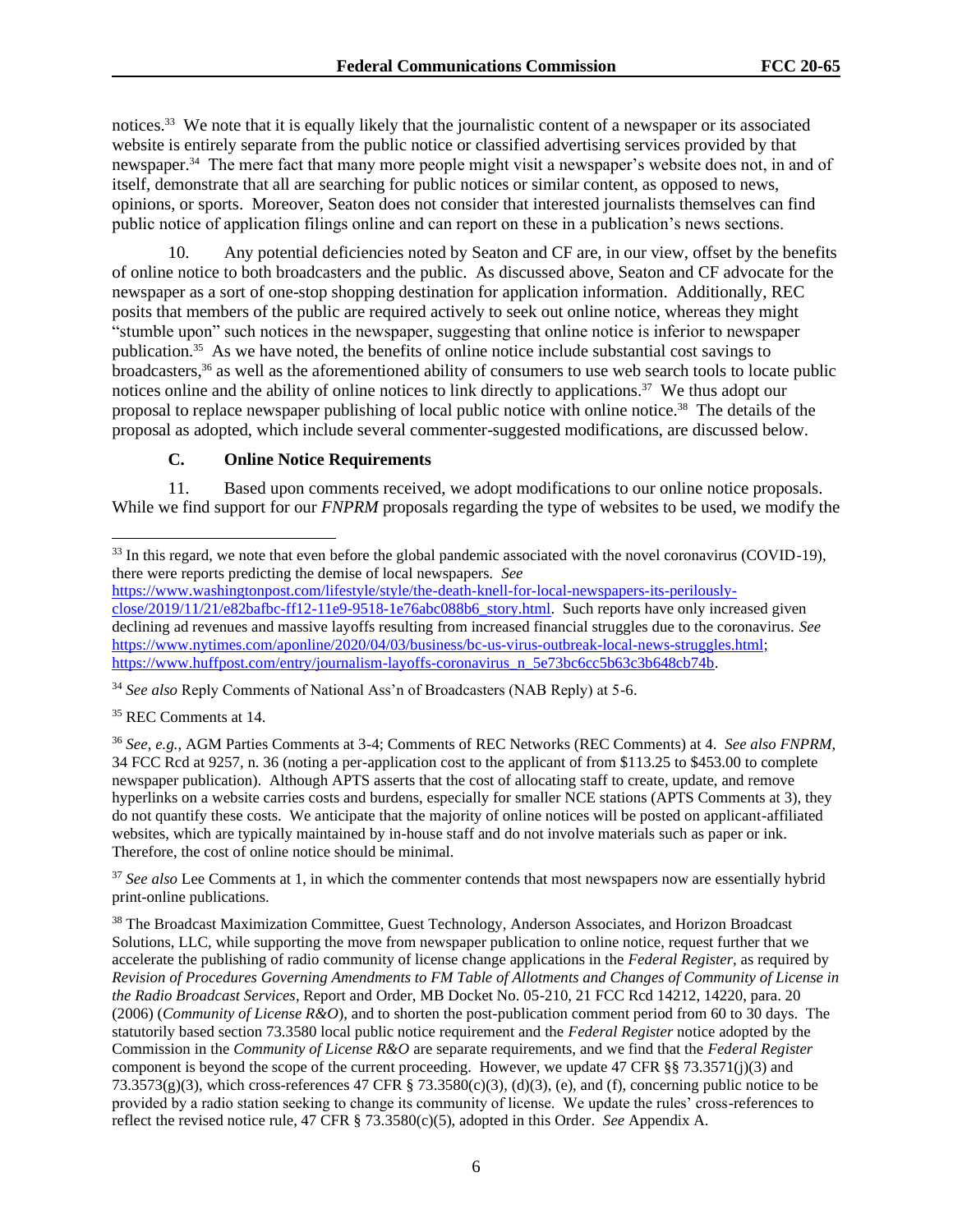manner in which such notices should be posted on a broadcaster's own site. Instead of posting the entire notice text on its home page, we are persuaded that a broadcaster should be required to include a conspicuous "FCC Applications" link or tab on the home page that will link to a separate page containing the full notice text.<sup>39</sup> Next, we modify the proposed text of online notices to mirror on-air announcements and to indicate where members of the public may obtain information regarding filing comments on applications.<sup>40</sup> We also, based on commenter input, commit to provide links in OPIF and the LMS landing page to a separate page detailing how a member of the public can comment on an application. We adopt our proposal that online notice be posted continuously for 30 days immediately following acceptance of the application for filing and clarify that the 30-day period can begin as soon as the application is accepted, but not later than five days following acceptance for filing. With regard to noncommercial educational (NCE) stations, we retain the current practice of exempting them from providing written public notice, except in cases where the NCE station has not commenced program operations or is off the air.<sup>41</sup> Likewise, we find that silent stations must provide online notice in lieu of on-air announcements. Finally, we adopt our proposal to require applicants for authorization under section 325(c) of the Act to provide notice by online posting, using the same sites as specified for other broadcast stations.

12. *Websites for posting online notice*. We adopt our proposal to require online public notice to be published, in order of availability, on (1) the website of the applicant station; (2) the website of the applicant station's licensee; (3) the website of the applicant station's parent entity or, if there is no applicant-affiliated website (4) on a locally targeted, publicly accessible website, defined as an Internet website (a) that members of the public can access without payment, registration, or any other requirement that the user provide information or respond to a survey or questionnaire in exchange for being able to access the online notice, and (b) that is locally targeted to the area served and/or to be served by the applicant station (e.g., local government website, local community bulletin board website, local newspaper website, state broadcasters' association website). In response to comments, however, we supplement and modify our proposal. At the suggestion of broadcast commenters, we will require that "posting" on the applicant station website be accomplished by inserting a tab or link on the home page conspicuously labeled "FCC Applications," that will link to a separate page containing the text of the notice(s). $42$ 

13. As noted above, most commenters agreed with the proposal to replace newspaper publication with online local public notice. In the *FNPRM,* we proposed that in instances where an applicant station has a website, the notice should be conspicuously posted on that website's home page.<sup>43</sup> There was, however, marked disagreement regarding where exactly the online public notice should appear in order to be most useful. NAB, AGM Parties, and America's Public Television Stations, along with their joint commenters (APTS), assert that the full notice would be lost on a "content-rich" web

 $42$  NAB, while stating it still supports its proposal for a link or tab, has further stated it would not object to providing stations with the option of placing the public notice text on their home page, citing some broadcasters' concerns about the difficulty of incorporating a tab or link into their website schemes. Letter from Erin L. Dozier, Senior Vice President and Deputy General Counsel, Legal and Regulatory Affairs, National Ass'n of Broadcasters, to Marlene H. Dortch, Esq., Secretary, FCC, MB Docket Nos. 17-264 et al., at 2 (filed Feb. 10, 2020) (NAB February Ex Parte). We acknowledge this concern but believe that the benefit of providing uniformity to consumers outweighs the burdens of requiring a tab or link. While a tab might be difficult for some stations to incorporate into their website design, a simple hyperlink to the notice page should not disrupt a station's website, and any station no matter what size should be able to add a link at minimal cost.

<sup>43</sup> *FNPRM* at 9260-61, para. 18.

<sup>39</sup> *See infra* paras. 12-16.

<sup>40</sup> *FNPRM*, 34 FCC Rcd at 9266, para. 29.

<sup>41</sup> *See infra* para. 23.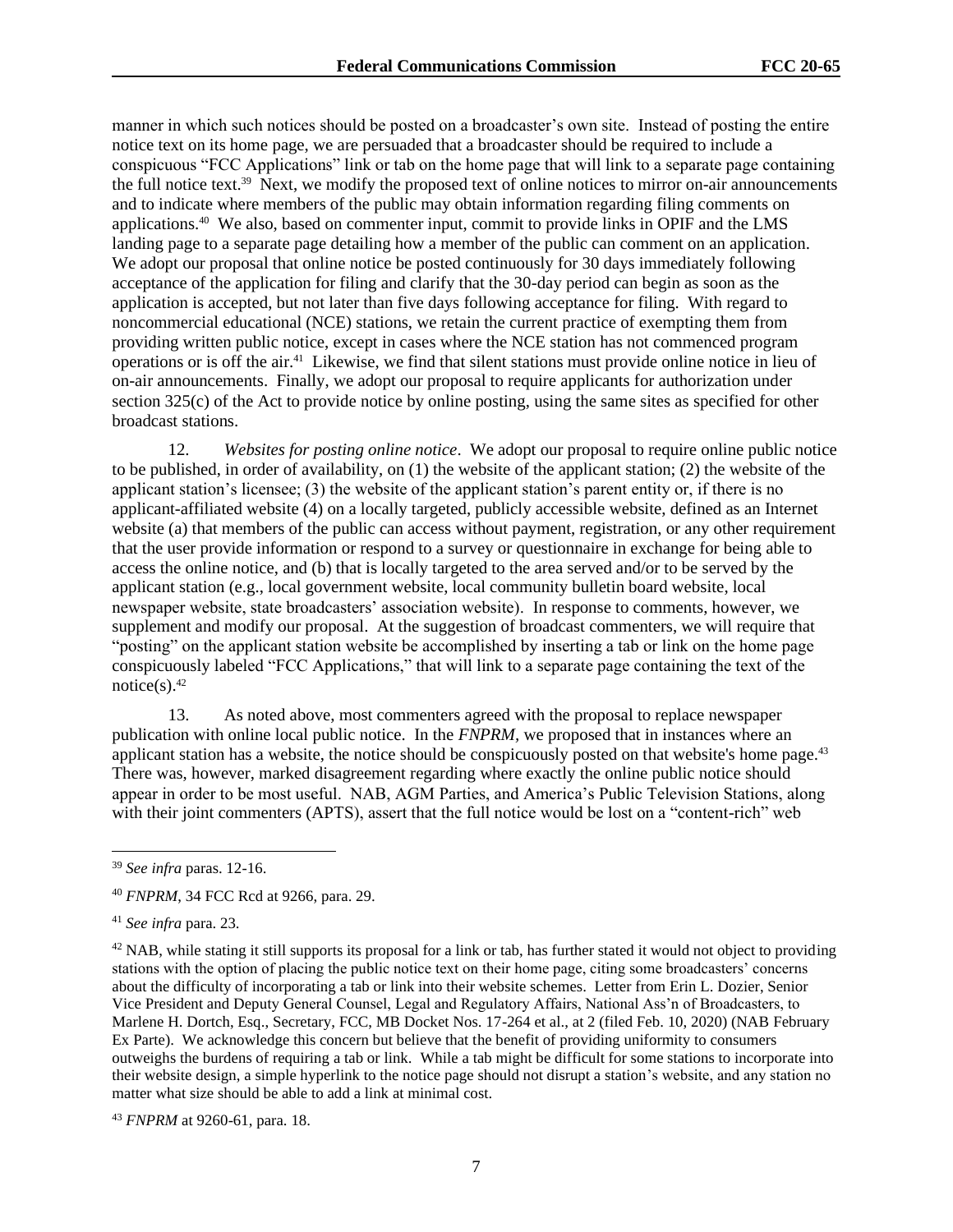page, and that viewers of station websites are used to "short snippets" of information rather than longer, narrative notices as proposed in the *FNPRM*. 44 AGM Parties and NAB also believe that the link to the online notice should be allowed anywhere on the station's main page, including the bottom where links to contest rules currently are displayed.<sup>45</sup> On the other hand, the Office of Communication of the United Church of Christ, and its joint commenters (UCC Parties), believe that posting at the bottom of the page would not be "conspicuous."<sup>46</sup> CF similarly disagrees with the broadcasters' proposal to provide only a link on the main page, believing this to be an attempt to bury the online announcement. $47$ 

14. Upon consideration of the comments we agree that having a separate web page for the written notice would avoid consuming too much space on the home page in the event that there were multiple applications pending.<sup>48</sup> In recognition of comments that point out that the design of websites can vary widely among broadcasters, we do not dictate the exact placement of the link or the tab on the home page of the website. Several comments point out that what may be optimal placement of a link or tab on one station's website may be inappropriate on another's.<sup>49</sup> We thus disagree with the UCC Parties and CF that "conspicuous" display of such a link or tab on a station's home page requires that it must be placed at the top of the station's home page. Other Commission rules mandating links on broadcaster websites do not impose such specific placement, but instead only require that the link be on the home page.<sup>50</sup> Therefore, we will require, as with the contest rules, that the link or tab must be conspicuously displayed on the station's home page, and further define "conspicuous," as we have in other contexts, as meaning that the link or tab must be displayed in such size, color, contrast, and/or location on the home page that it is readily readable, understandable, and locatable by visitors to that page,<sup>51</sup> and thus may be quickly found

<sup>48</sup> AGM Parties, in their comments, request that separate public notice not be required for an FM translator station renewal application filed on the same form as a full-service station's renewal application. AGM Parties Comments at 7. *See also* APTS Comments at 4. We reject the premise of AGM Parties' request. First, the full-service station's public notice will be limited to the full-service station's making on-air announcements regarding its renewal application, while the translator will give online notice only. Second, because in such situations the fullpower station licensee will also be the translator's licensee, it is highly unlikely that the translator will have its own separate website, thus the co-owned translator's online notice can be placed on the full-power primary station's web page, accessed through the "FCC Applications" link on the primary station's home page. In the event that a coowned translator station has its own unique website, we do not think that requiring a separate public notice on that website is unduly burdensome.

<sup>49</sup> *See* Letter from Erin L. Dozier, Senior Vice President and Deputy General Counsel, Legal and Regulatory Affairs, National Ass'n of Broadcasters, to Marlene H. Dortch, Esq., Secretary, FCC, MB Docket Nos. 17-264 et al., at 1-2 (filed May 1, 2020) (NAB May Ex Parte); Letter from Sally A. Buckman, Esq., Counsel to AGM Parties, to Marlene H. Dortch, Esq., Secretary, FCC, MB Docket Nos. 17-264 et al., at 1-2 (filed May 1, 2020); Letter from Michelle Bradley, Founder, REC Networks, to Marlene H. Dortch, Esq., Secretary, FCC, MB Docket Nos. 17-264 et al., at 2-4 (filed May 4, 2020) (REC Second Ex Parte); Letter from Joe DiScipio, Senior Vice President, Fox Television Stations, LLC; Susan Fox, Vice President, The Walt Disney Company; Keith Murphy, Senior Vice President, ViacomCBS; Margaret Tobey, Senior Vice President, NBCUniversal; and Chris Wood, Senior Vice President, Univision, to Marlene H. Dortch, Esq., Secretary, FCC, MB Docket Nos. 17-264 et al., at 1 (filed May 5, 2020) (Network Ex Parte).

<sup>50</sup> *See, e.g.,* 47 CFR § 73.3526(b)(ii) (link to a commercial station's OPIF must be on station's website home page); 47 CFR § 73.1216(c)(1) (link to contest rules on station's website home page must be "conspicuous").

<sup>51</sup> *Cf. Technology Transitions,* Report and Order, Order on Reconsideration, and Further Notice of Proposed Rulemaking, 30 FCC Rcd 9372, 9401, para. 48 (2015) (mandatory statement in notice to retail customers of copper retirement defined as being "clear and conspicuous" if "disclosed in such size, color, contrast, and/or location that it (continued….)

<sup>44</sup> NAB Comments at 6-10; AGM Parties Comments at 4-5; APTS Comments at 3 n.8.

<sup>45</sup> NAB Reply at 4; AGM Parties Reply at 3.

<sup>46</sup> UCC Parties Comments at 6.

 $47$  CF Reply at 9-10.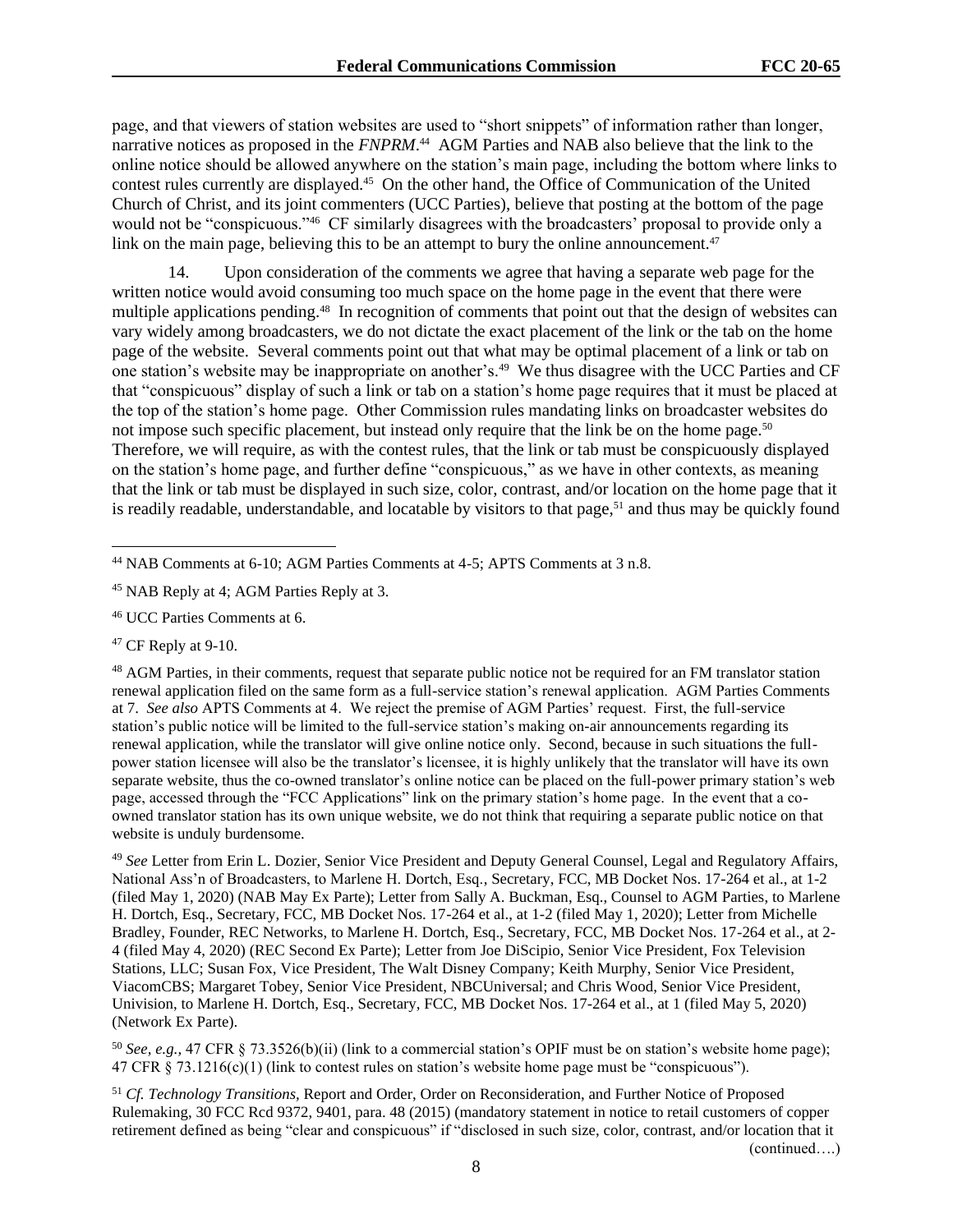among other web content.<sup>52</sup> Thus, online public notice on an applicant-affiliated website shall require a tab or link, conspicuously and appropriately labeled, on the website home page, which links to a permanent, dedicated page containing only required online local public notice(s). To the extent that there are no pending applications requiring online public notice, the link or tab should link to a page indicating that there are no pending applications subject to the posting requirement. The page must indicate when it was last updated.<sup>53</sup>

15. Next, REC takes issue with our proposal to require publication, absent an applicantaffiliated site, on a locally targeted, publicly accessible site. It argues that such sites either do not exist or would be hostile toward broadcasters, especially smaller stations, low-power FM (LPFM), and NCE stations. For example, REC posits that a "community bulletin board" website might be run by a local chamber of commerce, which might not make space available to a non-member entity. Likewise, REC believes that a state broadcasters' association might be similarly closed to a non-member station. It proposes instead that we allow publication on a dedicated website that lists only public notices posted by broadcast stations across the country, and that is searchable by community and state, even volunteering to host such a site and provide access at nominal cost.<sup>54</sup> We reject REC's suggestion of a dedicated noticeonly website, primarily because there is no guarantee that REC or another third party maintaining such a site would be able to support the site in perpetuity, nor does the Commission have the authority to require REC or any other entity to maintain such a site at its own cost. Moreover, we find that REC provides no evidence to support its concerns about access to local non-applicant affiliated websites. Thus, its concerns in this regard are merely speculative. In any event, we note that, as a practical matter, NCE and LPFM stations for the most part are not required to post online notice, as discussed below.<sup>55</sup>

16. CF, as discussed above, notes that use of the World Wide Web is on the decline, especially among users of mobile devices. Those users, it contends, are more apt to use a station's application (app) on a mobile device than they are to view the station's web page. CF suggests that rather

<sup>53</sup> Certain commenters oppose this requirement, finding it to be unduly burdensome, creating an unnecessary compliance risk, and serving no apparent purpose. *See* NAB May Ex Parte at 2; Network Ex Parte at 1; REC Second Ex Parte at 4. We disagree. We believe that requiring broadcasters to maintain a link in a consistent location on the station's home page will help the public readily find that link when needed. By contrast, we are concerned that having an "FCC Applications" link that appears and disappears depending upon whether there is currently an application pending could confuse consumers, who would be less likely to know where to look for such a link when an application is pending. We also believe that requiring that the link be permanently maintained will facilitate compliance with the public notice rule rather than making compliance more difficult and costly, as broadcasters will not have to periodically add and remove the link. We further believe that noting when the page was last updated will help the applicant to defend against any petitions challenging whether a notice was posted. Finally, no commenter has persuasively explained how maintaining this permanent link even when no application is pending could create a compliance risk. Indeed, as stated above, we believe that maintaining a permanent link will facilitate compliance with the rule.

<sup>54</sup> REC Comments at 6-10. CF supports a similar public notice-only site but believes it should be hosted by the Commission. CF Reply at 7.

<sup>55</sup> See infra para. 23. We also note that to the extent a station lacking an affiliated website is able to document its inability to publish its information on a locally targeted, publicly available website, it may submit a waiver request under section 1.3 of our Rules to use an alternative means of providing local public notice.

<sup>(</sup>Continued from previous page)

is readily noticeable, readable, and understandable."). *See also Review of the Emergency Alert System*, Sixth Report and Order, 30 FCC Rcd 6250, 6539, para. 39 (2015) (requiring that visual EAS messages must be "displayed in a size, color, contrast, location, and speed that is readily readable and understandable.").

<sup>&</sup>lt;sup>52</sup> As the Commission stated when adopting an online posting requirement for station contest rules, "the burden is on the broadcaster to inform the public, not on the public to discern the message." *Amendment of Section 73.1216 of the Commission's Rules Related to Broadcast Licensee-Conducted Contests*, Report and Order, 30 FCC Rcd 10468, 10474, para. 12 (2015).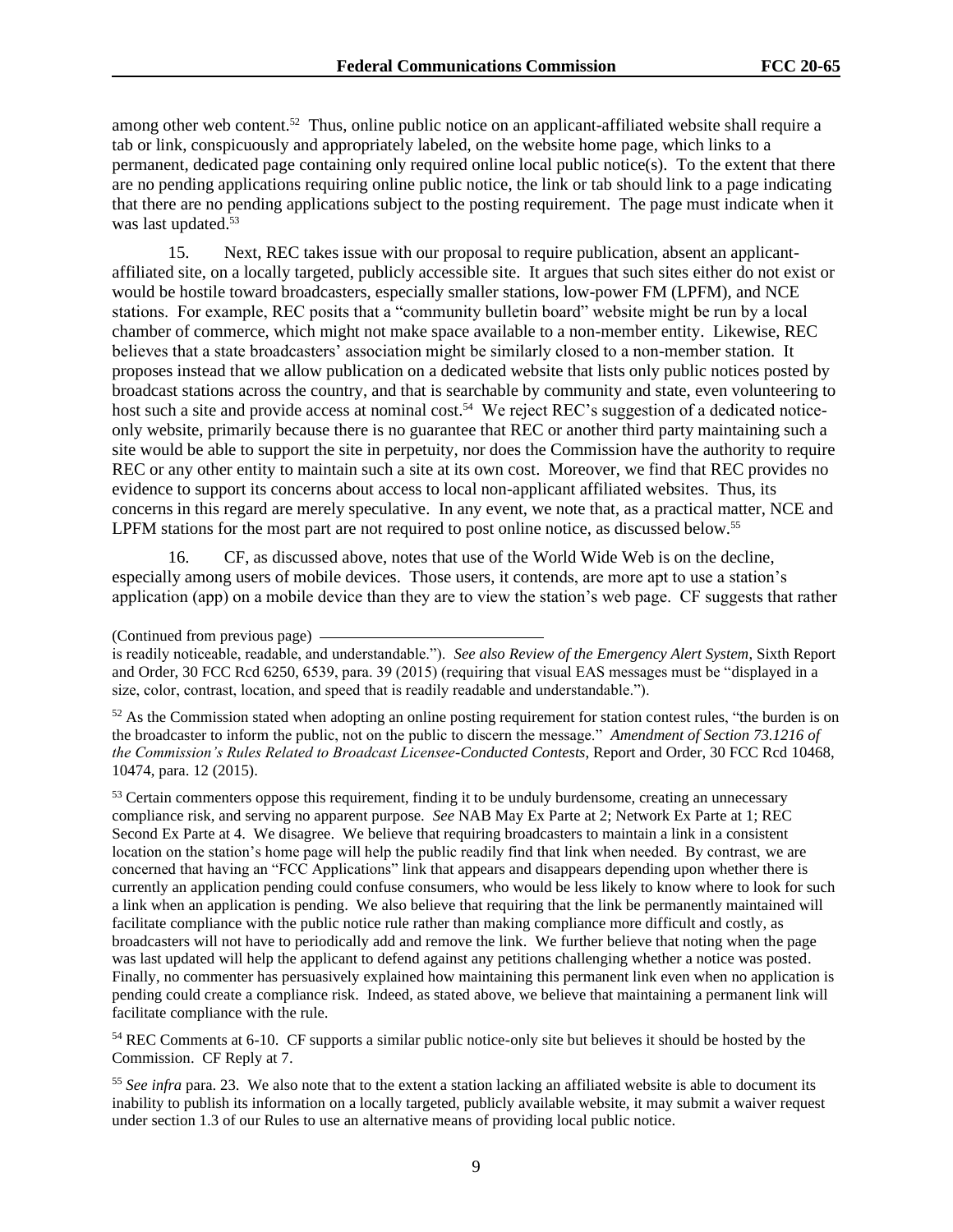than require online notice on a station's web page, we require it to post notice "via the station's internet outlet of greatest traffic, whether website, app, social media page, etc.," thus following the newest technologies as they become current and discouraging stations from posting notice in a little-viewed area of the Internet.<sup>56</sup> We acknowledge that some mobile users rely on apps, but we note that consumers using their mobile devices for Internet access will use devices that have web browsers that will allow them to access broadcaster information. Moreover, we note that not all stations currently have apps, and those that do can vary widely in terms of their design, layout, and capabilities.<sup>57</sup> Thus, we will retain the World Wide Web as the locus of online public notice. We believe that adopting CF's proposed "internet outlet of greatest traffic" would lead to issues regarding how best to measure Internet traffic and uncertainty about where the notice can be found. In our view, the World Wide Web will be available for the foreseeable future, and will be universally accessible.

17. *Online notice texts*. We adopt our proposed online notice texts, with slight modification to bring the online text more in line with the proposed on-air announcement, which contains a reference directed to consumers wishing to obtain information regarding filing comments or petitions on the application.<sup>58</sup> In that regard, we also plan to provide links on the OPIF and LMS landing pages to information concerning how members of the public can comment on pending applications.

18. In the *FNPRM,* we proposed a script for the online notice that was shorter than existing newspaper publications requirements, and a direct link requirement to the application at issue.<sup>59</sup> In general, commenters support the online notice texts proposed in the *FNPRM*.<sup>60</sup> The UCC Parties propose that the text be augmented in several respects, to include the following: (1) both the technical name of the application and a one-to-two sentence, jargon-free brief description of the application's purpose, to make notice more meaningful; (2) specific language indicating whether the applicant is seeking a waiver of the Commission's rules, and the type of waiver sought; and (3) statements that broadcast stations must operate in the public interest and the public has the right to comment or file petitions to deny.<sup>61</sup> REC agrees with the suggested waiver language, but believes it should be limited to requests for waiver of the multiple- and cross-ownership rules, rather than of technical rules.<sup>62</sup>

19. We agree with some, but not all, of the UCC Parties' suggestions regarding additional online notice text. For example, in the *FNPRM* we provided examples of the "type of application" to be

<sup>56</sup> CF Reply at 6-7. Although we recognize that broadcasters commonly use social media platforms such as Facebook and Twitter, given the rapidly changing usage patterns of social media outlets we feel it is more appropriate to limit broadcasters' notice obligations to the Web, which has demonstrated longevity.

<sup>57</sup> *See* REC Second Ex Parte at 2-4 (noting that many smaller broadcasters with limited budgets rely on programs that create apps based on templates with limited ability to customize). *See also* Letter from Dan Dukes, Senior Director, Government Affairs, iHeartMedia, to Marlene H. Dortch, Esq., Secretary, FCC, MB Docket Nos. 17-264 et al., at 1-2 (filed May 4, 2020) (noting that iHeartMedia stations do not have individual apps, but are all grouped under a single iHeartRadio app, which also streams 1,400 stations not owned by iHeartMedia); Network Ex Parte at 1-2.

<sup>58</sup> *See* new 47 CFR § 73.3580(b)(1), Appendix A.

<sup>59</sup> *FNPRM*, 34 FCC Rcd at 9261, para. 20.

<sup>60</sup> *See*, *e.g.*, NAB Comments at 5-6; REC Comments at 10.

<sup>61</sup> UCC Parties Comments at 3-5.

 $62$  REC Comments at 11. REC also points to an anomaly in LMS that did not exist in CDBS, namely, that links to applications in LMS are not necessarily static but can change, making direct linking from an online notice inaccurate. Id. at 4-6. The staff has ascertained that, with regard to application links in LMS, the link remains the same unless the applicant files a minor amendment to the application, which then generates a new link (a major amendment requires its own, separate public notice – see new 47 CFR  $\S$  73.3580(c) in Appendix A). It is incumbent on an applicant, which would be aware that it has filed a minor amendment to an application, to keep its required online notice up-to-date, and thus to correct any link to the pending application in its posted online notice.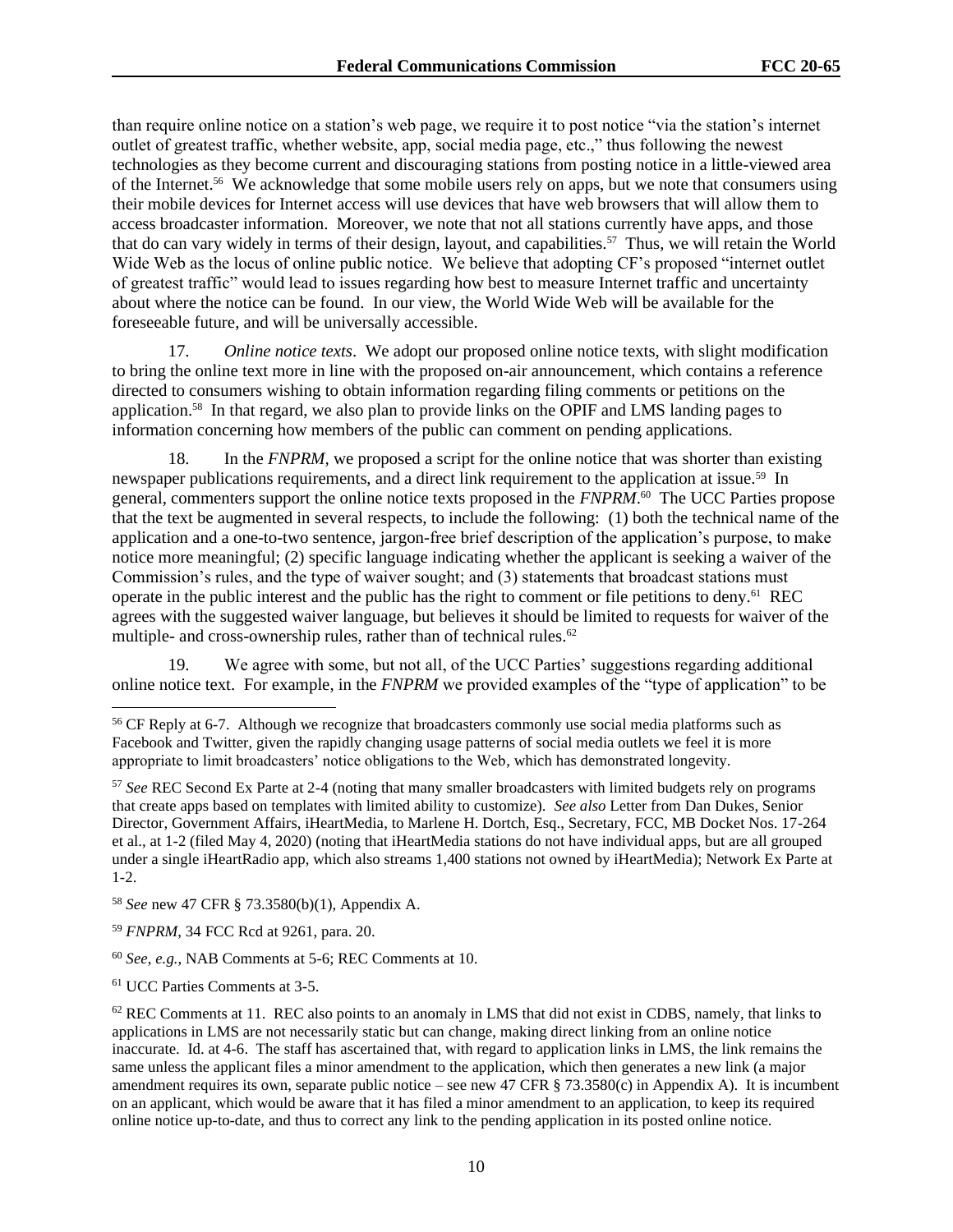used in on-air announcements,<sup>63</sup> and we clarify here that the same definition applies to "type of application" in online notices. Although UCC believes that these are not clear enough, $64$  we disagree. Even absent knowledge of Commission terminology, viewers and listeners should be able to understand the purpose of the application in context.<sup>65</sup> Moreover, the examples we gave in the *FNPRM* were designed to match the application description to the application title in Commission databases and assist the user in locating the application. We further note that this terminology has been used for years and that changing such longstanding language carries the potential for confusion. Finally, we are concerned that replacing our examples with an inherently subjective "jargon-free" description could lead to dubious challenges based upon semantics. We therefore believe that the short application types set forth in the *FNPRM* represent a sufficient description of the application's function for purposes of an online notice. With respect to the public interest statement, we agree with NAB and the AGM Parties that such a statement would needlessly lengthen the online notice without providing any commensurate benefit.<sup>66</sup> At the same time, however, we are persuaded by the UCC Parties that it would be useful to include language in the online notice text regarding how the public can file comments and petitions concerning the application, as we have in the on-air announcement text. We do not agree that the online public notice should include language announcing that a rule waiver has been sought. We note that one of the benefits of moving the notice online is that we can require a direct link to the application. Thus, interested members of the public can readily ascertain whether a waiver has been filed. Specifically, LMS applications include a box to be checked when a waiver is sought, which any member of the public can view themselves. Moreover, the Commission-generated public notice will reflect certain waiver information. Specifically, as discussed below, $\frac{67}{7}$  the public notices generated by LMS for assignment and transfer applications include an indication whether a waiver is sought.<sup>68</sup> Given this, we do not believe it is necessary in the online local public notice and could complicate the notice.

20. UCC Parties also suggest that the online notice link to a dedicated page on the Commission's website containing instructions on filing comments or petitions.<sup>69</sup> We agree that this suggestion would be useful to those not experienced in filing comments, and we plan to provide advisory language, both in the OPIF header and the LMS search page, regarding filing comments and petitions on pending applications.

<sup>67</sup> *See infra* para. 39.

<sup>69</sup> *Id*. at 6.

<sup>63</sup> *FNPRM*, 34 FCC Rcd at 9266 n.94. *See infra* note 71.

<sup>64</sup> UCC Parties Comments at 3.

 $65$  For example, if a station announces that it has filed an application "to assign its broadcast license to X Broadcasting Corporation," the common meaning of "assign" is to allocate or give, and thus the average viewer or listener should understand that the station's license is moving to another entity.

<sup>66</sup> *See* NAB Reply at 2-3; AGM Parties Reply at 2-3 (opining that such statements are unnecessary and likely to cause listeners and viewers to "tune out" and ignore the announcements). We concur with these commenters that the proposed online notice text directs viewers and listeners to the Commission's online resources, which will include information relating to broadcasters' public interest obligations.

<sup>68</sup> *See* REC Reply at 3 (contending that announced waivers should be limited to "administrative" waivers such as ownership caps, rather than technical rule waivers).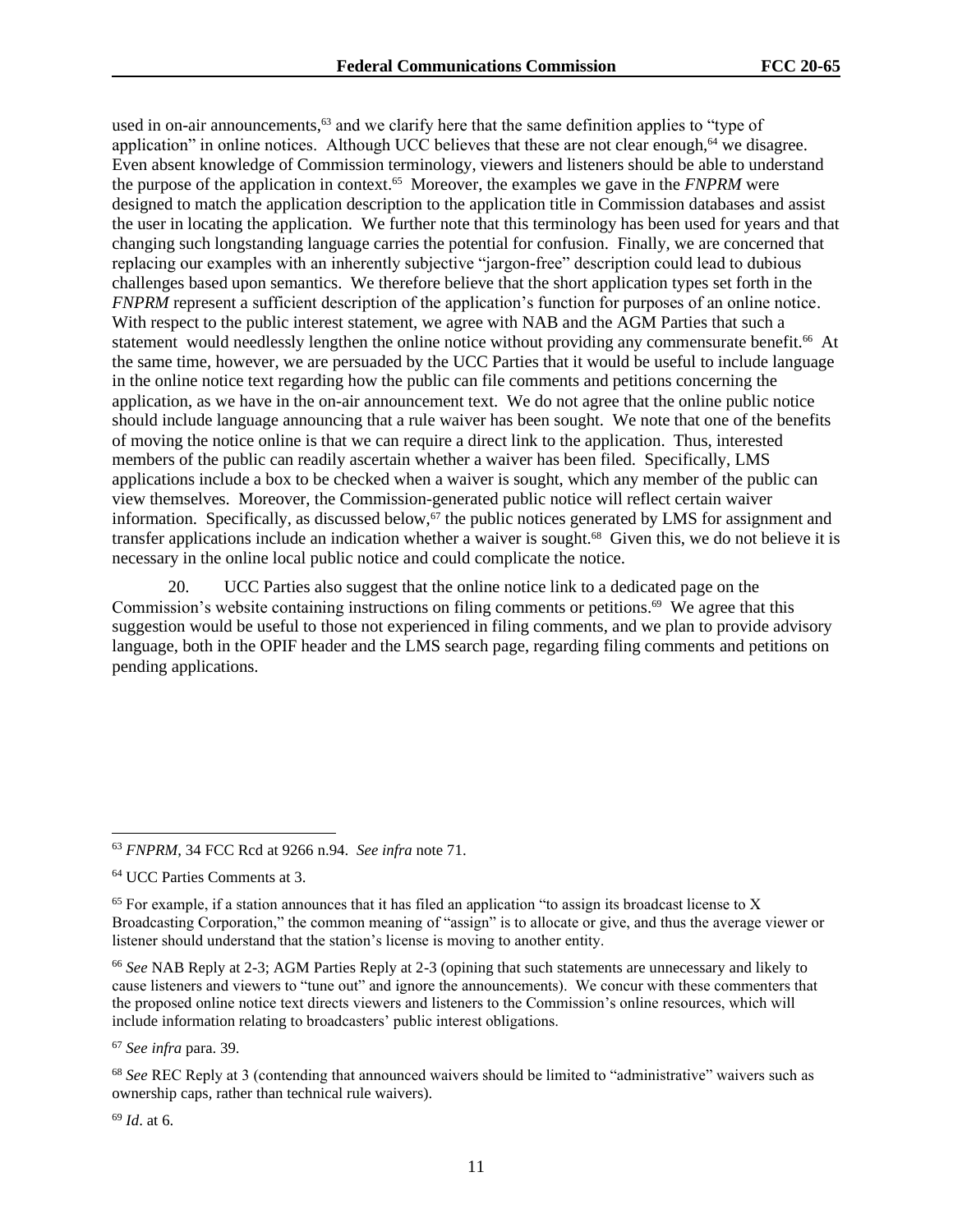21. We therefore adopt the following texts for online local public notices. For authorized stations (with a granted construction permit or license): $70$ 

On [DATE], [APPLICANT NAME], [PERMITTEE / LICENSEE] of [STATION CALL SIGN], [STATION FREQUENCY], [STATION COMMUNITY OF LICENSE OR, FOR INTERNATIONAL BROADCAST STATIONS, COMMUNITY WHERE THE STATION'S TRANSMISSION FACILITIES ARE LOCATED], filed an application with the Federal Communications Commission for [TYPE OF APPLICATION].<sup>71</sup> Members of the public wishing to view this application or obtain information about how to file comments and petitions on the application can visit [INSERT HYPERLINK TO APPLICATION LINK IN APPLICANT'S ONLINE PUBLIC INSPECTION FILE (OPIF) OR, IF THE STATION HAS NO OPIF, TO APPLICATION LOCATION IN THE MEDIA BUREAU'S LICENSING AND MANAGEMENT SYSTEM; IF AN INTERNATIONAL BROADCAST STATION, TO APPLICATION LOCATION IN THE INTERNATIONAL BUREAU'S MYIBFS DATABASE].<sup>72</sup>

For proposed stations that have not been authorized, we propose the following text:

On [DATE], [APPLICANT NAME], [APPLICANT FOR] [A NEW (STATION TYPE)<sup>73</sup> STATION ON] [STATION FREQUENCY], [STATION COMMUNITY OF LICENSE OR, FOR INTERNATIONAL BROADCAST STATIONS, COMMUNITY WHERE THE STATION'S TRANSMISSION FACILITIES ARE TO BE LOCATED], filed an application with the Federal Communications Commission for [TYPE OF APPLICATION]. Members of the public wishing to view this application or obtain information about how to file comments and petitions on the application can visit [INSERT HYPERLINK TO APPLICATION LOCATION IN THE MEDIA BUREAU'S LICENSING AND MANAGEMENT SYSTEM; IF AN INTERNATIONAL BROADCAST STATION, TO APPLICATION LOCATION IN THE INTERNATIONAL BUREAU'S MYIBFS DATABASE].

22. *Duration of posting for online notice*. We adopt our proposal to require 30-day continuous posting of online local public notice. No commenter opposed this, but some commenters disagree on when the posting should begin. APTS requests that the 30-day period begin five business days rather than five calendar days after application acceptance, so that the notice period does not commence on a weekend.<sup>74</sup> Additionally, APTS states that the 30-day period should commence with the date of application filing rather than public notice of application acceptance.<sup>75</sup> APTS states that this would reduce the burden on broadcasters of having to monitor Commission public notices. AGM Parties, on the other hand, support our proposal to commence online notice after the application is accepted for filing.<sup>76</sup> The Media Bureau releases public notices of application acceptance in order to keep applicants

<sup>73</sup> For example, "television," "radio," "low power television," "low-power FM," "Class A television," "FM translator."

<sup>74</sup> APTS Comments at 5 n.10.

<sup>76</sup> AGM Parties Comments at 7.

<sup>70</sup> To correct an oversight from the *FNPRM*, we add to the text a notation that, if the online notice is for an international broadcast station, the link should be to the application location in the International Bureau's MyIBFS database.

<sup>&</sup>lt;sup>71</sup> "Type of Application" should be a brief but complete statement of the purpose of the application, for example: "for renewal of its broadcast license"; "to assign its broadcast license to X Broadcasting Corporation"; "to change its community of license from Florin to Guilder, Michigan." *See FNPRM*, 34 FCC Rcd at 9266 n.94.

<sup>72</sup> *See infra* para. 44, in which we adopt our proposal to require international broadcast stations regulated under Subpart F of Part 73 of our rules to provide local public notice by online notice only.

<sup>75</sup> APTS Comments at 4-5. *See also* NAB Reply at 7, concurring with APTS.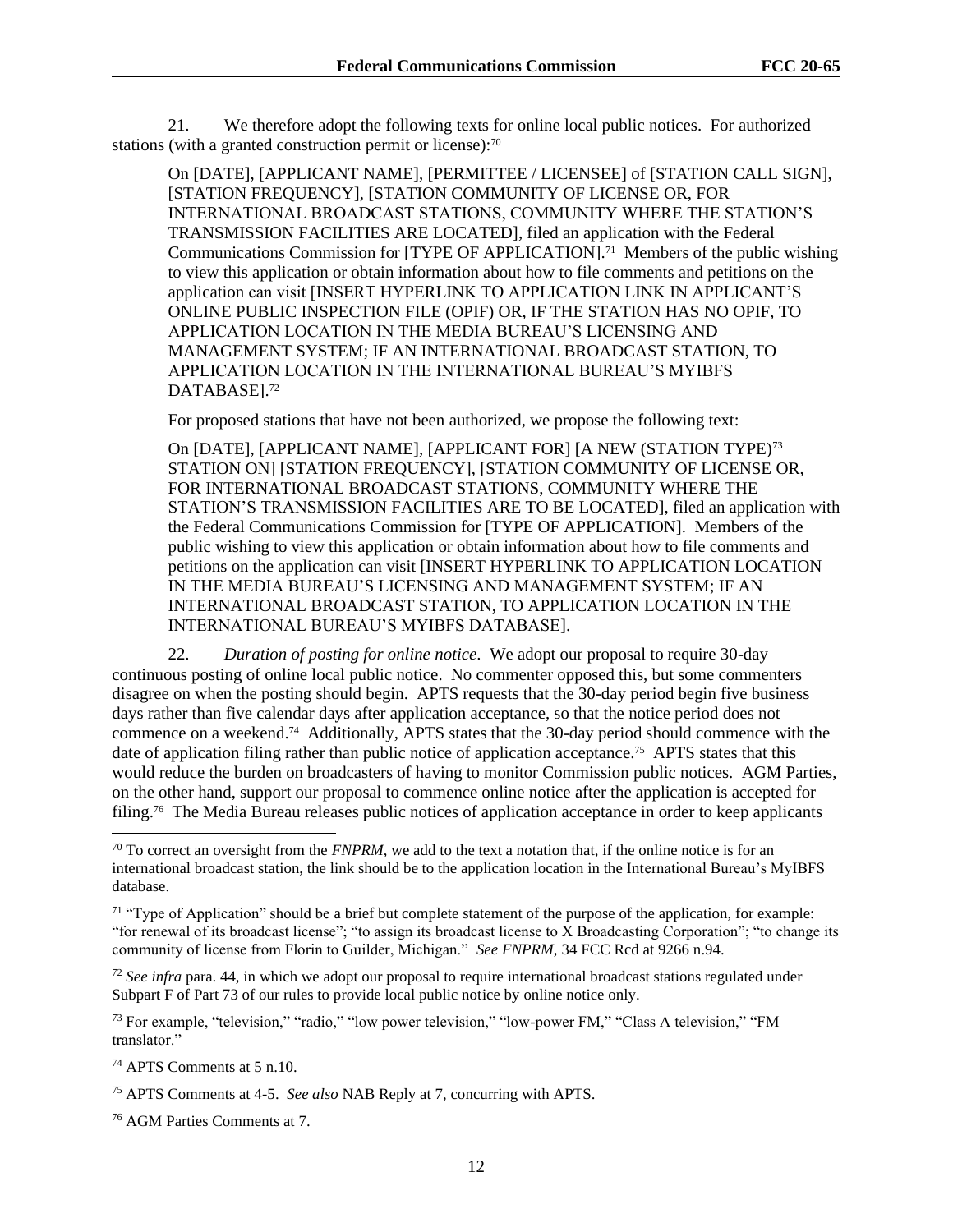informed of the progress of their applications, as well as of the commencement of time periods for filing petitions to deny. Neither APTS nor NAB quantifies the "burden" of monitoring public notices, and it is our understanding that applicants, their counsel, and/or their consulting engineers routinely monitor these public notices, sometimes using tools to electronically track a particular application. Because the time period for filing petitions to deny—and therefore, public participation in the application process commences on the date of acceptance, and because the time period between application filing and acceptance may in some instances be substantially delayed, we believe that tying posting to acceptance outweighs the minimal burden of tracking applications.<sup>77</sup> We further adopt a requirement of five business days so that posting will take place within a reasonable amount of time after public notice of acceptance, but will not require posting to commence on a weekend or holiday. We find that this requirement will afford sufficient time for composition and coding of the required online notice, or in some cases time to locate a suitable third-party website. We therefore adopt our proposal to commence the 30-day online notice period no earlier than the date of acceptance of the application for filing, and not later than five business days thereafter.<sup>78</sup>

23. *NCE online requirements*. We uphold our existing practice of allowing NCE stations to fulfill their local notice requirements solely through on-air announcements, where possible. No commenters to the *FNPRM* supported requiring operating NCE stations to post online notice of pending applications, with APTS and REC opposing this idea.<sup>79</sup> Given that operating NCE stations are currently exempt from publishing local public notice in newspapers, and that due to the nonprofit nature of such stations we exempt them from other requirements such as the payment of application filing fees,<sup>80</sup> we see no reason to impose even the minimal costs of the online notice requirement on such stations. Accordingly, we exempt NCE stations from the requirement to post online notice of applications, unless they are not broadcasting during the part of the year when on-air announcements are required, as discussed in the following paragraph. We further adopt our proposal that applicants for initial construction permits for new NCE broadcast stations comply only with the online notice requirements, as they are unable to broadcast on-air announcements.<sup>81</sup> Finally, we adopt our proposal to eliminate the provision in paragraph (e) of current section 73.3580 exempting "the only operating station in its broadcast service which is located in the community involved" from having to provide written notice.<sup>82</sup> As we stated in the *FNPRM*, the proliferation of outlets in today's media landscape no longer guarantees that a notice will be viewed or heard merely because it airs over the only station licensed at a given community.<sup>83</sup>

24. *Silent stations.* We adopt our *FNPRM* proposal that any station required to make on-air announcements that is not broadcasting during all or a portion of the period during which the on-air

<sup>80</sup> *See* 47 CFR § 1.1116(c).

<sup>81</sup> *FNPRM*, 34 FCC Rcd at 9263, para. 22.

<sup>82</sup> Current 47 CFR § 73.3580(e). *See FNPRM*, 34 FCC Rcd at 9263, para. 22. UCC Parties, in comments filed August 1, 2005, at page 13, supported eliminating the exemption for what it termed "sole source" stations. They did not address the issue in comments responding to the *FNPRM*.

<sup>83</sup> *FNPRM*, 34 FCC Rcd at 9263, para. 22 ("Given that the number of media choices today is far greater than when this exemption was adopted, we are no longer confident that the fact that a station is the sole AM, FM, or TV station licensed at a community will guarantee listenership or viewership as may once have been the case.").

<sup>77</sup> *FNPRM*, 34 FCC Rcd at 9265, para. 27.

<sup>78</sup> *FNPRM*, 34 FCC Rcd at 9262, para. 21.

 $79$  APTS Comments at 3; REC Reply at 5-6. UCC and other commenters opposed or otherwise submitted suggestions in response to a similar proposal in comments to the *2005 Public Notice NPRM*. *See* UCC Comments (dated Aug. 1, 2005), at 13; Station Resource Group Comments (dated Aug. 1, 2005), at 4. However, UCC did not renew its objection in its comments to the instant *FNPRM*. *See* UCC Comments (Nov. 18, 2019). Moreover, the other commenters did not submit comments at all on the *FNPRM*.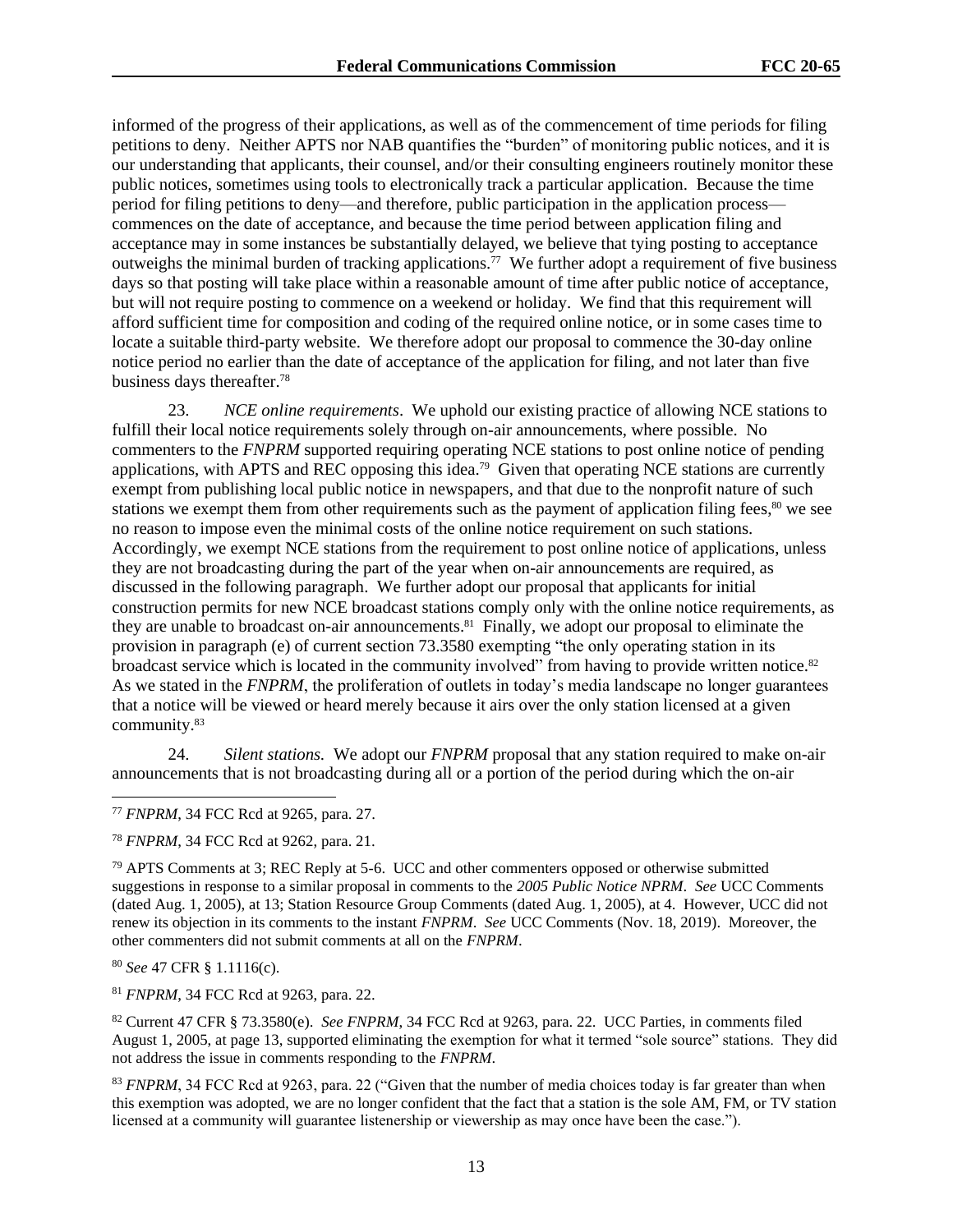announcements are required to be broadcast must comply with the online notice requirements during the time period it is not broadcasting.<sup>84</sup> We further adopt our proposal that if such a station returns to the air during the period that on-air announcements are required, the station must resume on-air announcements.<sup>85</sup> We received no comments on these proposals, and thus we adopt these rules as proposed.

25. *Authorizations pursuant to Section 325(c) of the Act*. We adopt our *FNPRM* proposal to require applicants for authorization under section 325(c) of the Act to provide online notice only, rather than newspaper publication, with the online notice posted on a website locally targeted to the principal area to be served in the United States by the foreign broadcast station.<sup>86</sup> Section 325(c) applicants propose to locate, use, or maintain a studio supplying programming to a foreign broadcast station whose signals are consistently received in the United States. <sup>87</sup> Only REC commented on this proposal, and it agreed with us that applicants for section 325(c) authorization should provide online notice rather than newspaper notice.<sup>88</sup> We are convinced, as we suggested in the *FNPRM*, that the online notice of a station providing programming to a foreign station rebroadcasting into the United States should be posted on a website locally targeted to the area where viewers or listeners of the foreign station reside.<sup>89</sup> We therefore adopt this rule as proposed in the *FNPRM*, along with the notice text proposed, except that we will add the language, adopted for online notice of broadcast applications, indicating that the public can obtain information regarding how to comment on applications in IBFS.<sup>90</sup> We further find that it would serve the public interest to retain the current requirement that the notice include a description of the programs to be transmitted over the station.<sup>91</sup> The nature of the programming is a key component of a section  $325$  (c) permit and our public interest analysis. Such programming usually targets a specific segment or sub-set of population residing in the principal area to be served in the United States. Accordingly, providing a description of the programs to be transmitted over a foreign station would ensure that the relevant population is targeted for local public notice for purposes of these section 325(c) authorizations. We also proposed to retain the exemption from local public notice for stations applying for section 325(c)

<sup>&</sup>lt;sup>84</sup> See FNPRM, 34 FCC Rcd at 9263, para. 23. We further proposed that a station required to provide both online notice and on-air announcements, for example, a commercial assignment or transfer applicant, would be expected to provide online notice for the entire 30-day period notwithstanding whether it was currently broadcasting. *Id*. We adopt this proposal as well.

<sup>85</sup> *See* Proposed section 73.3580(b)(1)(vi) in Appendix A to the FNPRM, *id*. at 9275.

<sup>86</sup> 47 CFR § 73.3580(c)(2). *See* Proposed section 73.3580(b)(2)(ii).

<sup>87</sup> Such applicants file FCC Form 308 – Application for Permit to Deliver Programs to Foreign Broadcast Stations, in the Commission's Electronic Comment Filing System, pursuant to 47 CFR § 73.3545. After initial filing, the application is assigned a file number in the International Bureau's IBFS database and is posted to MyIBFS.

<sup>88</sup> REC Comments at 15.

<sup>89</sup> *FNPRM*, 34 FCC Rcd at 9263-64, para. 24.

<sup>90</sup> *Id*. The online notice text will be as follows:

On [DATE], [APPLICANT NAME] filed an application with the Federal Communications Commission for a permit to deliver programs to foreign station [FOREIGN STATION CALL SIGN], [FOREIGN STATION FREQUENCY], [FOREIGN STATION COMMUNITY OF LICENSE]. [DESCRIPTION OF THE PROGRAMS TO BE TRANSMITTED OVER THE STATION]. Members of the public wishing to view this application or obtain information about how to file comments and petitions on the application can visit [INSERT HYPERLINK TO APPLICATION LOCATION IN THE INTERNATIONAL BUREAU MYIBFS DATABASE].

<sup>91</sup> *See* current 47 CFR § 73.3580(f)(8).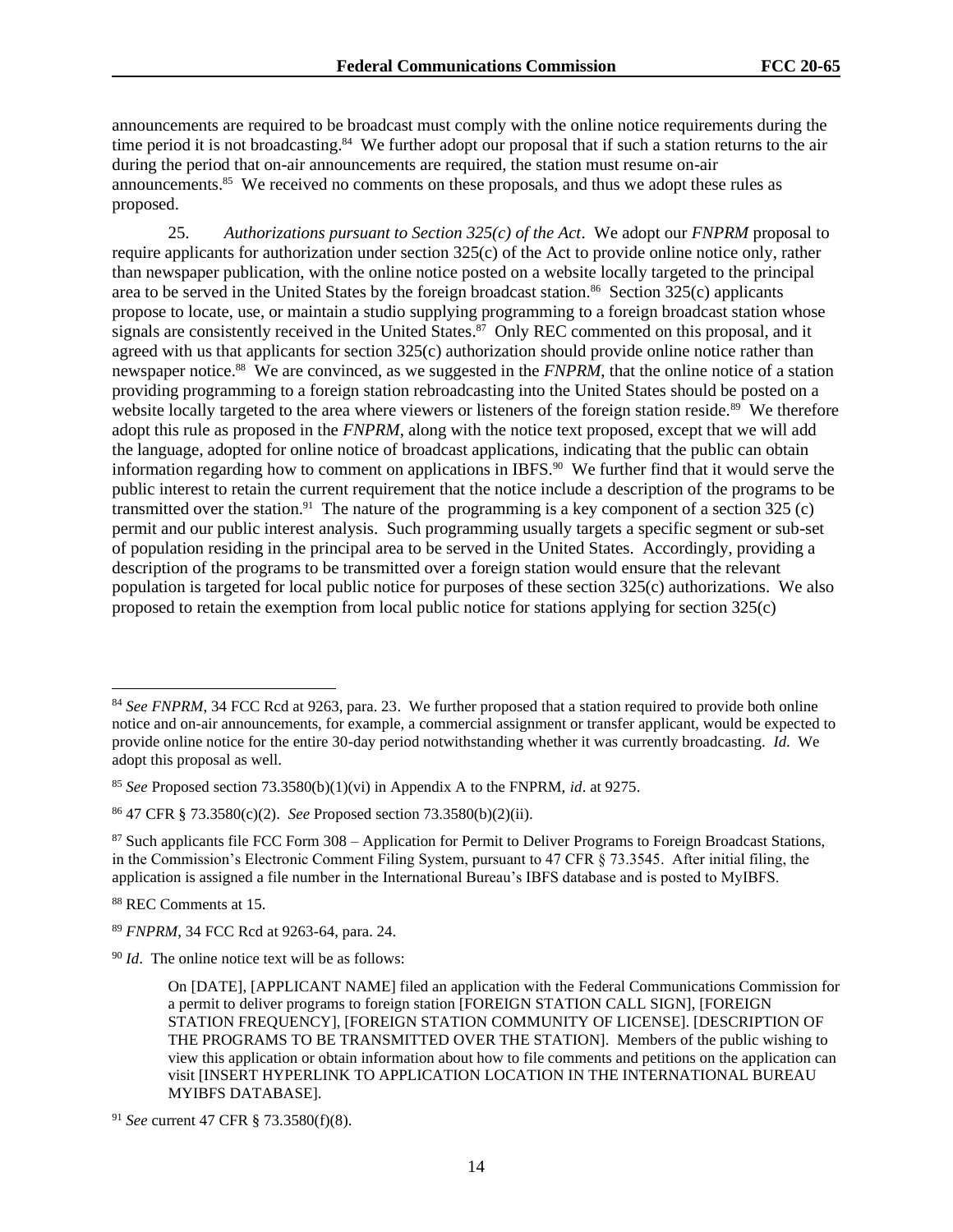authorization for special event programming only.<sup>92</sup> Given that we received no comment on this proposal, we adopt it as proposed.

## **D. Streamlining Content of On-Air Announcements**

26. We adopt with some modifications our *FNPRM* proposals for on-air announcements. In contrast to the above-discussed change from newspaper publication to online notice, in the *FNPRM* we proposed to retain on-air announcements as local public notice of certain applications, but to standardize and simplify those on-air announcements. Commenters generally did not object to our proposals, although there were suggestions regarding the details of our proposals, which are discussed below. Therefore, we adopt our proposed streamlined script, which directs viewers and listeners to the application in OPIF or Commission databases; we adopt our proposal to allow broadcasters to air public notice announcements at any time from 7 a.m. to 11 p.m. local time, Monday through Friday; and we increase the number of proposed on-air announcements from four to six, at least once per week for four consecutive weeks, with no more than one announcement per day. By directing viewers and listeners to applicants' online public inspection files or online applications, on-air notices will be made shorter while directing interested viewers and listeners to the proper location to review the subject applications in their entirety.

27. *Number of Announcements.* For all applicants required to provide on-air notice, we amend our proposal to now require a total of six on-air announcements, to be aired at least once per week, for four consecutive weeks, commencing no later than five business days after release of the Commission public notice announcing that the application was accepted for filing. On-air announcements aired in the same week shall not air on the same day. We also adopt our proposal to eliminate all pre-filing announcements, which no commenter discussed.<sup>93</sup>

28. Commenters disagree on the number of required on-air announcements in our proposed rule change. The UCC Parties oppose our original proposal of a total of four on-air announcements, arguing that the Commission should require at least six on-air announcements in order to reach the most viewers and listeners.<sup>94</sup> REC disagrees with UCC Parties' suggestion and urges the Commission against adopting their proposal, particularly if implementation would extend the notice period, stating that "[a]dding two additional weeks to the public notice requirements would unnecessarily delay broadcast applications."<sup>95</sup> NAB, AGM Parties, and APTS support reducing burdens on stations by requiring four total on-air announcements, regardless of applicant, service, or application type, as proposed in the *FNPRM.*<sup>96</sup>

29. We are persuaded to adopt UCC Parties' recommendation of six total on-air announcements over a four-week period, although as discussed below we adopt our original proposal to allow the announcements to be broadcast at any time from 7:00 a.m. to 11:00 p.m. local time. The adopted rule dispenses with pre-filing requirements and results in a reduction from ten to six required onair announcements for renewal applications.<sup>97</sup> Although the amended rule will establish additional on-air

<sup>92</sup> *See FNPRM*, 34 FCC Rcd at 9264, para. 24; 47 CFR § 73.3580(c)(6), (d)(6).

<sup>93</sup> *FNPRM*, 34 FCC Rcd at 9265, para. 27.

<sup>&</sup>lt;sup>94</sup> UCC Parties Comments at 7. UCC Parties assert that renewal applicants are currently required to air more than six announcements and maintain that, while some applicants "are only required to air at least four announcements, six announcements represent a modest increase that is designed to raise public awareness." *Id*.

<sup>95</sup> *See* REC Reply at 2.

<sup>96</sup> *See* NAB Comments at 11; AGM Parties Comments at 6; APTS Comments at 2. NAB did not object to the additional two announcements provided we adopted the proposed flexible 7:00 a.m. to 11:00 p.m. time period. NAB February Ex Parte at 1.

<sup>97</sup> *See* current 47 CFR § 73.3580(d)(4)(i) and (d)(5)(i).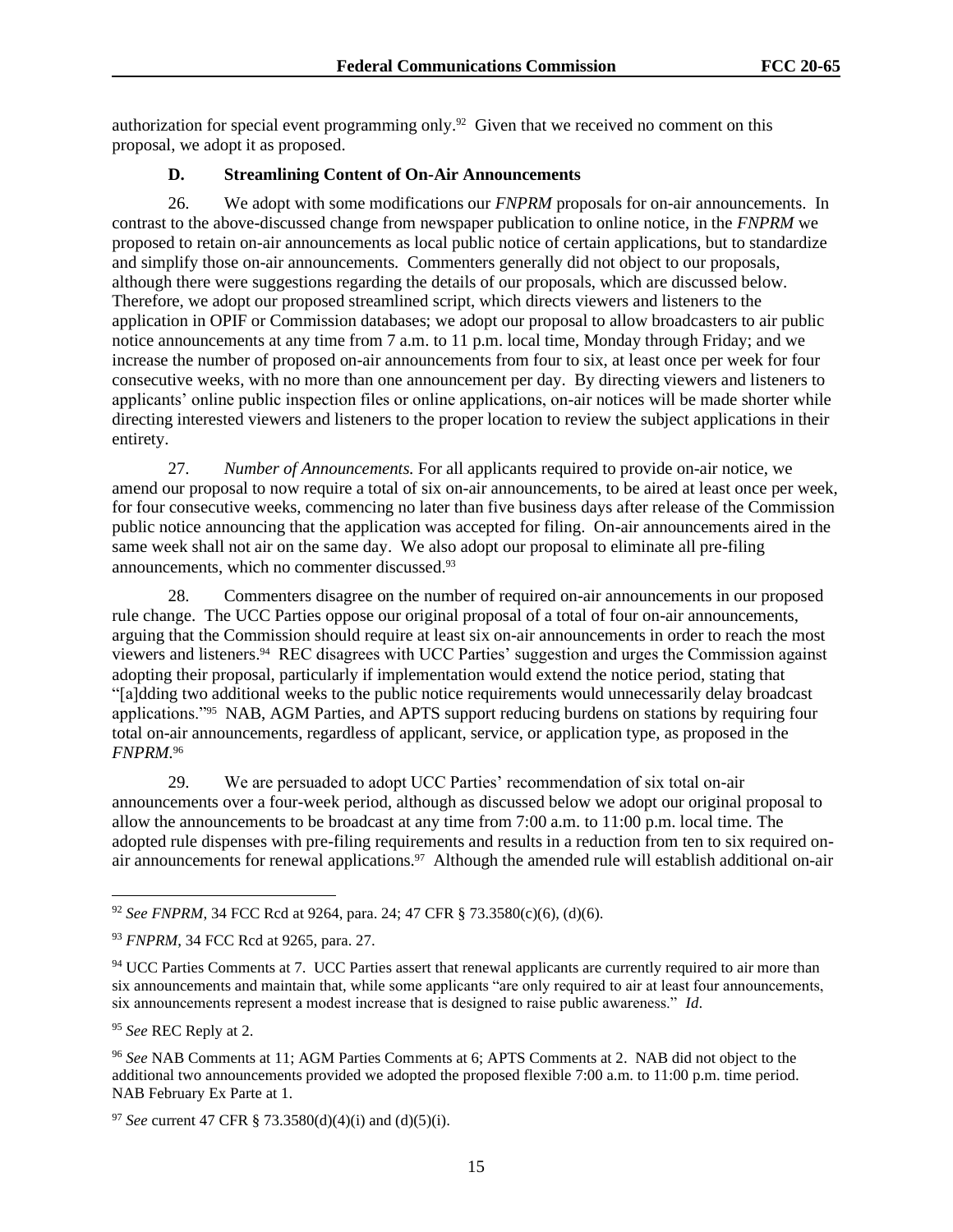announcements for certain applicants, we determine the increase is minimally burdensome and balances the need to simplify broadcaster obligations with facilitating public participation. Additionally, the minimal burden of two added announcements is offset by the amended rule's greater flexibility with regard to the times during the broadcast day that on-air announcements may be aired. Adoption of this amendment will also reduce burdens on broadcasters by eliminating complexity in the current rule. To allay the concerns raised by REC, we retain the once per week for four weeks notice period as proposed and will require the additional two announcements to be aired within the four week notice period, but those additional announcements may not air during the same week. We will also require that in any week in which two announcements are aired, they may not be broadcast on the same day.

30. *Start of Notice Period.* We also modify our *FNPRM* proposal to commence the notice period no later than five business days after release of the Commission's public notice accepting filing of the application.<sup>98</sup> As discussed in the online notice section above, APTS and NAB propose that the notice period begin within five days of application submission, rather than the Commission's acceptance of the application for filing.<sup>99</sup> Specifically, APTS maintains that tracking a public notice release increases broadcasters' burden because they must monitor for release of the public notice and could fall out of compliance by missing the public notice.<sup>100</sup> AGM Parties, on the other hand, support our proposal to require on-air announcements to start within five days of the date that the FCC provides public notice that an application is accepted for filing.<sup>101</sup> As we stated above, neither APTS nor NAB quantifies the alleged burden of monitoring public notices, and it is our understanding that applicants and their representatives regularly monitor these public notices, sometimes using tools to electronically track a particular application. We reiterate that the time period for filing petitions to deny commences on the date of acceptance, and that the time period between application filing and acceptance may in some instances be substantially delayed. The public would therefore not benefit from public notice given prior to the date commencing the period for filing comments and petitions. Thus, we believe that tying posting to acceptance outweighs the minimal burden of tracking applications.<sup>102</sup> We do, however, change the commencement of the notice period from no more than five calendar days to no more than five business days following release of notice of acceptance, in order to be more consistent with the rule for online notice,<sup>103</sup> and also because on-air announcements will not be made on weekends. Consequently, we implement the rule as modified herein.

31. *Timing of on-air announcements.* As proposed in the *FNPRM*, we modify section  $73.3580(d)^{104}$  to permit on-air announcements for all applicants, services, and application types to air at any time from 7:00 a.m. to 11:00 p.m. local time at the community of license, from Monday through Friday.<sup>105</sup> This will bring uniformity to the current rule, under which applicants must air announcements during varying time windows based on applicant, application, and service type.

32. Commenters disagree on the time windows for required on-air announcements. UCC Parties suggest time windows specific to the service type, with radio on-air announcements broadcast between 7 a.m. to 6 p.m. and television on-air announcements broadcast between 7 p.m. and 10 p.m. local

<sup>98</sup> *FNPRM*, 34 FCC Rcd at 9265, para. 27.

<sup>99</sup> *See* APTS Comments at 4; NAB Reply at 7.

<sup>100</sup> APTS Comments at 4-5.

<sup>101</sup> AGM Parties Comments at 7.

<sup>&</sup>lt;sup>102</sup> Moreover, the staff does not review comments or pleadings until the application has been accepted for filing.

<sup>103</sup> *See supra* para. 22.

<sup>104</sup> 47 CFR § 73.3580(d).

<sup>105</sup> *See FNPRM*, 34 FCC Rcd at 9265, para. 28.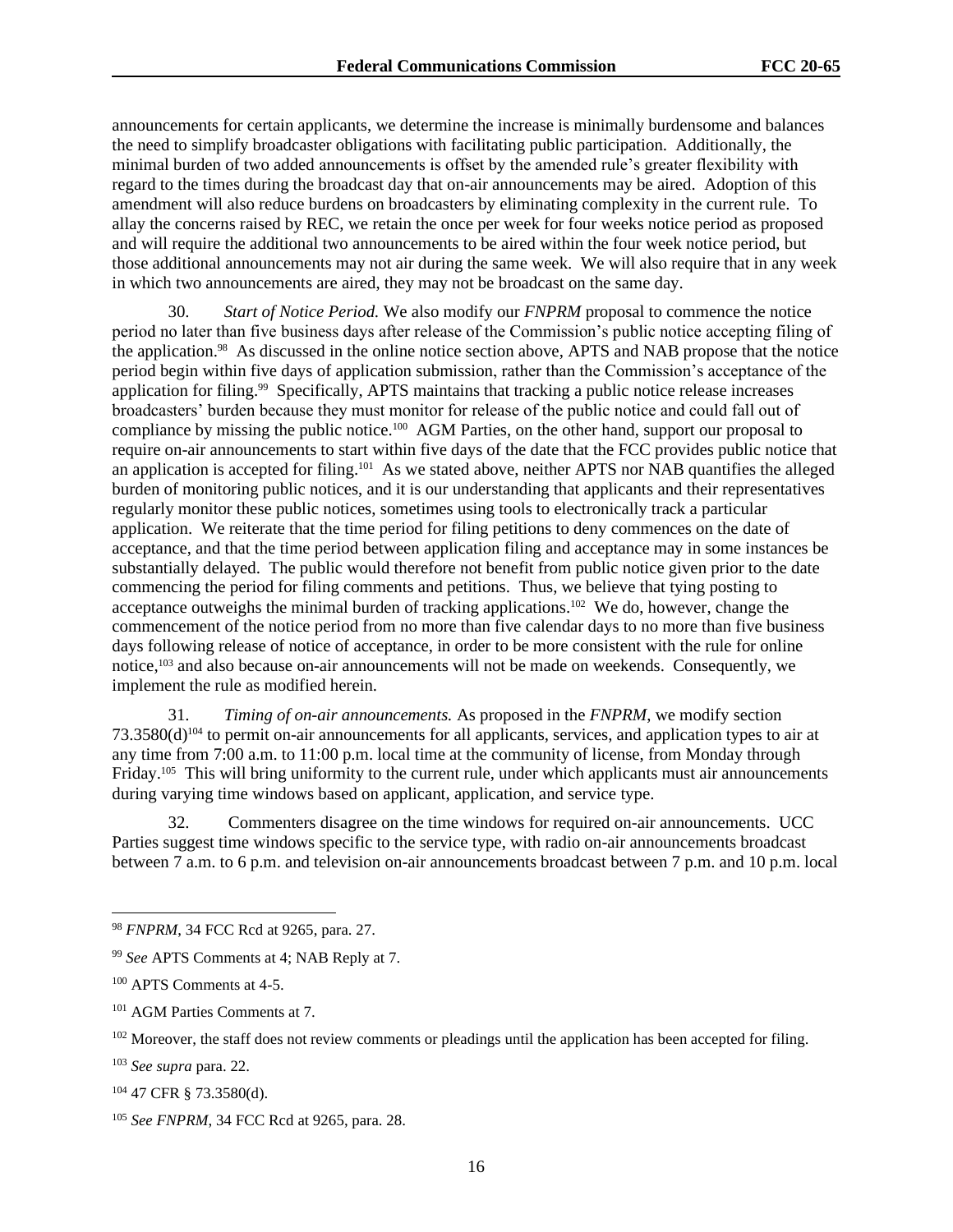time.<sup>106</sup> Along with CF, they maintain that the proposed windows will reach the maximum number of people, because they occur during peak listenership and viewership times for each medium.<sup>107</sup> REC proposes the on-air announcements for AM stations be limited to a period between the local sunrise and sunset times reflected in the station license, or as determined by the Commission's Local Sunrise and Sunset Calculations tool.<sup>108</sup> NAB favors the proposed flexible schedule, stating that the larger window gives stations more flexibility in scheduling revenue-generating advertisements and other programming. It also opposes UCC Parties' suggestion of a 7 p.m. to 10 p.m. window for television because this window excludes the times when many stations air highly rated local news.<sup>109</sup>

33. While we understand UCC Parties' and CF's concerns with regard to differing listenership and viewership patterns between media, we must balance the goal of providing notice to the public so as to foster participation in the broadcast licensing process with the goal of simplifying the public notice process to help ensure compliance and, thus, facilitate consistent notice to the public. We believe that increasing the required number of on-air announcements will help to offset any additional scheduling flexibility afforded to broadcasters. Additionally, allowing notices to be aired at non-peak viewership/listenership times may reach viewers and listeners who might otherwise be unable to view or listen during peak times. We therefore adopt this proposal.

34. *On-air announcement scripts.* We adopt the on-air announcement scripts as proposed in the *FNPRM* with one minor change.<sup>110</sup> Additionally, we will not require program crawls containing onair announcement text, but do adopt our proposal to require that the entire text of the on-air announcement for television stations be displayed on screen while being read by an announcer.

35. In the *FNPRM*, we proposed shorter on-air announcement scripts that identify the station and application type, and direct viewers and listeners to online resources for more information on the filed applications.<sup>111</sup> Under the current rule, stations that have complex ownership structures or large boards of

<sup>108</sup> REC Reply at 2.

<sup>109</sup> *See* NAB Comments at 11-12; NAB Reply at 6-7.

<sup>110</sup> As set forth in the *FNPRM*, 34 FCC Rcd at 9266, para. 29, the proposed on-air announcement scripts were as follows:

On [DATE], [APPLICANT NAME], licensee of [STATION CALL SIGN], [STATION FREQUENCY], [STATION COMMUNITY OF LICENSE], filed an application with the Federal Communications Commission for [TYPE OF APPLICATION]. Members of the public wishing to view this application or obtain information about how to file comments and petitions on the application can visit publicfiles.fcc.gov and search in [STATION CALL SIGN'S] public file.

For stations without an OPIF:

On [DATE], [APPLICANT NAME], licensee of [STATION CALL SIGN], [STATION FREQUENCY], [STATION COMMUNITY OF LICENSE], filed an application with the Federal Communications Commission for [TYPE OF APPLICATION]. Members of the public wishing to view this application or obtain information about how to file comments and petitions can visit www.fcc.gov/searchlms, and search in the list of [STATION CALL SIGN'S] filed applications.

Consistent with the views of commenter REC, we will modify the on-air script to reference "www.fcc.gov/stationsearch," which we believe will be easier for listeners to understand. Also in response to REC's input, the new URL will redirect to the LMS Application Search page. *See* Letter from Michelle Bradley, Founder, REC Networks, to Marlene H. Dortch, Esq., Secretary, FCC, MB Docket Nos. 17-264 et al., at 3-4 (filed Apr. 28, 2020) (REC First Ex Parte).

<sup>111</sup> *See FNPRM*, 34 FCC Rcd at 9266, para. 29. In the *2005 Public Notice NPRM*, the Commission proposed specific text for newspaper and on-air notice of assignment and transfer applications. 20 FCC Rcd at 5422, para. 5.

(continued….)

<sup>106</sup> UCC Comments at 6-7.

<sup>107</sup> *Id.*; CF Reply at 9.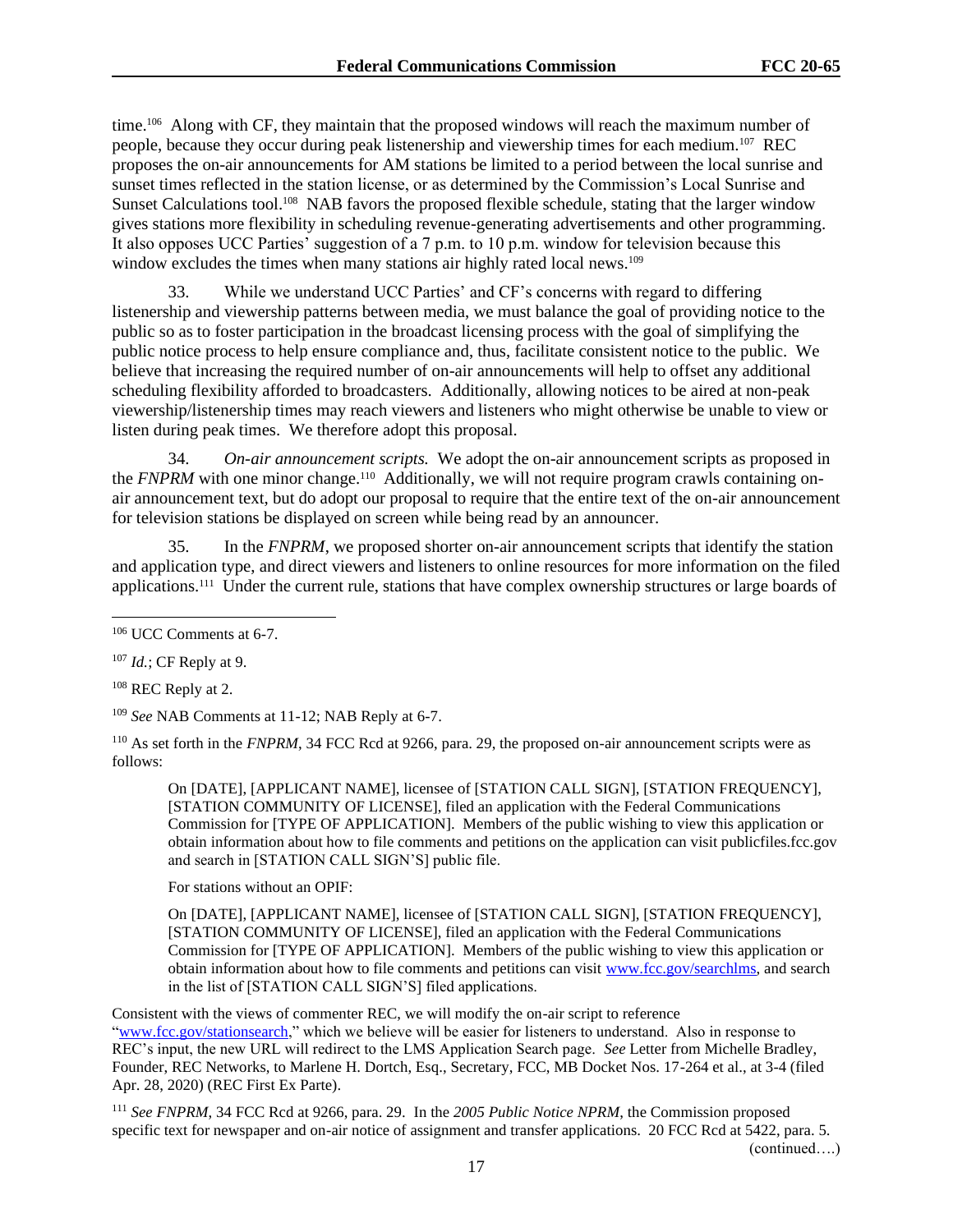directors must list all relevant individuals in the on-air announcements.<sup>112</sup> This makes certain required onair announcements lengthy and confusing to viewers and listeners. AGM Parties assert that the current announcements cause viewers and listeners to tune out the announcements or switch stations.<sup>113</sup> They argue that "[s]horter, more pertinent announcements which direct viewers and listeners to the online announcements or public inspection files would be more effective."<sup>114</sup> NAB echoes these concerns, stating that the lengthy announcements proposed by other commenters will detract from the informational value of the announcement and confuse viewers and listeners.<sup>115</sup> Rather, NAB suggests the goal should be to direct viewers and listeners to the pending application and the station's online public file, as they are searchable online and contain the applications' pertinent information.<sup>116</sup> REC agrees with commenters advocating for shorter on-air announcements, but suggests that viewers and listeners should be directed to the station website and online notice rather than the online public file or LMS.<sup>117</sup> UCC Parties contend that the on-air announcement should direct the public to the online notice and contend that "[t]he Commission should not favor shorter scripts at the expense of providing the public with meaningful notice."<sup>118</sup> UCC Parties also maintain that members of the public may find it difficult to navigate the Commission's online databases.<sup>119</sup>

36. We agree with the majority of commenters that shorter on-air announcement scripts that direct viewers and listeners to the filed applications will reduce burdens on broadcasters, especially smaller broadcasters and those in smaller markets, and better inform the public by directing viewers and listeners to the filed applications, as opposed to on-air announcements freighted with excessive detail. The applications filed in the Commission's databases contain comprehensive, detailed information that

(Continued from previous page)

In the *NPRM*, the Commission tentatively concluded not to move forward with that proposal. 32 FCC Rcd at 8210, para. 11. As stated herein and in the *FNPRM*, we conclude that uniform public notice texts and scripts for all application types will aid viewer and listener comprehension, and will simplify the process for applicants, thus ensuring compliance. As indicated above, we adopt the tentative conclusion not to move forward with the proposed 2005 text/script for notice of assignment and transfer applications and terminate the 2005 proceeding. *See supra*  note 5.

<sup>112</sup> 47 CFR § 73.3580(f)(1). In the *2005 Public Notice NPRM*, the Commission asked for comment on whether to limit the ownership information broadcast to the name of the controlling corporate or partnership entity. 20 FCC Rcd at 5422, para. 5. UCC Parties at that time sought in comments to include the names of licensees and corporate entities in the ownership chain, and to give notice that more detailed information about the parties' corporate structure is contained on the station sale application. UCC Parties Comments filed August 1, 2005, at 9-10. As noted above, in the 2017 *NPRM,* the Commission tentatively concluded not to move forward with the proposals in the *2005 Public Notice NPRM* and no commenter objected to the tentative conclusion. *See supra* note 5. Accordingly, we adopt our tentative conclusion and terminate the 2005 proceeding. Our proposals in the *FNPRM* focused on the uniform on-air announcement that directs viewers and listeners to the station OPIF page, from which they could link to the actual application and its detailed ownership information. 34 FCC Rcd at 9264, para. 25. The UCC Parties did not renew their comments on these 2005 proposals, thus their 2005 comments are no longer responsive to the most recent proposal.

<sup>113</sup> *See* AGM Parties Comments at 5.

<sup>114</sup> *Id.* 

<sup>116</sup> *See* NAB Comments at 12; Reply at 6-7.

<sup>117</sup> REC Comments at 11-13.

<sup>119</sup> *Id.*

<sup>&</sup>lt;sup>115</sup> NAB Comments at 12. NAB notes in its Reply that shorter announcements are more likely to engage the public, as evidenced by advertisers moving away from longer spots, instead opting for shorter ads. NAB Reply at 3.

<sup>118</sup> UCC Parties Comments at 5.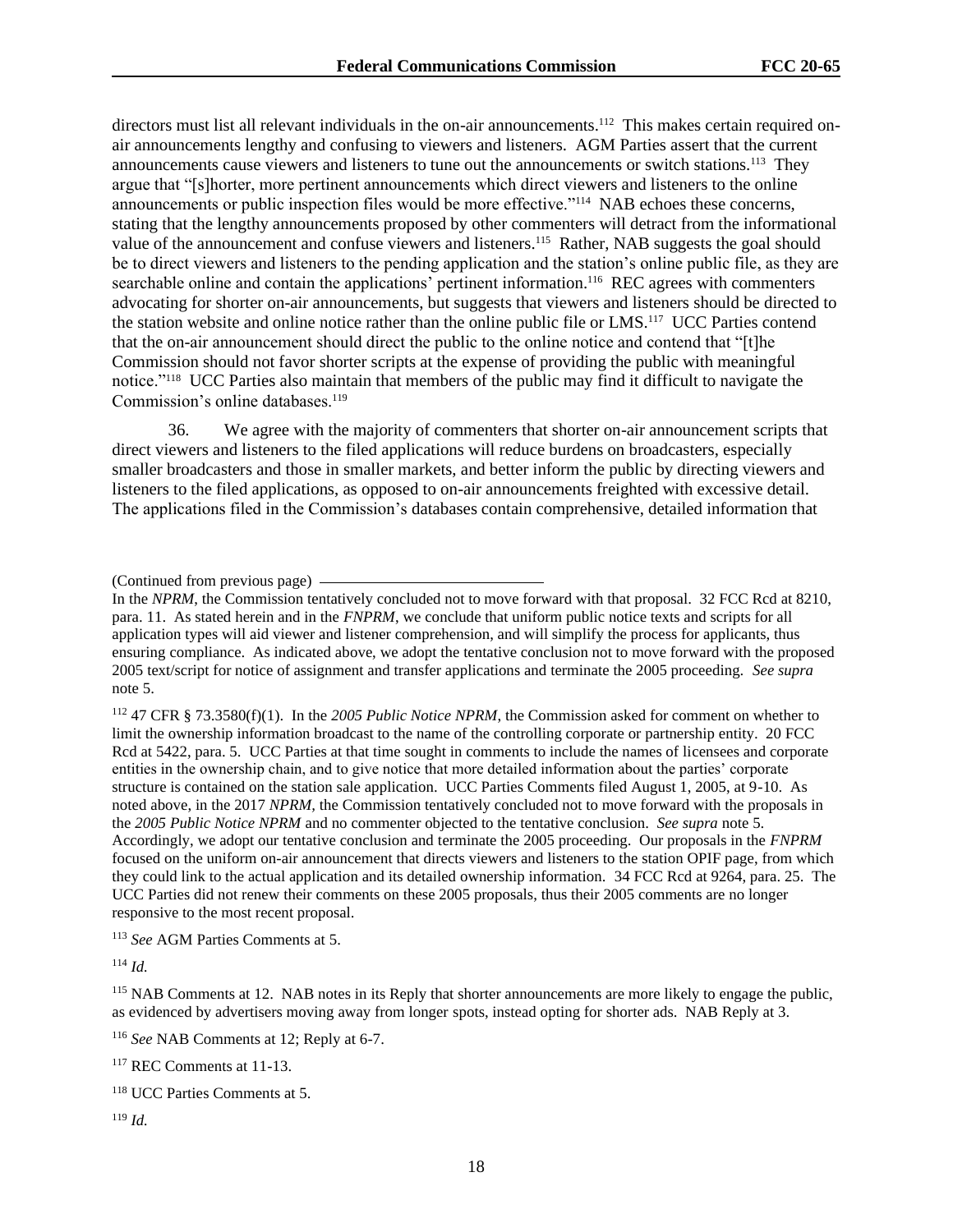broadcasters would otherwise be unable to include in the on-air announcements.<sup>120</sup> We disagree with commenters that applications are difficult to find.<sup>121</sup> Stations announce call signs hourly, and applications are easily searchable using call signs in the Commission's OPIF and other databases.<sup>122</sup>

37. As discussed in the online section above, we are not persuaded that we should amend our proposed on-air announcement script to require what the UCC Parties term a jargon-free "layman's" description of the application's purpose.<sup>123</sup> We agree that announcements must be understood by the public, but we must weigh airtime dedicated to announcements and ease of compliance against these concerns. We believe that the script we adopt herein is comprehensible by the public. As discussed above, we addressed this in the *FNPRM*, which clarified that "'[t]ype of Application' should be a brief but complete statement of the purpose of the application," providing examples.<sup>124</sup> We reiterate our belief that viewers and listeners can understand and will benefit from the uniformity of the terms used by the Commission and its applicants.<sup>125</sup> Adopting UCC's proposal not only contravenes our goal of simplifying and streamlining broadcaster requirements, but inconsistent announcements may confuse viewers and listeners, and could invite disputes over whether a particular broadcaster's chosen description accurately summarizes an application. Accordingly, we adopt the short description of "type of application" as proposed in the *FNPRM.*

38. In the *FNPRM*, we requested comment as to whether we should require additional language in on-air announcement scripts regarding requests to waive Commission rules and the nature of the waiver sought.<sup>126</sup> AGM Parties oppose adding waiver language to the on-air notices, stating that listeners will "tune out" longer announcements.<sup>127</sup> REC suggests that announcing requests for waiver of administrative rules such as ownership limits may be appropriate, but disagrees with inclusion of technical rule waivers.<sup>128</sup> UCC Parties propose adding specific language indicating whether applicant is seeking a waiver of the rules, and the type of waiver sought. CF agrees with UCC and adds that the on-

<sup>123</sup> UCC Parties Comments at 3-4. *See also* CF Reply at 8. AGM Parties do not oppose substituting a very short description of the purpose of an application for the formal name of the application. AGM Parties Reply at 3.

<sup>124</sup> *FNPRM*, 34 FCC Rcd at 9266 n.94. The examples included "for renewal of its broadcast license'; 'to assign its broadcast license to X Broadcasting Corporation'; 'to change its community of license from Florin to Guilder, Michigan.'" *Id*.

 $120$  Also, to the extent that some commenters suggest that the on-air announcement direct the public to an online notice, we determined above that NCE applicants are not required to provide online notice, except when the station is unbuilt, off the air, or silent.

<sup>121</sup> *See*, *e.g.*, REC Comments at 12, arguing that viewers and listeners would find it easier to search for a station's website rather than using the station's call sign.

 $122$  For example, a member of the public can go to www.fcc.gov/stationsearch, and enter the community, state, and service (e.g., "Full Power FM") to find a station(s) licensed to that community.

<sup>125</sup> *See supra* para. 19. We note that the Commission in the *2005 Public Notice NPRM* also opined that the viewing and listening public would be unfamiliar with the terminology used in connection with assignments and transfers of station authorizations. 20 FCC Rcd at 5421-22, paras. 3, 5. In the *NPRM* and *FNPRM*, on the other hand, the Commission opted instead for a simplified and uniform approach to public notice for all types of applications, with commenters stating that such an approach would simplify compliance compared with the current, complex system of public notices. *See*, *e.g.*, NAB Comments at 10. We further believe that the approach proposed in the *FNPRM*, with its emphasis on providing members of the public with instant access to the application in an easier-to-view form than was available in 2005, obviates the Commission's earlier concerns. We thus reject UCC Parties' implication that notice will be meaningless without further clarification.

<sup>126</sup> *FNPRM*, 34 FCC Rcd at 9266, para. 29.

<sup>&</sup>lt;sup>127</sup> AGM Parties Comments at 5; AGM Parties Reply at 3.

<sup>128</sup> REC Comments at 11; Reply at 3.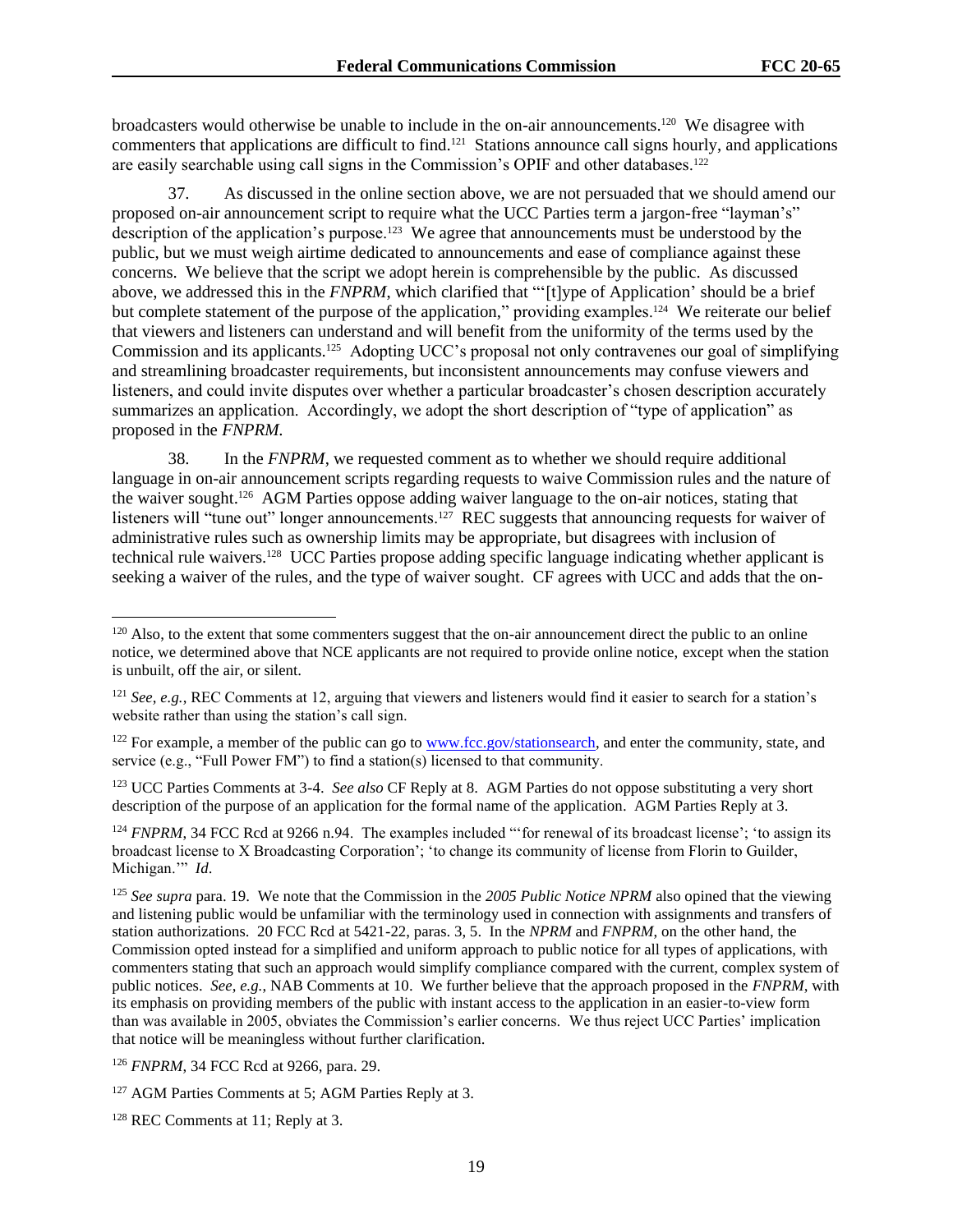air announcement should specify when a waiver is sought.<sup>129</sup> NAB counters that "most of the information UCC seeks to add—a further description of what the application proposes and information on whether a waiver is sought—is already available by reviewing the application or other sources referenced in the proposed notice scripts."<sup>130</sup>

39. We conclude that adopting waiver-specific language in the on-air script is not warranted. We agree with REC that disclosure of technical rule waivers in this particular context is unnecessary. In our experience, the public is most interested in whether a station is seeking a waiver of media ownership limits and is unlikely to comment on technical waivers. As discussed in the online notice section above,<sup>131</sup> Commission-generated public notices of assignment and transfer application filings and actions in LMS will henceforth indicate whether the applicant has indicated that it is seeking a media ownership waiver.<sup>132</sup> The on-air scripts and online notices will direct viewers and listeners to applicants' online public inspection files or applications, which contain all relevant station information and the entire pending application, including the specific waiver sought. We thus believe that it is not necessary for applicants to give further notice of a waiver request, whether on-air or online.

40. Similarly, we decline UCC Parties' and CF's suggestion to require on-air announcements to include additional language related to broadcast stations' duty to operate in the public interest.<sup>133</sup> As discussed above, we find that the benefits of short, standardized announcement texts facilitates viewer and listener attention, outweighing the minimal benefit of reminding viewers and listeners of broadcasters' public interest obligations.<sup>134</sup> The on-air notice will direct viewers and listeners to the application and Commission databases, that will in turn include links to information relating to public participation in the application process.<sup>135</sup> We find that this information is more critical to viewers than a repetition of the broadcasters' obligations under the Communications Act.

41. We also adopt our *FNPRM* proposal to require television broadcasters to display on screen the full text of the on-air announcement during the verbal broadcast of the announcement.<sup>136</sup> We believe the public interest will be enhanced by requiring television broadcasters to display the text of the new, abbreviated on-air script, and that benefit outweighs any minimal burden this requirement will impose.<sup>137</sup> Commenters did not object to this proposal. We will not require visual text beyond the announcement and will not require television text crawls containing the text of the on-air notice. NAB and the AGM Parties oppose requiring crawls,<sup>138</sup> while no commenter favored them. Because crawls are

<sup>132</sup> LMS applications include a button that an applicant selects to indicate whether it is seeking a waiver.

<sup>133</sup> *See* UCC Comments at 4; CF Reply at 8

<sup>134</sup> *See* NAB Reply at 2-3; AGM Parties Reply at 2-3 (opining that such statements are unnecessary and likely to cause listeners and viewers to "tune out" and ignore the announcements). We note that language related to stations' duty to operate in the public interest is currently required only in the script for on-air announcements of renewal applications. 47 CFR § 73.3580(d)(4)(ii) ("Individuals who wish to advise the FCC of facts relating to our renewal application and to whether this station has operated in the public interest should file comments and petitions with the FCC by (date first day of last full calendar month prior to the month of expiration).").

<sup>135</sup> *See* NAB Reply at 2-3; AGM Parties Reply at 2-3.

<sup>136</sup> *See* new 47 CFR § 73.3580(b)(1)(i) in Appendix A.

<sup>137</sup> Due to the potential length of the on-air script under our current rules, we require television broadcasters only to display licensee's and Commission's addresses rather than the full text of the script. Current 47 CFR § 73.3580(d)(4)(iii).

<sup>138</sup> NAB Comments at 13; AGM Parties Comments at 7.

 $129$  CF Reply at 8.

<sup>&</sup>lt;sup>130</sup> NAB Reply at 2.

<sup>131</sup> *See supra* para. 19.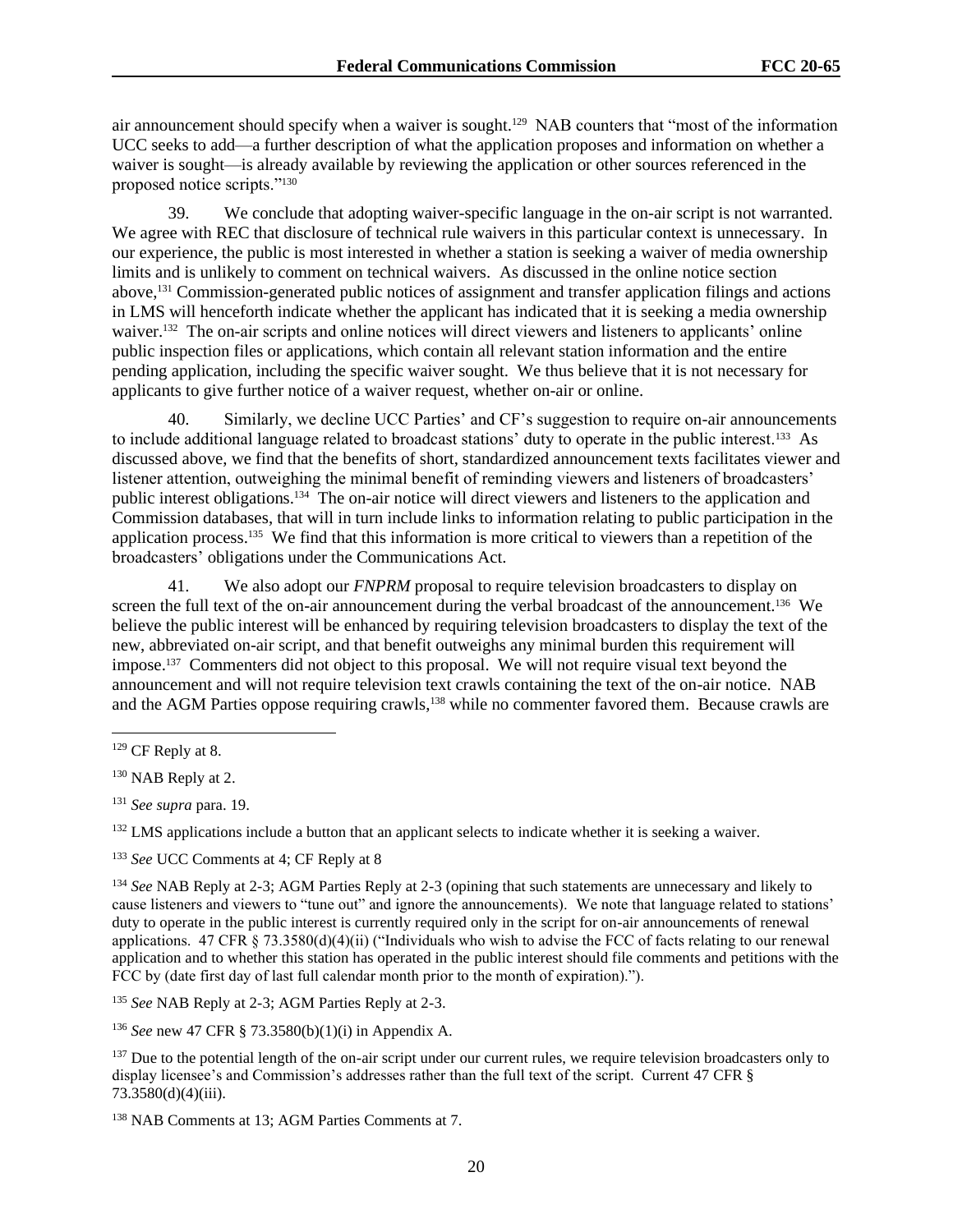most often used to deliver urgent and, in some cases, emergency information to viewers, use of text crawls for local public notice will at best confuse viewers, and at worst their overuse might result in viewers ignoring text crawls that convey information vital to public safety.<sup>139</sup> We believe that requiring displayed written text simultaneously with reading on-air announcements will provide adequate notice to viewers.

42. *Channel Sharing and Multicasting.* We clarify that each television station in a channel sharing arrangement must broadcast appropriate on-air announcements on its program stream. Under a channel-sharing arrangement, the Commission has stated that each licensee has an independent obligation to comply with all pertinent statutory requirements and our rules.<sup>140</sup> Thus, under our current rules, each separately licensed station engaged in a channel sharing arrangement must broadcast any on-air announcements required of it on its program stream.

43. Radio or television stations may also engage in multicasting, which involves transmission of multiple streams of programming by a single licensee. For such multicasting stations, we interpret section 311 of the Act and our rules to require on-air notice only on the digital TV or digital radio station's primary over-the-air programming stream as defined in sections 73.403(a) and 73.624(b) of the rules.<sup>141</sup> Section 311 provides that an "applicant" must "give notice" of the filing of a covered application in the principal area served.<sup>142</sup> Nothing in section 311 or elsewhere in the Act requires that notice be provided over each and every individual stream broadcast by the applicant. We believe that on-air notice provided over the primary stream, which is the stream with the most viewers or listeners, is sufficient to meet the goal of section 311 to inform the public.

## **E. International Broadcast Station Applications**

44. We adopt our *FNPRM* proposal to require international broadcast stations, governed by Subpart F of Part 73 of our rules, to give local public notice by publishing notice of the application on a website that targets the local community in which the international broadcast station's transmission facilities are located or are proposed to be located (e.g., local government Internet website, local community bulletin board Internet website).<sup>143</sup> We noted in the *FNPRM* that because such stations are regulated under Part 73, an international broadcast station would be considered "a station in the broadcasting . . . service" under section  $311(a)(1)$  of the Act;<sup>144</sup> at the same time, because such stations under our rules "are intended to be received directly by the general public in foreign countries,"<sup>145</sup> public

<sup>141</sup> 47 CFR §§ 73.403(a), 73.624(b) ("DTV broadcast station permittees or licensees must transmit at least one overthe-air video program signal at no direct charge to viewers on the DTV channel.").

<sup>142</sup> 47 U.S.C. § 311.

 $144$  47 U.S.C. § 311(a)(1).

<sup>145</sup> 47 CFR § 73.701(a).

<sup>139</sup> *See* NAB Comments at 13.

<sup>140</sup> *See Expanding Economic and Innovation Opportunities of Spectrum Through Incentive Auctions*, Report and Order, GN Docket No. 12-268, 29 FCC Rcd 6567, 6853, para. 700 (2014); *Amendment of Parts 73 and 74 of the Commission's Rules to Establish Rules for Digital Low Power Television and Television Translator Stations*, Third Report and Order and Fourth Further Notice of Proposed Rulemaking, 30 FCC Rcd 14927, 14940, para. 27 (2015); *Channel Sharing by Full Power and Class A Stations Outside the Broadcast Television Spectrum Incentive Auction Context*, Report and Order, 32 FCC Rcd 2637, 2653-54, para. 30 (2017).

<sup>143</sup> *FNPRM*, 34 FCC Rcd at 9267, para. 32. We explained that our current rules provide that applications for renewal of an international broadcast station license, and for modification, assignment, or transfer of such licenses, are exempt from the newspaper publication requirements, and that adoption of the proposed rule would eliminate the need for this exemption. *Id*. at 9267 n.103; *see* 47 CFR § 73.3580(c), (d)(3). Our proposal to substitute online public notice for newspaper publication, if adopted, would eliminate any need to continue this exemption.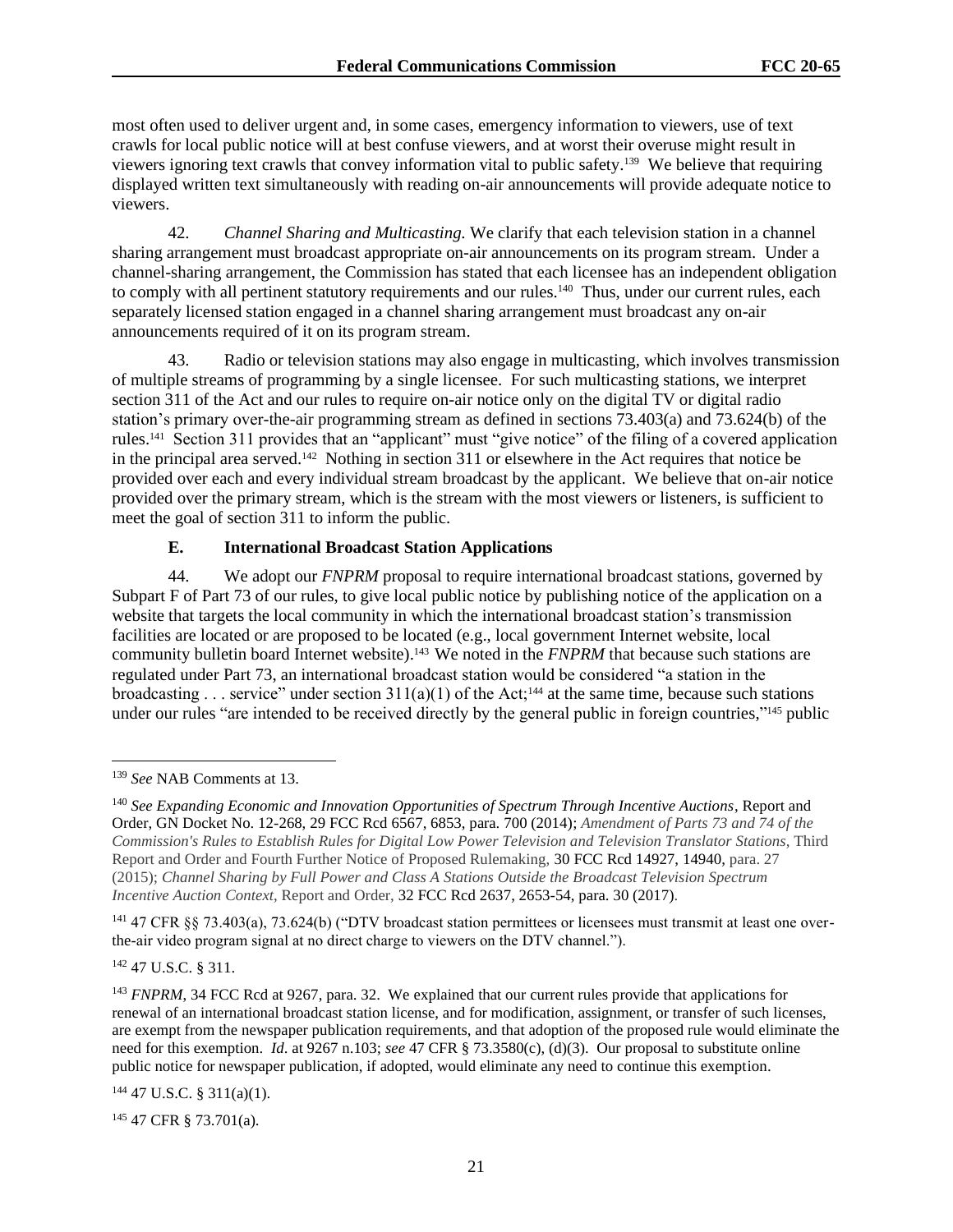notice by on-air announcement would not strictly be considered local.<sup>146</sup> Only REC commented on this proposal, agreeing that online rather than on-air notice was appropriate for such stations, but that posting notice on a station's website would be ineffective, as the station's programming is not received in the community where its facilities are situated and thus members of that community would not think to look for the station's website.<sup>147</sup> We agree with REC that residents of the area in which an international broadcast station's transmitter is located are not listeners of that station, and thus are not likely to seek out the station's web page. We therefore adopt a rule requiring international broadcast stations to give online notice on a website that is locally targeted to the community where the station's transmission facilities are located, as set forth in new rule section  $73.3580(a)(5)$ ,<sup>148</sup> and as set forth in paragraph 21, above.

## **F. Other Provisions and Rules**

45. Having received no opposition in the comments, we adopt the following proposals as set forth in the *FNPRM*: 149

- Retention of the categories of applicants, broadcast services, and application types for which local public notice is not required, as currently listed in section  $73.3580(a)(1)-(7)$ .<sup>150</sup>
- Retention of the requirement that applicants certify in any application for which public notice is required that they will comply with the applicable requirements of the local public notice rule; 151
- Retention of the requirement that those license renewal applicants that are obliged to provide public notice only through on-air announcements must add to their OPIF the list of dates and times the required on-air announcements were broadcast;<sup>152</sup>

<sup>148</sup> *See* Appendix A hereto.

<sup>149</sup> FNPRM, 34 FCC Rcd at 9268-70, paras. 34-40.

<sup>150</sup> 47 CFR § 73.3580(a)(1)-(7). *See* new 47 CFR § 73.3580(d) in Appendix A. Such stations and applications are exempt from the provisions of 47 U.S.C. § 309(b), and thus exempt from the provisions of 47 U.S.C. § 311(a).

<sup>151</sup> 47 CFR § 73.3580(h). *See* new 47 CFR § 73.3580(e) in Appendix A. While our goal is to ensure compliance through uniform and streamlined notice requirements, we believe it is still important that applicants certify compliance.

<sup>152</sup> 47 CFR § 73.3580(d)(1), (h). *See* new section 73.3580(e) in Appendix A hereto. We believe that applicants should continue to demonstrate compliance and that the public should be able to confirm that applicants are in compliance with their local public notice obligations. For applicants for a new construction permit and permittees and licensees of LPTV, TV translator, TV booster, LPFM, FM translator and FM booster stations, which do not have Commission-hosted OPIFs, we recommend those entities retain a record of the dates and times of public notice to demonstrate compliance with section 73.3580.

<sup>146</sup> *FNPRM*, 34 FCC Rcd at 9267-68, para. 33.

<sup>&</sup>lt;sup>147</sup> REC Comments at 14-15. For the same reason, on-air notice would be ineffective when the station cannot be received in the community where the transmitter is located. *Id*. In its First Ex Parte, REC revised its position, concluding that there is no reason an International Broadcast station should not be able to post online notice on its parent organization's website, because in REC's view the licensee organizations are well known in the communities where the station facilities are located. REC First Ex Parte at 2. We continue to agree with REC's original position. While REC now argues that such stations "are likely to be known to the local community because of the presence of the towers," *id*., the mere fact that the towers are visible does not guarantee that their owner is locally known. Similarly, while REC states that many International Broadcast station licensees are "well established" prior to application filing, *id*., they may be established at some distance from the transmitter site. We believe the better course is to post online notice on a website locally targeted to the community where the transmission facilities are located.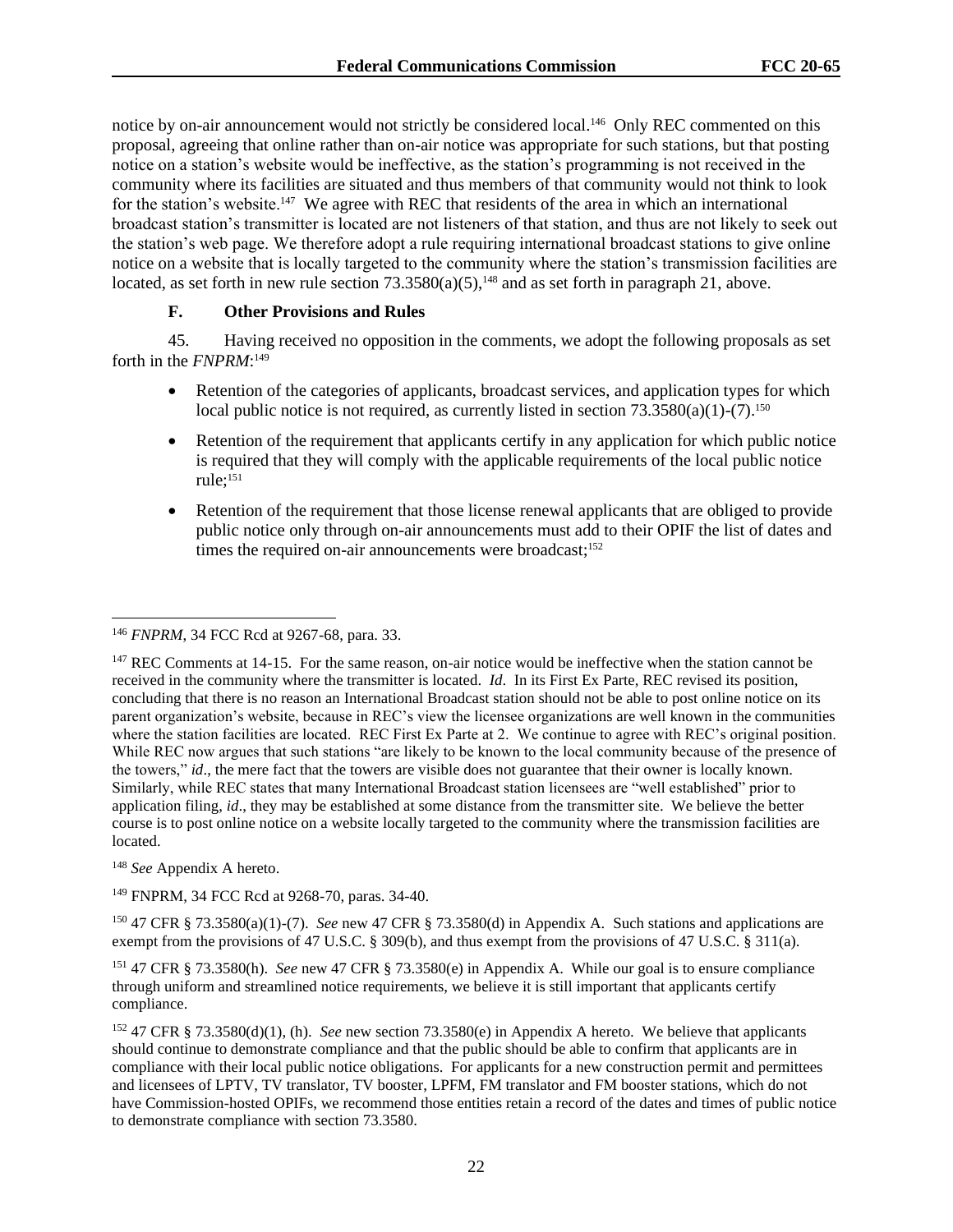- Elimination of the requirement that the on-air license renewal announcement script be added to an applicant's OPIF, due to the use of mandatory language contained in the new rules;<sup>153</sup> and
- Clarification that LPFM stations will continue to have the same local public notice obligations as other NCE radio stations, i.e., on-air announcements only, except when the station is unbuilt, off the air, or silent.

46. Concerning the last adopted proposal, we agree with commenter REC that, for the sake of clarity, section 73.3580 of the rules should be added to section 73.801, which sets forth the rule sections applicable to LPFM stations.<sup>154</sup> No other commenters objected to REC's proposal, and we concur that cross-referencing section 73.3580 in section 73.801 will eliminate any confusion regarding the obligations of LPFM stations. We will thus amend section 73.801 accordingly.

47. We further adopt our proposal to apply the same updated public notice requirements to public notice of hearing designation orders under section 73.3594<sup>155</sup> and to eliminate the public notice requirement for the withdrawal of an application pursuant to an agreement to resolve mutual exclusivity under section 73.3525.<sup>156</sup> Only REC commented on these proposals. It agreed with our proposal to delete section 73.3525(b) as being no longer necessary.<sup>157</sup> However, as for section 73.3594, REC contends that the language in the notice describing the hearing issues should be as generic as possible, and that a licensee or permittee with an application designated for hearing should not be allowed to provide a brief description of the issues specified for hearing. In REC's view this "would give the licensee or applicant the opportunity to 'twist' the language in the favor of the licensee or applicant in order to garner public support in the proceeding."<sup>158</sup> While we understand REC's concerns, we do not believe a change is necessary. The new section 73.3594 uses the same language as the current rule, yet REC has not provided any evidence that licensees subject to hearing designation orders have provided inappropriate public notice in the past.<sup>159</sup> As is the case with public notice of applications under section 73.3580, section 73.3594 requires that the licensee includes a hyperlink to the hearing designation order giving the public instant access to the hearing designation order to verify whether the designated party has accurately listed the issues designated against it. Additionally, any attempt by a party to a hearing to "whitewash" the issues in a local notice is subject to disclosure to the Administrative Law Judge by the Enforcement Bureau or other parties to the hearing designation order. REC additionally contends that the online notice of a hearing designation order should be posted both on the designated party's website and on a locally targeted third-party website.<sup>160</sup> We conclude that the public benefit in requiring additional notice beyond the on-air and online notice already specified in section 73.3594 does not justify the burden and potential expense, even if minimal, of locating a locally targeted third-party website and posting on that website in addition to an applicant-affiliated site. We believe the notice provisions as proposed in the *FNPRM*, including both on-air announcements and online notice, will suffice to advise the public of the

<sup>&</sup>lt;sup>153</sup> These requirements currently appear in 47 CFR §§ 73.3526(e)(13), 73.3527(e)(10), and 73.3580(h). Because all applicants will be using a uniform script, we do not believe it is necessary that the script be repeated in OPIF.

<sup>154</sup> REC Comments at 2-4.

<sup>155</sup> 47 CFR § 73.3594.

<sup>156</sup> *Id*. § 73.3525. *See FNPRM*, 34 FCC Rcd at 9269-70, 9273, 9279-80, paras. 37-40 and Appendix A.

<sup>157</sup> REC Comments at 16.

<sup>158</sup> *Id*. at 15.

<sup>&</sup>lt;sup>159</sup> The current version of section 73.3594 mandates that licensee's public notice must include, "The issues in the hearing as listed in the FCC's order or summary of designation for hearing." 47 CFR § 73.3594(d)(4). The updated rule retains this exact language.

<sup>160</sup> REC Comments at 15.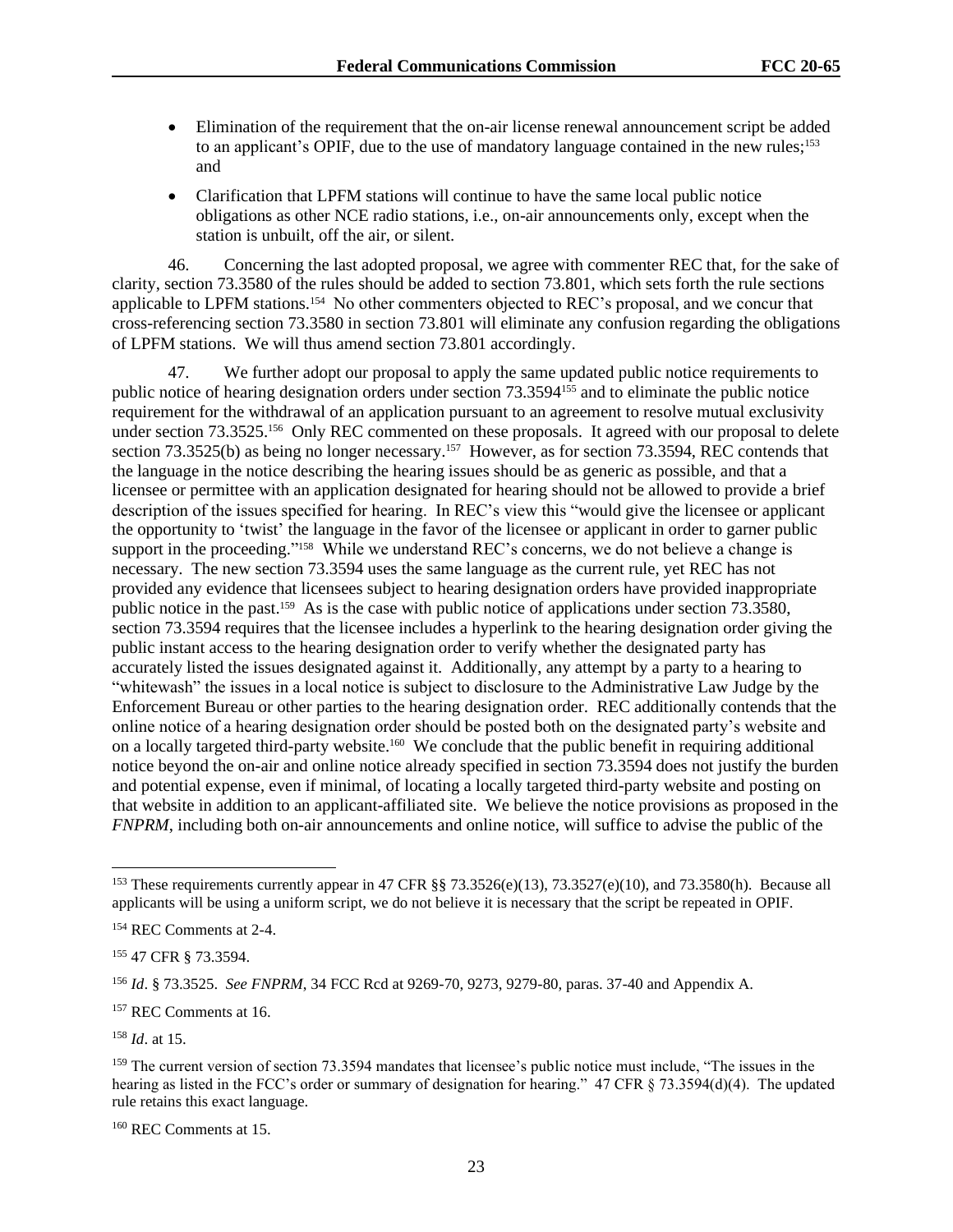particulars of a hearing designation order, and will give consumers ample opportunity to investigate those issues themselves.

## **IV. PROCEDURAL MATTERS**

48. *Regulatory Flexibility Act.* As required by the Regulatory Flexibility Act of 1980 (RFA), as amended,<sup>161</sup> an Initial Regulatory Flexibility Certification was incorporated into the *FNPRM*.<sup>162</sup> Pursuant to the RFA,<sup>163</sup> the Commission's Final Regulatory Flexibility Certification relating to this Report and Order is attached as Appendix C.

49. *Paperwork Reduction Act*. This *Second R&O* contains new or modified information collection requirements subject to the Paperwork Reduction Act of 1995 (PRA), Public Law 104-13. The requirements will be submitted to the Office of Management and Budget (OMB) for review under section 3507(d) of the PRA. OMB, the general public, and other Federal agencies will be invited to comment on the new or modified information collection requirements contained in this proceeding. In addition, we note that pursuant to the Small Business Paperwork Relief Act of 2002, Public Law 107-198, *see* 44 U.S.C. § 3506(c)(4), we previously sought specific comment on how the Commission might further reduce the information collection burden for small business concerns with fewer than 25 employees.

50. In this *Second R&O*, we adopt modified rules for applicants required to provide local public notice of application filings and other notices. We have assessed the effects of the new rules on small business concerns. We find that the streamlined rules and procedures adopted here will minimize the information collection burden on affected applicants, permittees, and licensees, including small businesses.

51. *Congressional Review Act*. The Commission has determined, and the Administrator of the Office of Information and Regulatory Affairs, Office of Management and Budget, concurs that this rule is "non-major" under the Congressional Review Act, 5 U.S.C. § 804(2). The Commission will send a copy of this *Second R&O* to Congress and the Government Accountability Office pursuant to 5 U.S.C. §  $801(a)(1)(A)$ .

## **V. ORDERING CLAUSES**

52. Accordingly, **IT IS ORDERED** that, pursuant to the authority contained in sections 1, 4(i), 4(j), 301, 303, 307, 308, 309, 316, and 319 of the Communications Act of 1934, as amended, 47 U.S.C. §§ 151, 154(i),154(j), 301, 303, 307, 308, 309, 316, and 319, this *Second Report and Order* **IS ADOPTED** and **WILL BECOME EFFECTIVE** 30 days after publication in the *Federal Register*.

53. **IT IS FURTHER ORDERED** that Part 73 of the Commission's Rules **IS AMENDED** as set forth in Appendix A, and the rule change to section 73.801 adopted herein will become effective 30 days after the date of publication in the *Federal Register*.

54. **IT IS FURTHER ORDERED** that Part 73 of the Commission's Rules **IS AMENDED** as set forth in Appendix A, and the rule changes to sections 73.3525, 73.3526, 73.3527, 73.3571, 73.3573, 73.3580, and 73.3594 adopted herein, which contain new or modified information collection requirements that require approval by the Office of Management and Budget under the Paperwork Reduction Act, **WILL BECOME EFFECTIVE** on the date specified in a notice published in the *Federal Register* announcing such approval.

<sup>161</sup> *See* 5 U.S.C. § 603. The RFA, *see* 5 U.S.C. 601, *et seq* has been amended by the Small Business Regulatory Enforcement Fairness Act of 1966 (SBREFA), Publ. L. No. 104-121, Title II, 110 Stat. 847 (1996). The SBREFA was enacted as Title II of the Contract with America Advancement Act of 1996 (CWAAA).

<sup>162</sup> *FNPRM*, 34 FCC Rcd at 9270, 9281, para. 41, Appendix B.

<sup>163</sup> *See* 5 U.S.C. § 604.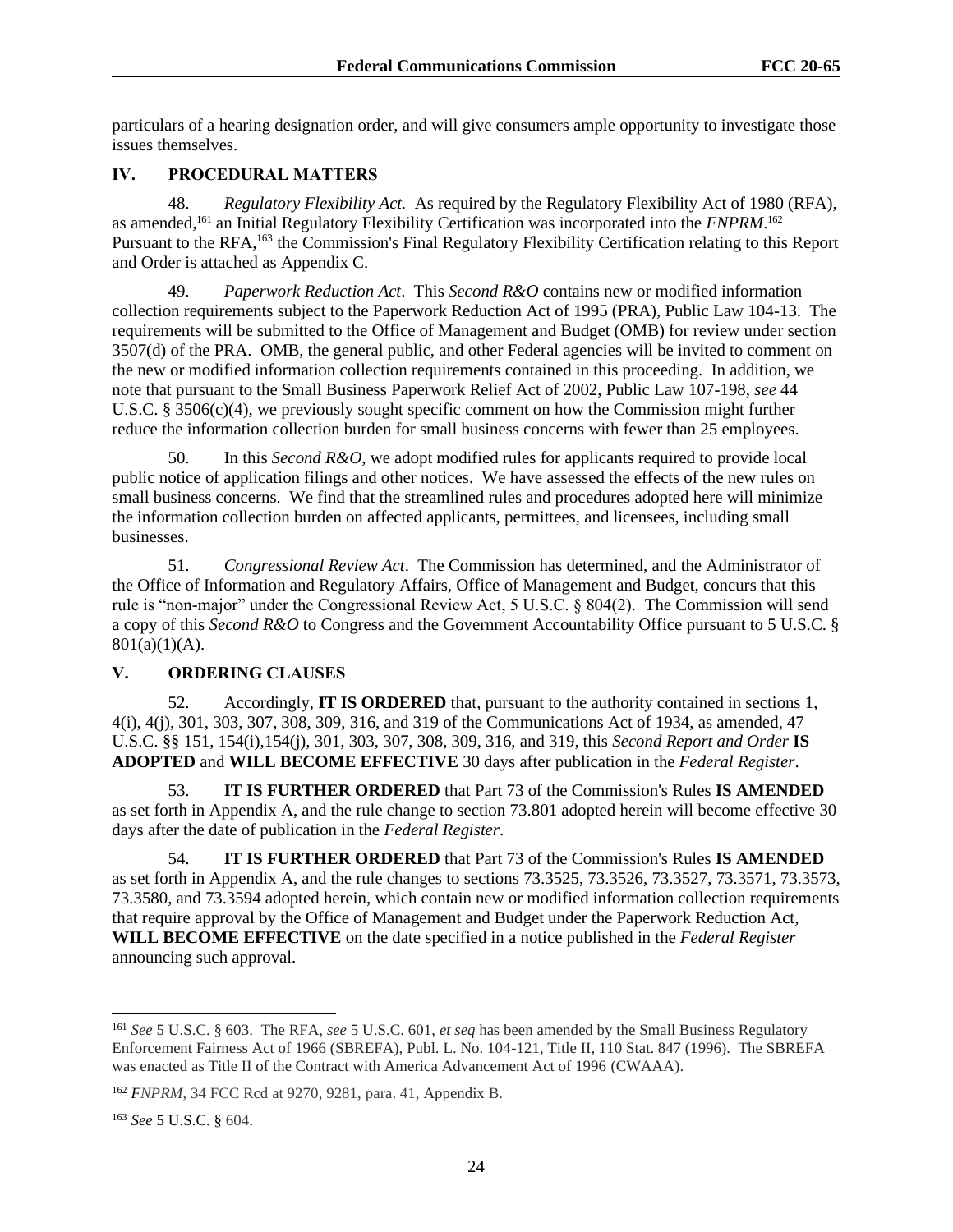55. **IT IS FURTHER ORDERED** that, should no petitions for reconsideration or petitions for judicial review be timely filed, MB Docket Nos. 05-6 and 17-264 **SHALL BE TERMINATED**, and their dockets **CLOSED**.

56. **IT IS FURTHER ORDERED** that the Commission's Consumer and Governmental Affairs Bureau, Reference Information Center, **SHALL SEND** a copy of this *Second Report and Order*, including the Final Regulatory Flexibility Certification, to the Chief Counsel for Advocacy of the Small Business Administration.

57. **IT IS FURTHER ORDERED** that the Commission **SHALL SEND** a copy of this *Second Report and Order* in a report to be sent to Congress and the Government Accountability Office pursuant to the Congressional Review Act, *see* 5 U.S.C. § 801(a)(1)(A).

### FEDERAL COMMUNICATIONS COMMISSION

Marlene H. Dortch Secretary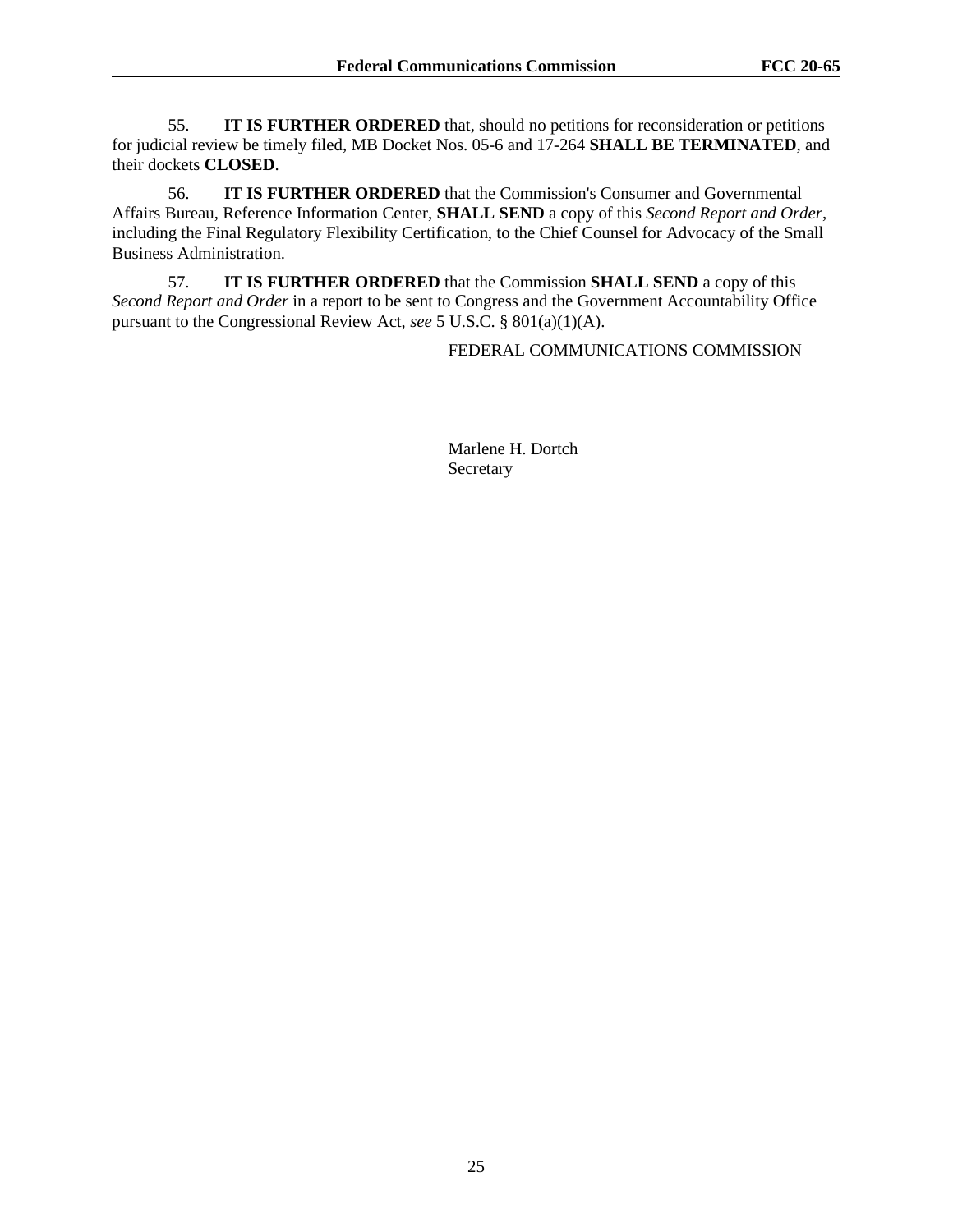# **APPENDIX A**

## **Rule Changes**

## **Part 73 of Chapter 1 of Title 47 of the Code of Federal Regulations is proposed to be amended as follows:**

1. The authority citation for part 73 continues to read as follows:

Authority: 47 U.S.C. 154, 155, 301, 303, 307, 309, 310, 334, 336, 339.

2. Amend Section 73.801 by adding "Section 73.3580 Local public notice of filing broadcast applications." below "Section 73.3568 Dismissal of applications." and above "Section 73.3584 Procedure for filing petitions to deny," as follows:

## **§73.801 Broadcast regulations applicable to LPFM stations.**

| * * * * *       |                                                          |
|-----------------|----------------------------------------------------------|
| Section 73.3568 | Dismissal of applications.                               |
| Section 73.3580 | Local public notice of filing of broadcast applications. |
| Section 73.3584 | Procedure for filing petitions to deny.                  |
|                 |                                                          |

\* \* \* \* \*

3. Amend Section 73.3525 by removing paragraph (b) and re-designating paragraphs (c) through (l) as paragraphs (b) through (k).

4. Amend Section 73.3526 by revising paragraph (e)(13) to read as follows:

## **§73.3526 Local public inspection file of commercial stations**

\* \* \* \* \*

(e) \* \* \*

(13) *Local public notice announcements.* Each applicant for renewal of license shall, within 7 days of the last day of broadcast of the local public notice of filing announcements required pursuant to  $\S 73.3580(c)(3)$ , place in the station's online public inspection file a statement certifying compliance with this requirement. The dates and times that the on-air announcements were broadcast shall be made part of the certifying statement. The certifying statement shall be retained in the public file for the period specified in §73.3580(e)(2) (for as long as the application to which it refers).

\* \* \* \* \*

5. Amend Section 73.3527 by revising paragraph (e)(10) to read as follows:

# **§73.3527 Local public inspection file of noncommercial educational stations**

 \* \* \* \* \* (e) \* \* \*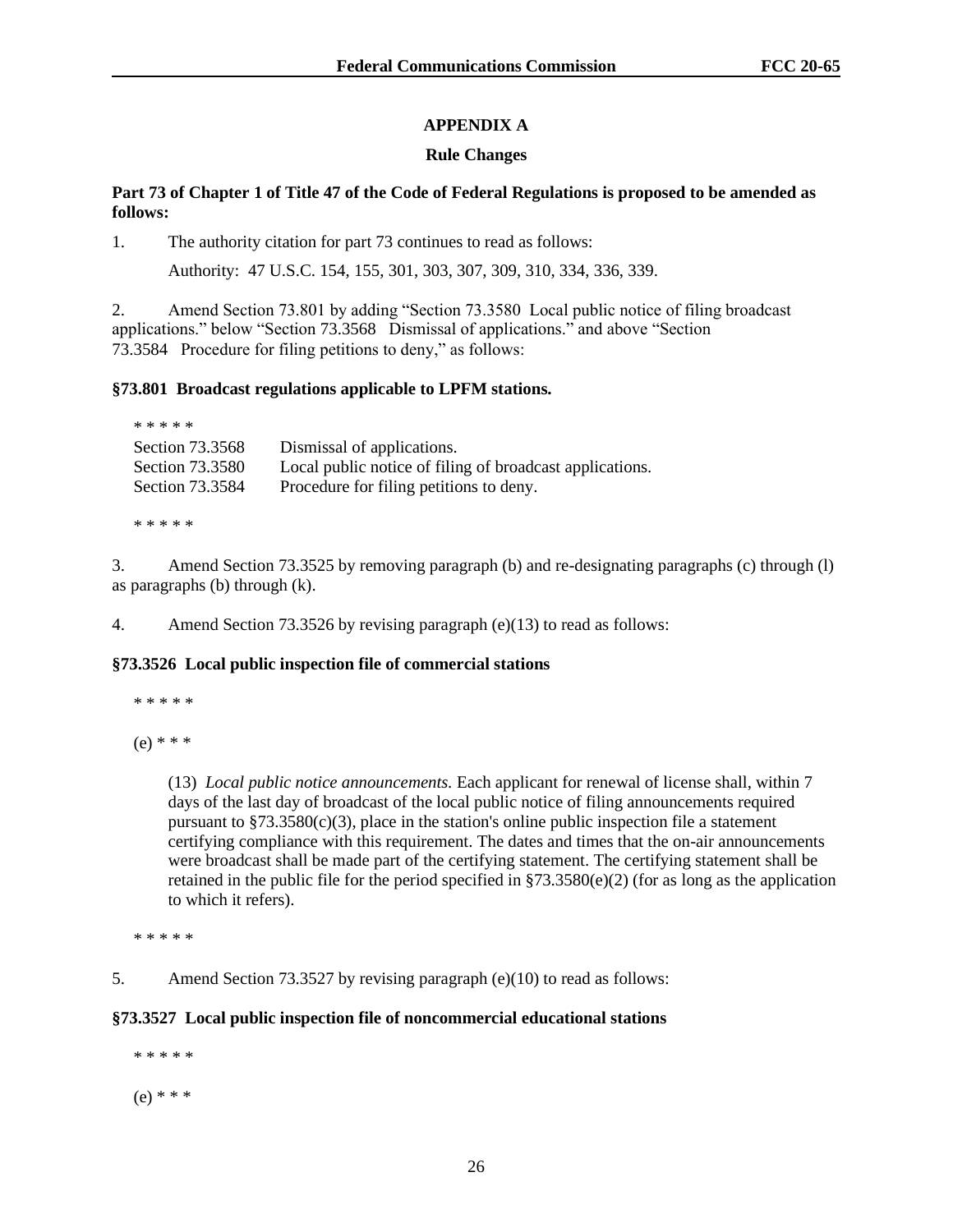(10) *Local public notice announcements.* Each applicant for renewal of license shall, within 7 days of the last day of broadcast of the local public notice of filing announcements required pursuant to  $\S 73.3580(c)(3)$ , place in the station's online public inspection file a statement certifying compliance with this requirement. The dates and times that the on-air announcements were broadcast shall be made part of the certifying statement. The certifying statement shall be retained in the public file for the period specified in  $\S$ 73.3580(e)(2) (for as long as the application to which it refers).

\* \* \* \* \*

6. Amend Section 73.3571 by revising paragraph (j)(3) to read as follows:

#### **§73.3571 Processing of AM broadcast station applications.**

\* \* \* \* \*

 $(i) * * *$ 

(3) The applicant must comply with the local public notice provisions of  $$73.3580(c)(5)$ .

\* \* \* \* \*

7. Amend Section 73.3573 by revising paragraph (g)(3) to read as follows:

#### **§73.3573 Processing FM broadcast station applications.**

\* \* \* \* \*

(g) \* \* \*

(3) The applicant must comply with the local public notice provisions of  $\S 73.3580(c)(5)$ .

\* \* \* \* \*

8. Amend Section 73.3580 to read as follows:

#### **§ 73.3580 Local public notice of filing of broadcast applications.**

- (a) *Definitions*. The following definitions shall apply to this section:
	- (1) *Acceptance public notice*: A Commission public notice announcing that an application has been accepted for filing.
	- (2) *Applicant-affiliated website*: Any of the following Internet websites, to the extent they are maintained, in order of priority:
		- (i) the applicant station's Internet website;
		- (ii) the applicant's Internet website; or
		- (iii) the applicant's parent entity's Internet website.

An applicant maintaining or having access to more than one of the above-listed Internet websites shall post a link or tab to a web page containing the online notice text on the website with the highest priority.

- (3) *Locally originating programming*: Programming from a low power television (LPTV) or television translator station as defined in section 74.701(h).
- (4) *Major amendment*: A major amendment to an application is that defined in sections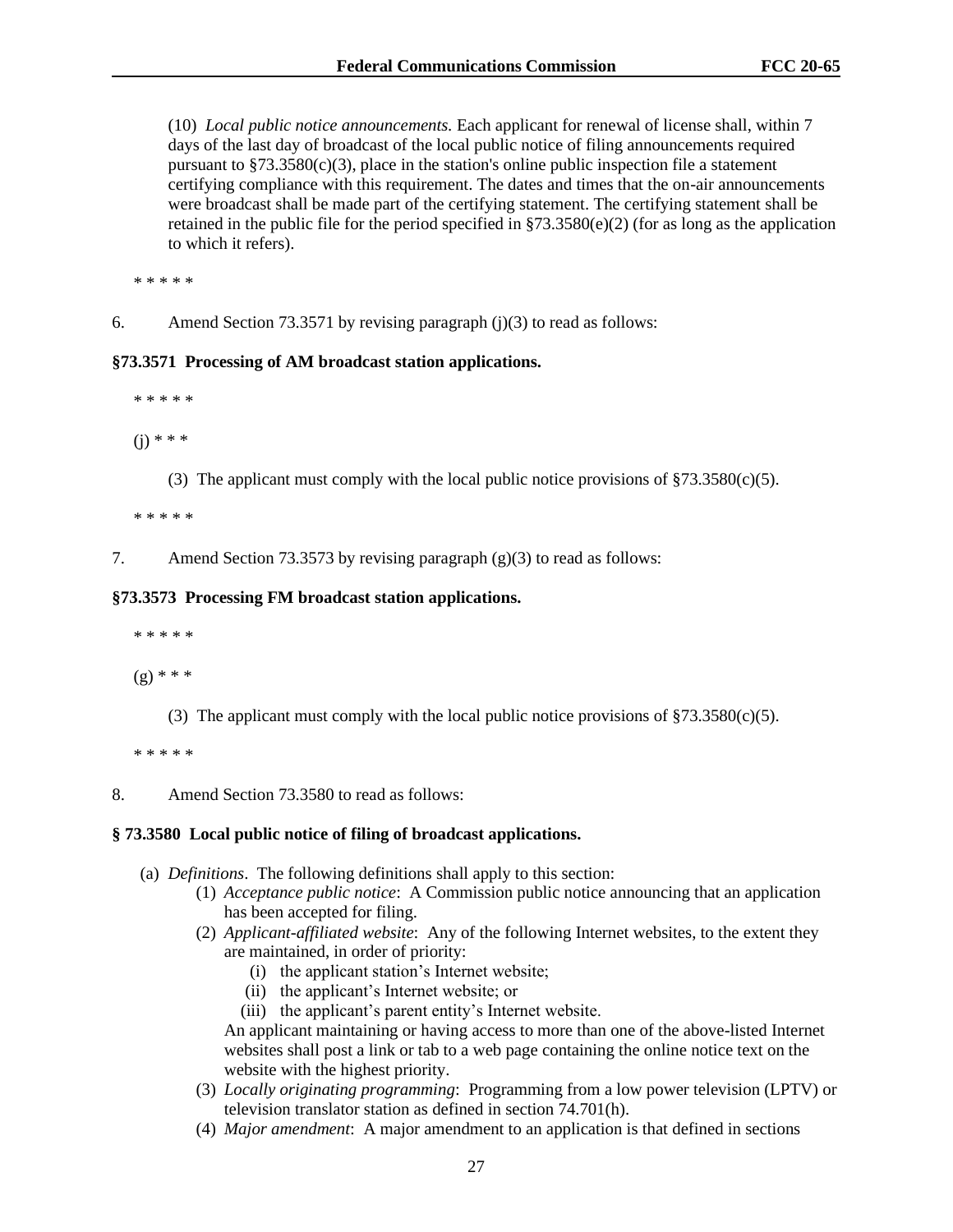73.3571(b), 73.3572(c), 73.3573(b), 73.3578, and 74.787(b).

- (5) *Publicly accessible website*: An Internet website (a) that is accessible to members of the public without registration or payment requirements, or any other requirement that the user provide information, or response to a survey or questionnaire in exchange for being able to access information on the website, and (b) that is locally targeted to the area served and/or to be served by the applicant station (e.g., local government Internet website, local community bulletin board Internet website, state broadcasters' association Internet website). For international broadcast station applications filed pursuant to section 73.3574, the Internet website must locally target the community in which the International broadcast station's transmission facilities are located or are proposed to be located (e.g., local government Internet website, local community bulletin board Internet website).
- (b) *Types of Public Notice*. Public notice is required of applicants for certain broadcast authorizations in the manner set forth below:
	- (1) *On-Air Announcement*: An applicant shall broadcast on-air announcements of the filing of certain applications for authorization, if required as set forth in paragraph (c) of this section, over its station as follows:
		- (i) Content: The on-air announcement shall be in the following form:
			- On [DATE], [APPLICANT NAME], licensee of [STATION CALL SIGN], [STATION FREQUENCY], [STATION COMMUNITY OF LICENSE], filed an application with the Federal Communications Commission for [TYPE OF APPLICATION]. Members of the public wishing to view this application or obtain information about how to file comments and petitions on the application can visit publicfiles.fcc.gov, and search in [STATION CALL SIGN'S] public file.

An applicant station without an online public inspection file shall instead broadcast the following on-air announcement:

On [DATE], [APPLICANT NAME], licensee of [STATION CALL SIGN], [STATION FREQUENCY], [STATION COMMUNITY OF LICENSE], filed an application with the Federal Communications Commission for [TYPE OF APPLICATION]. Members of the public wishing to view this application or obtain information about how to file comments and petitions can visit www.fcc.gov/stationsearch, and search in the list of [STATION CALL SIGN'S] filed applications.

Television broadcast stations, in presenting on-air announcements, must use visuals with the full text of the on-air announcement when this information is being orally presented by the announcer.

- (ii) Frequency of broadcast: The applicant shall broadcast the on-air announcements at least once per week (Monday through Friday) for four consecutive weeks, for a total of six (6) broadcasts, with no more than two broadcasts in a week. Broadcasts made in the same week shall not air on the same day.
- (iii) Commencement of broadcast: The applicant may air the first broadcast of the on-air announcement as early as the date of release of the acceptance public notice for the application, but not later than the fifth business day following release of the acceptance public notice for the application.
- (iv) Time of broadcast: The applicant shall broadcast all on-air announcements between the hours of 7:00 a.m. and 11:00 p.m. local time at the applicant station's community of license, Monday through Friday.
- (v) Language of broadcast: A station broadcasting primarily in a foreign language should broadcast the announcements in that language.
- (vi) Silent stations or stations not broadcasting: Any station required to broadcast onair announcements that is not broadcasting during all or a portion of the period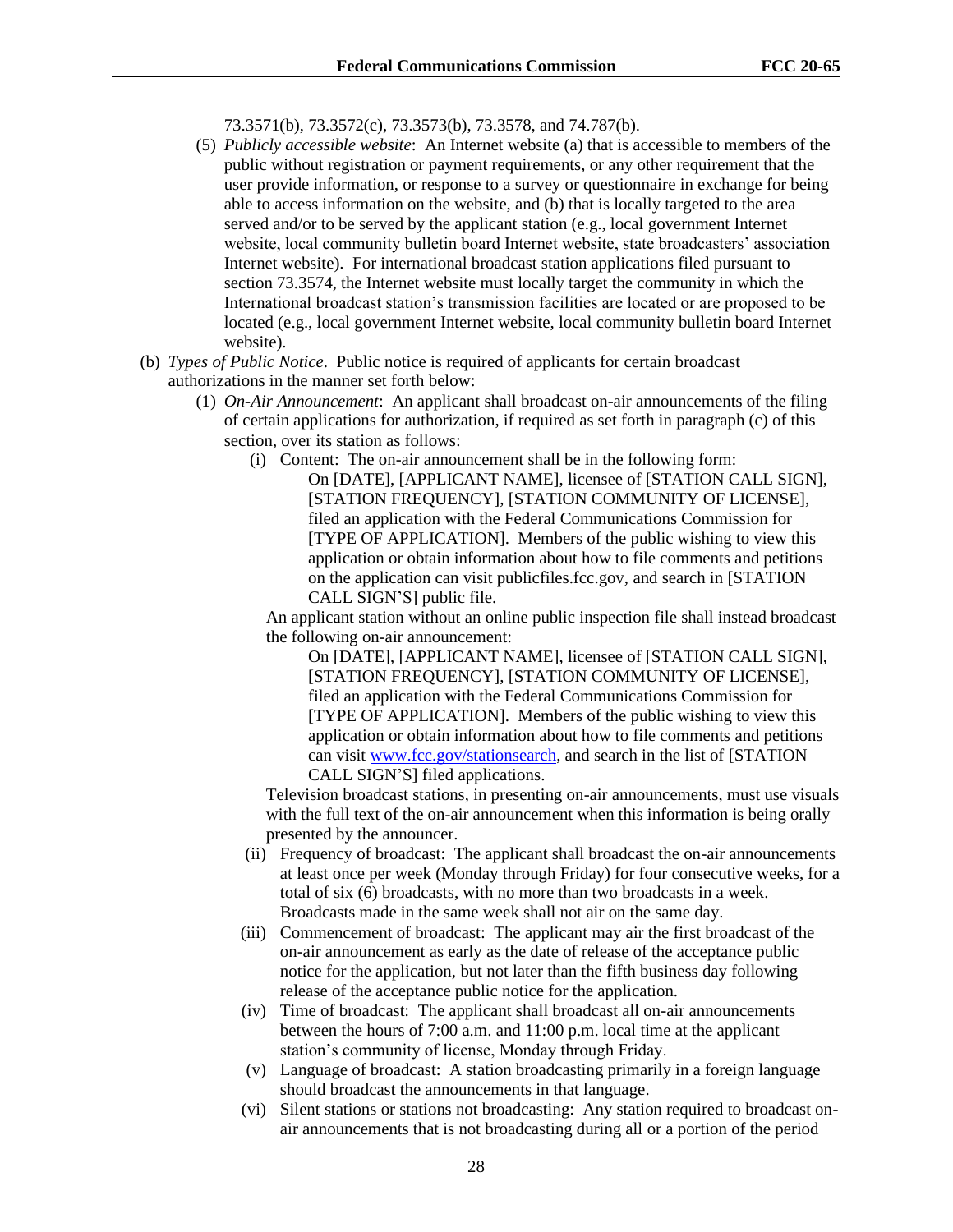during which on-air announcements are required to be broadcast, including silent stations and noncommercial educational broadcast stations that are not scheduled to broadcast during the portion of the year during which on-air announcements are required to be broadcast, must comply with the provisions of paragraph  $(b)(2)$ of this section during the time period in which it is unable to broadcast required on-air announcements, and must broadcast required on-air announcements during the time period it is able to do so.

- (2) *Online Notice*: An applicant shall conspicuously post on an Internet website notice of the filing of certain applications for authorization, if required as set forth in paragraph (c) of this section, as follows:
	- (i) Content: The online notice shall be in the following form:

On [DATE], [APPLICANT NAME], [PERMITTEE / LICENSEE] of [STATION CALL SIGN], [STATION FREQUENCY], [STATION COMMUNITY OF LICENSE OR, FOR INTERNATIONAL BROADCAST STATIONS, COMMUNITY WHERE THE STATION'S TRANSMISSION FACILITIES ARE LOCATED], filed an application with the Federal Communications Commission for [TYPE OF APPLICATION]. Members of the public wishing to view this application or obtain information about how to file comments and petitions on the application can visit [INSERT HYPERLINK TO APPLICATION LINK IN APPLICANT'S ONLINE PUBLIC INSPECTION FILE (OPIF) OR, IF THE STATION HAS NO OPIF, TO APPLICATION LOCATION IN THE MEDIA BUREAU'S LICENSING AND MANAGEMENT SYSTEM; IF AN INTERNATIONAL BROADCAST STATION, TO APPLICATION LOCATION IN THE INTERNATIONAL BUREAU'S MYIBFS DATABASE].

An applicant for a proposed but not authorized station shall post the following online notice:

On [DATE], [APPLICANT NAME], applicant for [A NEW (STATION TYPE) STATION ON] [STATION FREQUENCY], [STATION COMMUNITY OF LICENSE OR, FOR INTERNATIONAL BROADCAST STATIONS, COMMUNITY WHERE THE STATION'S TRANSMISSION FACILITIES ARE TO BE LOCATED], filed an application with the Federal Communications Commission for [TYPE OF APPLICATION]. Members of the public wishing to view this application or obtain information about how to file comments and petitions on the application can visit [INSERT HYPERLINK TO APPLICATION LOCATION IN THE MEDIA BUREAU'S LICENSING AND MANAGEMENT SYSTEM; IF AN INTERNATIONAL BROADCAST STATION, TO APPLICATION LOCATION IN THE INTERNATIONAL BUREAU'S MYIBFS DATABASE].

An applicant for an authorization under section 325(c) of the Communications Act (Studio Delivering Programs to a Foreign Station) shall post the following online notice:

On [DATE], [APPLICANT NAME] filed an application with the Federal Communications Commission for a permit to deliver programs to foreign station [FOREIGN STATION CALL SIGN], [FOREIGN STATION FREQUENCY], [FOREIGN STATION COMMUNITY OF LICENSE]. [DESCRIPTION OF THE PROGRAMS TO BE TRANSMITTED OVER THE STATION]. Members of the public wishing to view this application or obtain information about how to file comments and petitions on the application can visit [INSERT HYPERLINK TO APPLICATION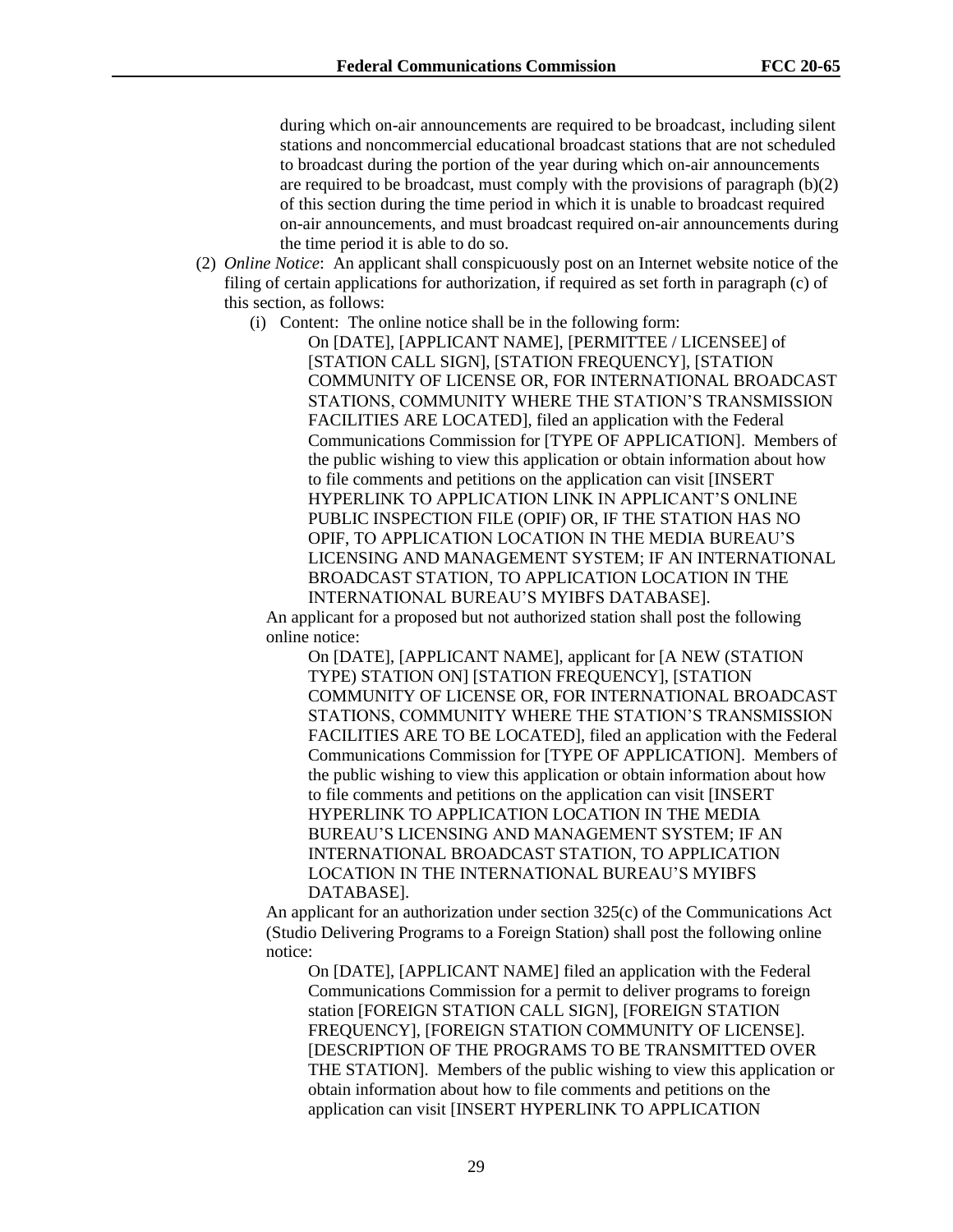LOCATION IN THE INTERNATIONAL BUREAU'S MYIBFS DATABASE].

- (ii) Site: The applicant shall post online notice by posting a conspicuous link or tab labeled "FCC Applications" on an applicant-affiliated website, as defined in paragraph (a)(2) of this section. The link or tab will link directly to a page containing only the online notice text referenced in paragraph  $(b)(2)(i)$  of this section. To the extent that there are no pending applications requiring online public notice, the link or tab should link to a page indicating that there are no pending applications subject to the posting requirement. This page must include the date when it was last updated. If the applicant does not maintain or have access to an applicant-affiliated website, the applicant may post the online notice on a publicly accessible website, as defined in paragraph (a)(5) of this section. An applicant for an authorization under section 325(c) of the Communications Act (Studio Delivering Programs to a Foreign Station) shall post online notice on a publicly accessible website that is locally targeted to the principal area to be served in the United States by the foreign broadcast station.
- (iii) Duration of posting: If the online notice is posted on an applicant-affiliated website or on a publicly accessible website for which the applicant is not required to compensate the website owner in exchange for posting the online notice, then the applicant must post the online notice for a minimum of 30 consecutive days. If the applicant does not maintain an applicant-affiliated website, and the applicant is required to compensate a website owner in exchange for posting on a publicly accessible website, the applicant must post the online notice for a period of not less than 24 consecutive hours, once per week (Monday through Friday), for four consecutive weeks.
- (iv) Commencement of posting: The applicant must post the online notice no earlier than the date of release of the acceptance public notice for the application, and not later than five business days following release of the acceptance public notice for the application.
- (c) *Applications Requiring Local Public Notice*. The following applications filed by licensees or permittees of the following types of stations must provide public notice in the manner set forth below:
	- (1) *Applications for a construction permit for a new station, a major amendment thereto, or a major modification to a construction permit for a new unbuilt station*:
		- (i) For a commercial or noncommercial educational full power television; commercial or noncommercial educational full-service AM or FM radio station; Class A television station; low power television (LPTV) or television translator station; low-power FM (LPFM) station; or commercial or noncommercial FM translator or FM booster station, the applicant shall give online notice.
		- (ii) For an international broadcast station, the applicant shall give online notice on a publicly accessible website, locally targeted to the community in which the station's transmission facilities are to be located.
	- (2) *Applications for a major change to the facilities of an operating station, or major amendments thereto*:
		- (i) For a noncommercial educational full power television; noncommercial fullservice AM or FM radio station; or for an LPFM station, the applicant shall broadcast on-air announcements.
		- (ii) For a commercial full power television; commercial full-service AM or FM radio station; or a Class A television station, the applicant shall both broadcast on-air announcements and give online notice.
		- (iii) For an LPTV or television translator station; or an FM translator or FM booster station, the applicant shall give online notice.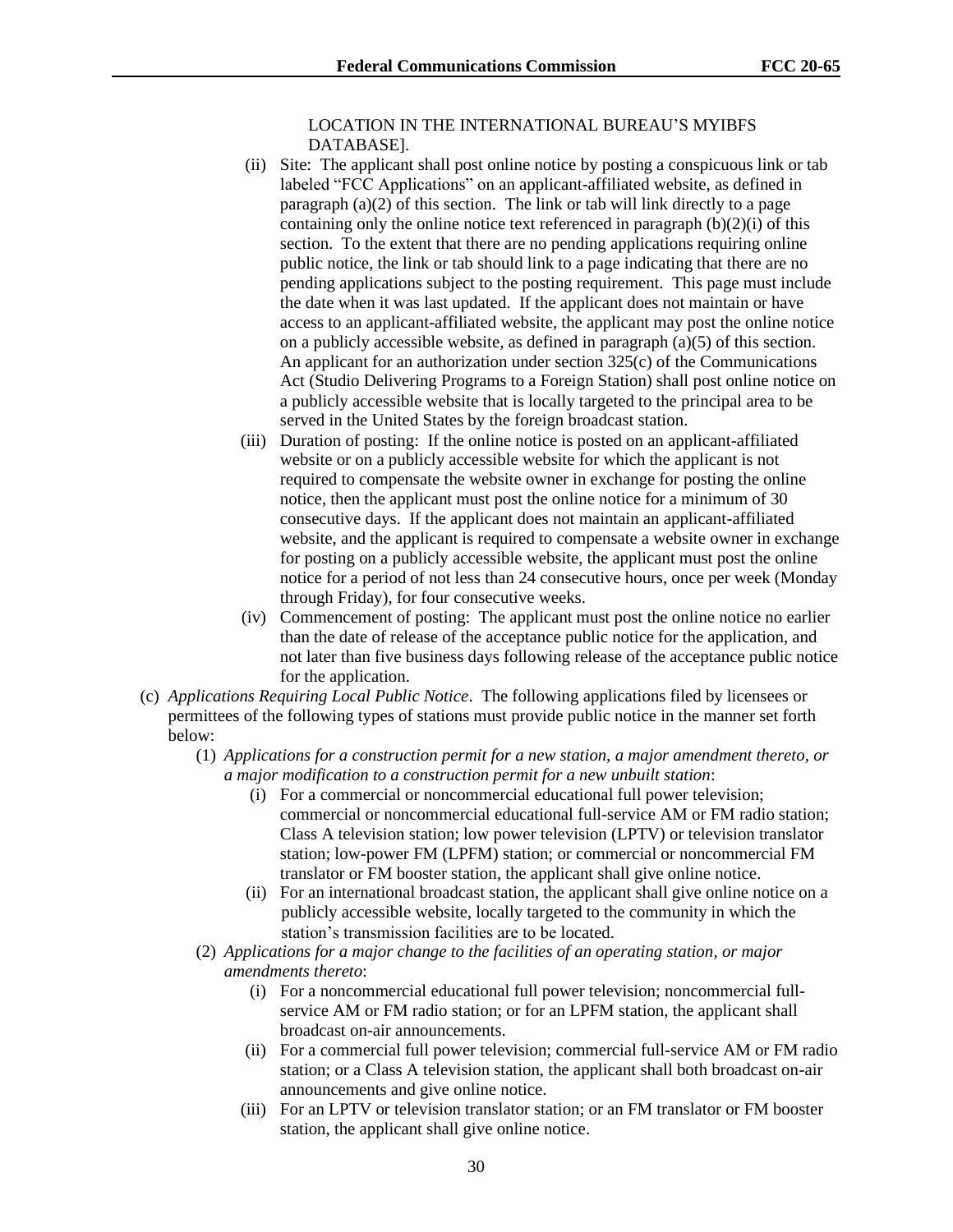- (iv) For an international broadcast station, the applicant shall give online notice on a publicly accessible website, locally targeted to the community in which the station's transmission facilities are located.
- (3) *Applications for renewal of license*:
	- (i) For a full power television; full-service AM or FM radio station; Class A television station; LPTV station locally originating programming; or LPFM station, the applicant shall broadcast on-air announcements.
	- (ii) For an LPTV station that does not locally originate programming; or for a TV or FM translator station, the applicant shall give online notice.
	- (iii) For an international broadcast station, the applicant shall give online notice on a publicly accessible website, locally targeted to the community in which the station's transmission facilities are located.
- (4) *Applications for assignment or transfer of control of a construction permit or license, or major amendments thereto*:
	- (i) For a noncommercial educational full power television; noncommercial educational full-service AM or FM radio station; or an LPFM station, the applicant shall broadcast on-air announcements.
	- (ii) For a commercial full power television; commercial full-service AM or FM radio station; Class A television station; or an LPTV station that locally originates programming, the applicant shall both broadcast on-air announcements and give online notice.
	- (iii) For an LPTV station that does not locally originate programming, or a TV or FM translator station, the applicant shall give online notice.
	- (iv) For an international broadcast station, the applicant shall give online notice on a publicly accessible website, locally targeted to the community in which the station's transmission facilities are located.
	- (v) For any application for assignment or transfer of control of a construction permit or license, for a station that is not operating, the applicant shall give online notice.
- (5) *Applications for a minor modification to change a station's community of license, or major amendments thereto*:
	- (i) For a noncommercial educational full-service AM or FM radio station, the applicant shall broadcast on-air announcements.
	- (ii) For a commercial full-service AM or FM radio station, the applicant shall both broadcast on-air announcements and give online notice. In addition to the online notice set forth in paragraph (b)(2) of this section locally targeted to the applicant station's current community of license, the applicant shall also give online notice on a publicly accessible website locally targeted to the community that the applicant proposes to designate as its new community of license, for the same time periods and in the same manner as set forth in paragraph (b)(2) of this section.
- (6) *Applications for a permit pursuant to section 325(c) of the Communications Act (Studio Delivering Programming to a Foreign Station)*: The applicant shall give online notice.
- (d) *Applications For Which Local Public Notice Is Not Required*. The following types of applications are not subject to the local public notice provisions of this section:
	- (1) A minor change in the facilities of an authorized station, as indicated in sections 73.3571, 73.3572, 73.3573, 73.3574, and 74.787(b), except a minor change to designate a different community of license for an AM or FM radio broadcast station, pursuant to the provisions of sections  $73.3571(j)$  and  $73.3573(g)$ .
	- (2) Consent to an involuntary assignment or transfer or to a voluntary assignment or transfer which does not result in a change of control and which may be applied for on FCC Form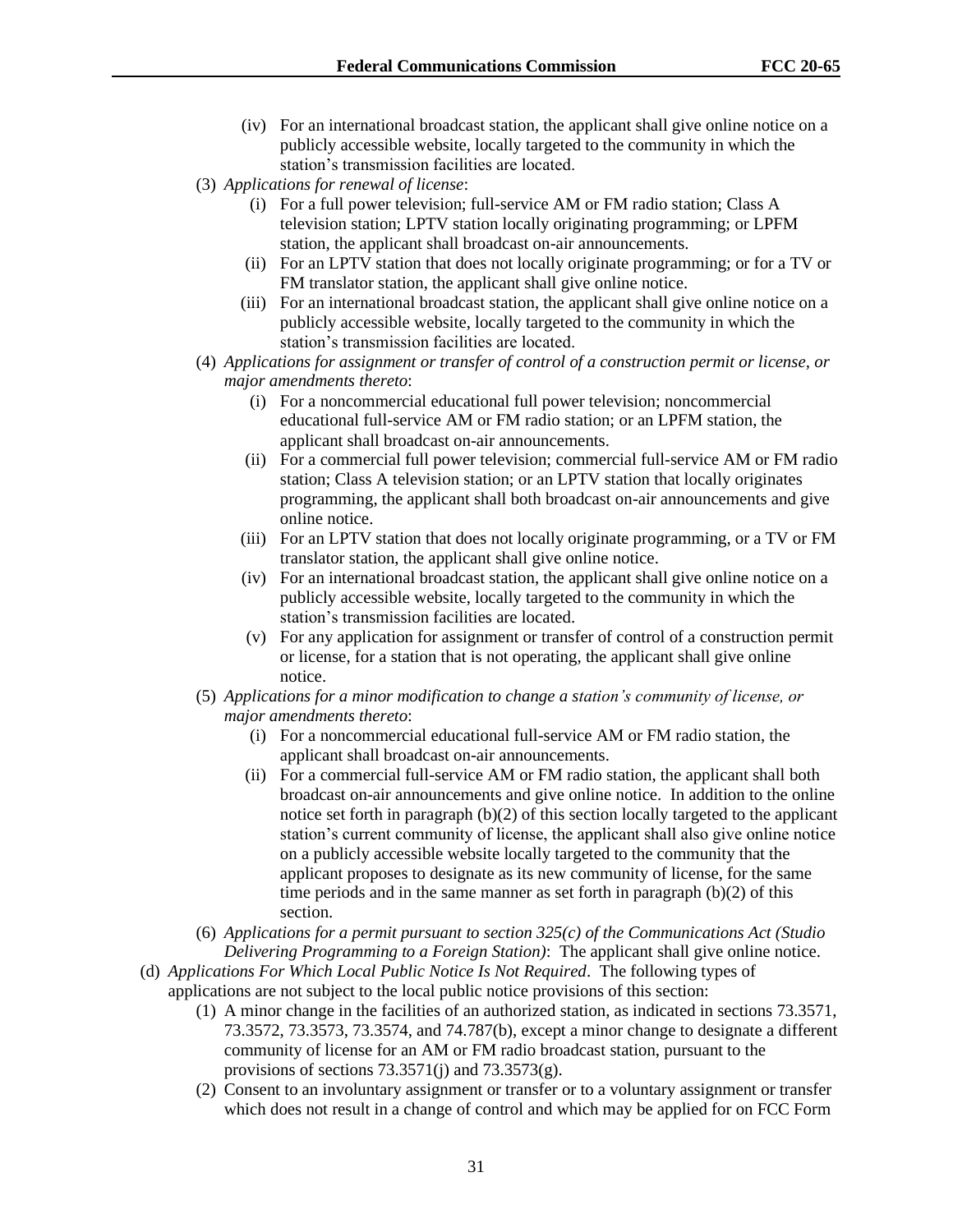316, or any successor form released in the future, pursuant to the provisions of §73.3540(b).

- (3) A license under section 319(c) of the Communications Act or, pending application for or grant of such license, any special or temporary authorization to permit interim operation to facilitate completion of authorized construction or to provide substantially the same service as would be authorized by such license.
- (4) Extension of time to complete construction of authorized facilities.
- (5) An authorization of facilities for remote pickup or studio links for use in the operation of a broadcast station.
- (6) Authorization pursuant to section 325(c) of the Communications Act (Studio Delivering Programs to a Foreign Station) where the programs to be transmitted are special events not of a continuing nature.
- (7) An authorization under any of the proviso clauses of section 308(a) of the Communications Act concerning applications for and conditions in licenses.
- (e) *Certification of Local Public Notice*.
	- (1) The applicant must certify in the appropriate application that it will comply with the public notice requirements set forth in paragraph (c) of this section.
	- (2) An applicant for renewal of a license that is required to maintain an online public inspection file shall, within seven (7) days of the last day of broadcast of the required onair announcements, place in its online public inspection file a statement certifying compliance with section 73.3580, along with the dates and times that the on-air announcements were broadcast. An applicant for renewal of a license that is required to maintain an online public inspection file, and that is not broadcasting during all or a portion of the period during which on-air announcements are required to be broadcast, as set forth in paragraph  $(b)(1)(v)$  of this section, shall, within seven (7) days of the last onair announcement or last day of posting online notice, whichever occurs last, place in its online public inspection file a statement certifying compliance with section 73.3580, along with the dates and times that any on-air announcements were broadcast, along with the dates and times that online notice was posted and the Universal Resource Locator (URL) of the Internet website on which online notice was posted. This certification need not be filed with the Commission but shall be retained in the online public inspection file for as long as the application to which it refers.
- (f) *Time for Acting on Applications*. Applications (as originally filed or amended) will be acted upon by the FCC no sooner than 30 days following release of the acceptance public notice, except as otherwise permitted in §73.3542, "Application for emergency authorization," or in § 73.1635, "Special temporary authorizations (STA)."
- 9. Amend Section 73.3594 to read as follows:

#### **§ 73.3594 Local public notice of designation for hearing.**

- (a) When an application subject to the provisions of §73.3580 is designated for hearing, the applicant shall give notice of such designation as follows:
	- (1) *On-Air Announcement*: The applicant (except an applicant filing an application for an International broadcast, low power TV, TV translator, FM translator, and FM booster station) shall broadcast an on-air announcement of the designation of an application for hearing over its radio or television station as follows:
		- (i) Content: The on-air announcement shall be in the following form: On [DATE], [APPLICANT NAME], licensee of [STATION CALL SIGN], [STATION FREQUENCY], [STATION COMMUNITY OF LICENSE], filed an application with the Federal Communications Commission for [TYPE OF APPLICATION]. On [DATE], the Commission designated the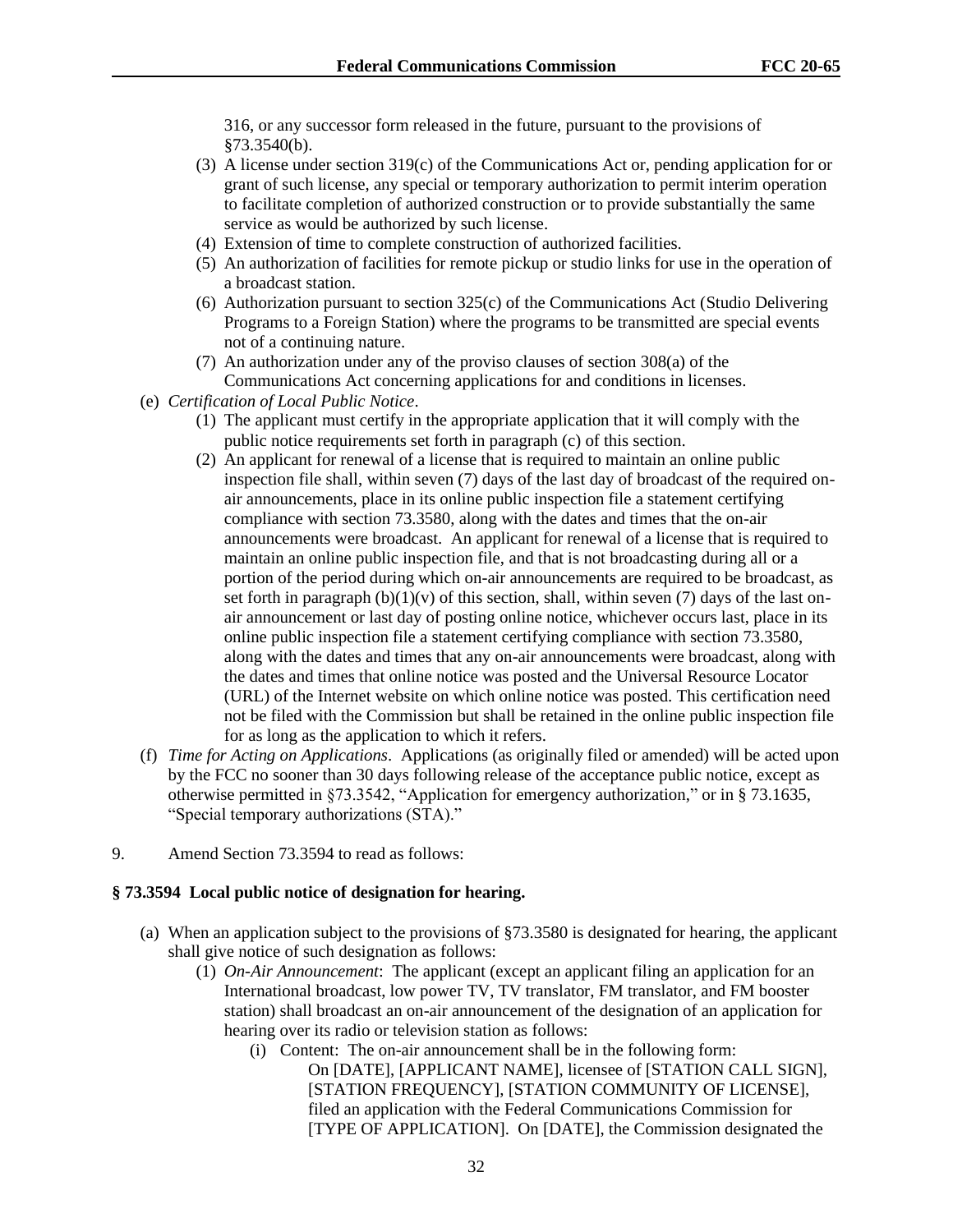application for an evidentiary hearing on certain issues. Members of the public wishing to view the Hearing Designation Order and list of issues can visit [URL OF INTERNET WEBSITE MAINTAINED BY THE STATION, THE LICENSEE/PERMITTEE, OR THE LICENSEE/PERMITTEE'S PARENT ENTITY, OR OTHER PUBLICLY ACCESSIBLE WEBSITE], and click the link in the "Hearing Designation Order" notice.

Television broadcast stations (commercial and noncommercial educational), in presenting on-air announcements, must use visuals [with the full text of the on-air announcement] when this information is being orally presented by the announcer.

- (ii) Frequency of broadcast: The on-air announcements shall be broadcast a total of six (6) times, once per week for four consecutive weeks.
- (iii) Commencement of broadcast: The first broadcast of the on-air announcement shall occur no earlier than the date of release of the Hearing Designation Order, Order to Show Cause, or other order designating issues for hearing, and no later than the fifth business day following release of said order.
- (iv) Time of broadcast: The on-air announcements shall be broadcast between the hours of 7:00 a.m. and 11:00 p.m. local time at the applicant station's community of license, Monday through Friday.
- (v) Language of broadcast: A station broadcasting primarily in a foreign language shall broadcast the announcements in that language.
- (2) *Online Notice*: The applicant shall also post an online notice of the designation of an application for hearing conspicuously on an Internet website as follows:
	- (i) Content: The online notice shall be in the following form:

HEARING DESIGNATION ORDER

On [DATE], [APPLICANT NAME], licensee of [STATION CALL SIGN], [STATION FREQUENCY], [STATION COMMUNITY OF LICENSE], filed an application with the Federal Communications Commission for [TYPE OF APPLICATION]. On [DATE], the Commission designated the application for an evidentiary hearing on the following issues: [LIST OF ISSUES IN THE HEARING AS LISTED IN THE FCC's ORDER OR SUMMARY OF DESIGNATION FOR HEARING]. Members of the public wishing to view the Hearing Designation Order or to file comments can visit [INSERT HYPERLINK TO THE HEARING DESIGNATION ORDER, ORDER TO SHOW CAUSE, OR OTHER ORDER DESIGNATING THE APPLICATION FOR HEARING, ON THE FCC's INTERNET WEBSITE].

- (ii) Site: The applicant shall post online notice by posting a conspicuous link or tab labeled "FCC Hearing" on an applicant-affiliated website, as defined in paragraph (a)(2) of this section. The link or tab will link directly to a page containing only the online notice text referenced in paragraph (b)(2)(i) of this section. The applicant shall post online notice on one of the following Internet websites, to the extent such websites are maintained, in order of priority:
	- A. the applicant station's Internet website;
	- B. the applicant's Internet website; or
	- C. the applicant's parent entity's Internet website.

If the applicant does not maintain an Internet website for the station or itself, or if the applicant's parent entity does not maintain an Internet website, the applicant shall post online notice on an Internet website (a) that is accessible to members of the public without registration or payment requirements, or any other requirement that the user provide information, or response to a survey or questionnaire in exchange for being able to access information on the website, and (b) that is locally targeted to the area served and/or to be served by the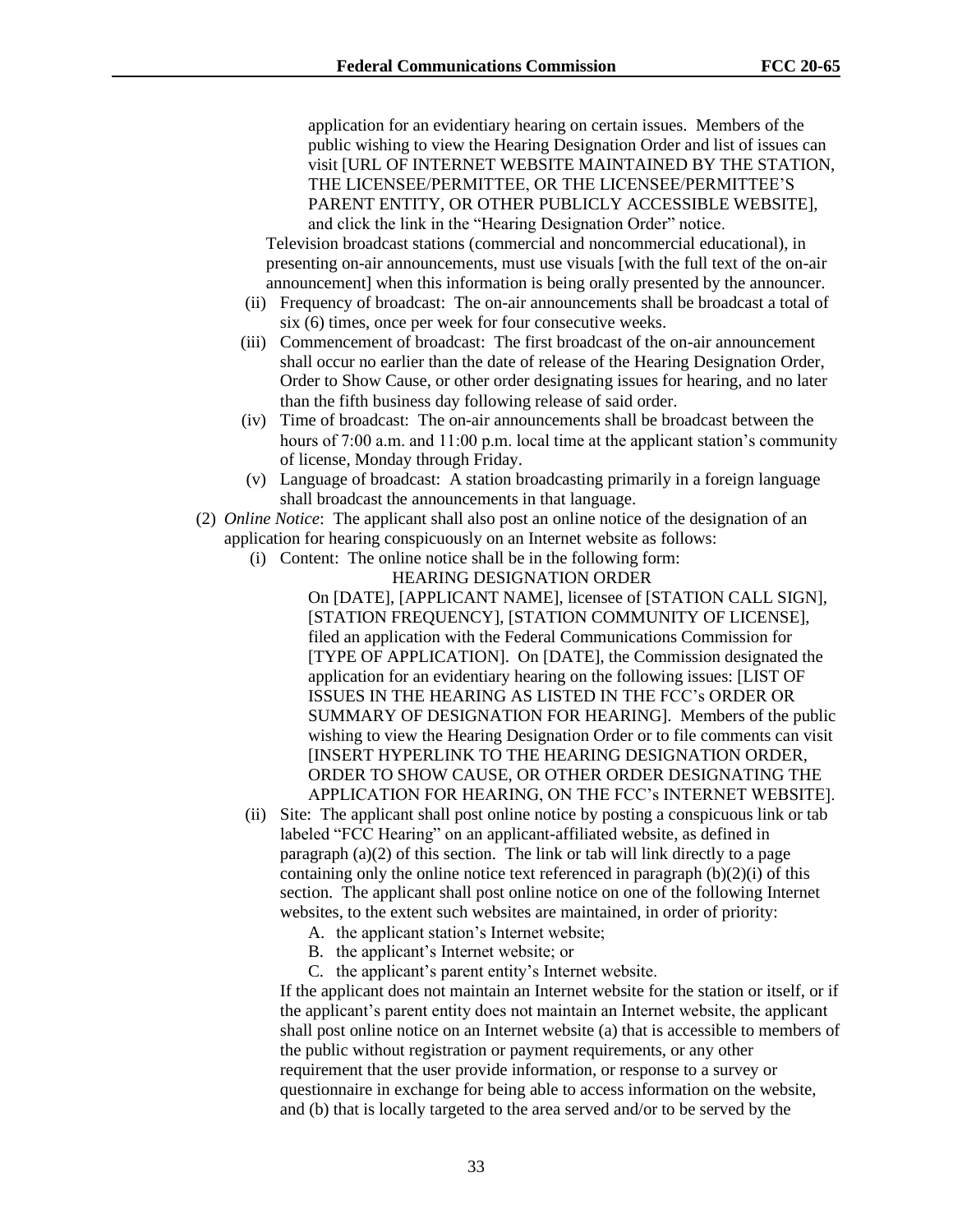applicant station (e.g., local government Internet website, local community bulletin board Internet website, state broadcasters' association Internet website).

- (iii) Commencement of posting: The online notice shall be posted no earlier than the date of release of the Hearing Designation Order, Order to Show Cause, or other order designating issues for hearing, and no later than the fifth business day following release of said order.
- (iv) Length of posting: The online notice must be posted for a minimum of 30 consecutive days.
- (b) Within seven (7) days of the last day of broadcast of the notice required by paragraph (a)(1) of this section, the applicant shall file a an original statement and one copy with the Secretary of the Commission setting forth the dates and times on which the on-air announcements were made, the date the online notice was first posted, and the Universal Resource Locator (URL) address of the Internet Website on which online notice is posted.

The failure to comply with the provisions of this section is cause for dismissal of an application with prejudice. However, upon a finding that applicant has complied (or proposes to comply) with the provisions of section  $311(a)(2)$  of the Communications Act, and that the public interest, convenience, and necessity will be served thereby, the presiding officer may authorize an applicant, upon a showing of special circumstances, to give notice in a manner other than that prescribed by this section; may accept notice that is given in a manner which does not conform strictly in all respects with the provisions of this section; or may extend the time for giving notice.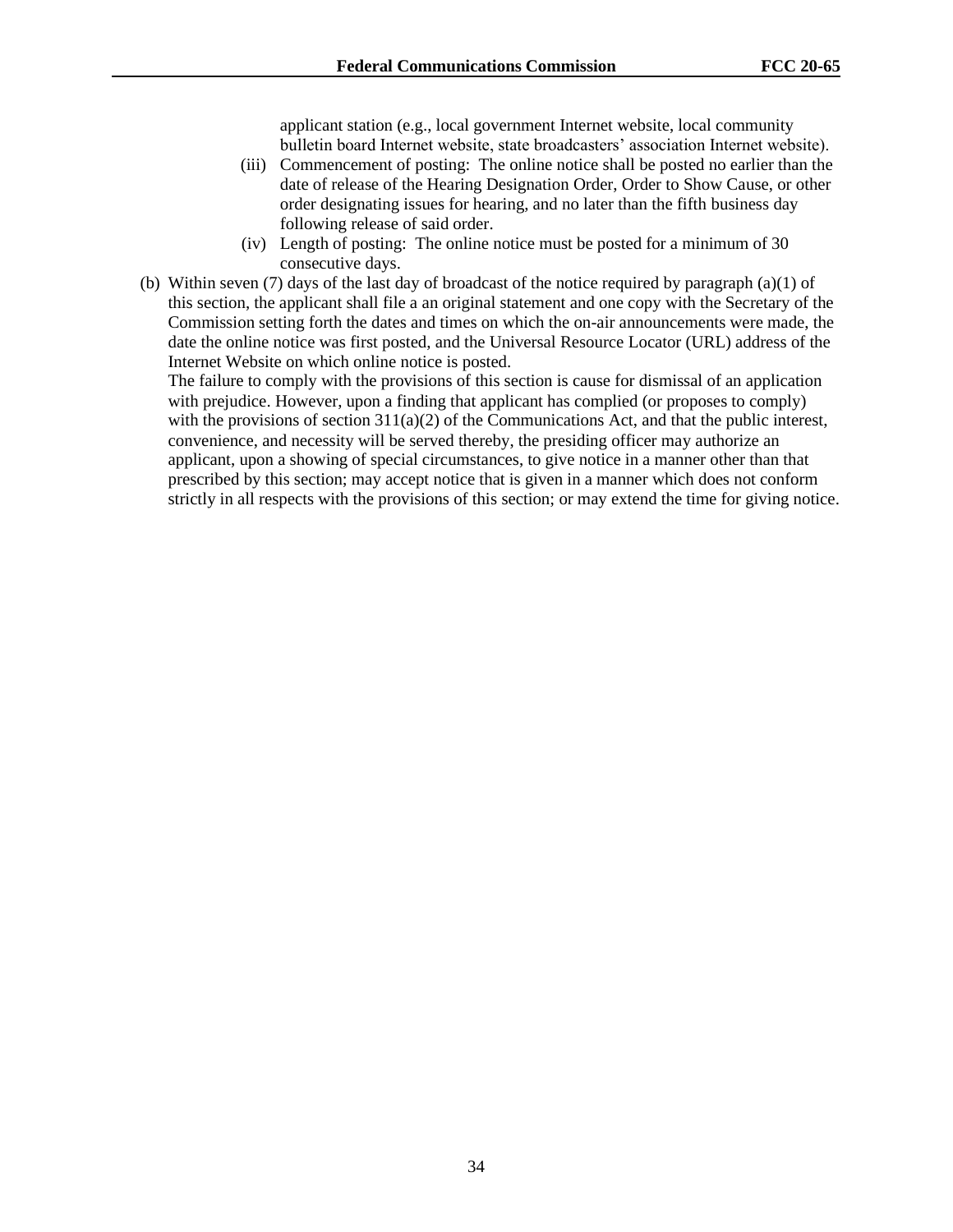# **APPENDIX B**

## **Commenters**

## **Commenters to Further Notice of Proposed Rule Making in MB Docket 17-264**

American General Media, Beasley Media Group Licenses, LLC, Connecticut Public, Cumulus Media Inc., Entercom License, LLC, Galaxy Communications, LLC, Good Karma Broadcasting, LLC, Good Karma Milwaukee, LLC, Meruelo Media, LLC, Sarkes Tarzian, Inc., and WNET \*

America's Public Television Stations, the Public Broadcasting Service, National Public Radio, Inc., and the Corporation for Public Broadcasting

Broadcast Maximization Committee, Guest Technology, Anderson Associates, and Horizon Broadcast Solutions, LLC

Common Frequency, Inc. \*\*

Jake Seaton – e-notice, Inc.

National Association of Broadcasters \*

Office of Communication of the United Church of Christ, Inc., the Benton Institute, Common Cause, Free Press, and the Open Technology Institute at New America

REC Networks \*

Robert Lee – QXZ MediaWorks LLC

\* Filed comments and reply comments \*\* Filed reply comments only

#### **Commenters to Notice of Proposed Rule Making in MB Docket No. 17-264**

America's Public Television Stations, Corporation for Public Broadcasting, Public Broadcasting Service

LNP Media Group, Inc.

Multicultural Media, Telecom, and Internet Council

National Association of Broadcasters\*

Nexstar Broadcasting, Inc.

Office of Communication of the United Church of Christ, Benton Foundation, Common Cause, Free Press, National Hispanic Media Coalition, Open Technology Institute at New America

Public Notice Resource Center

REC Networks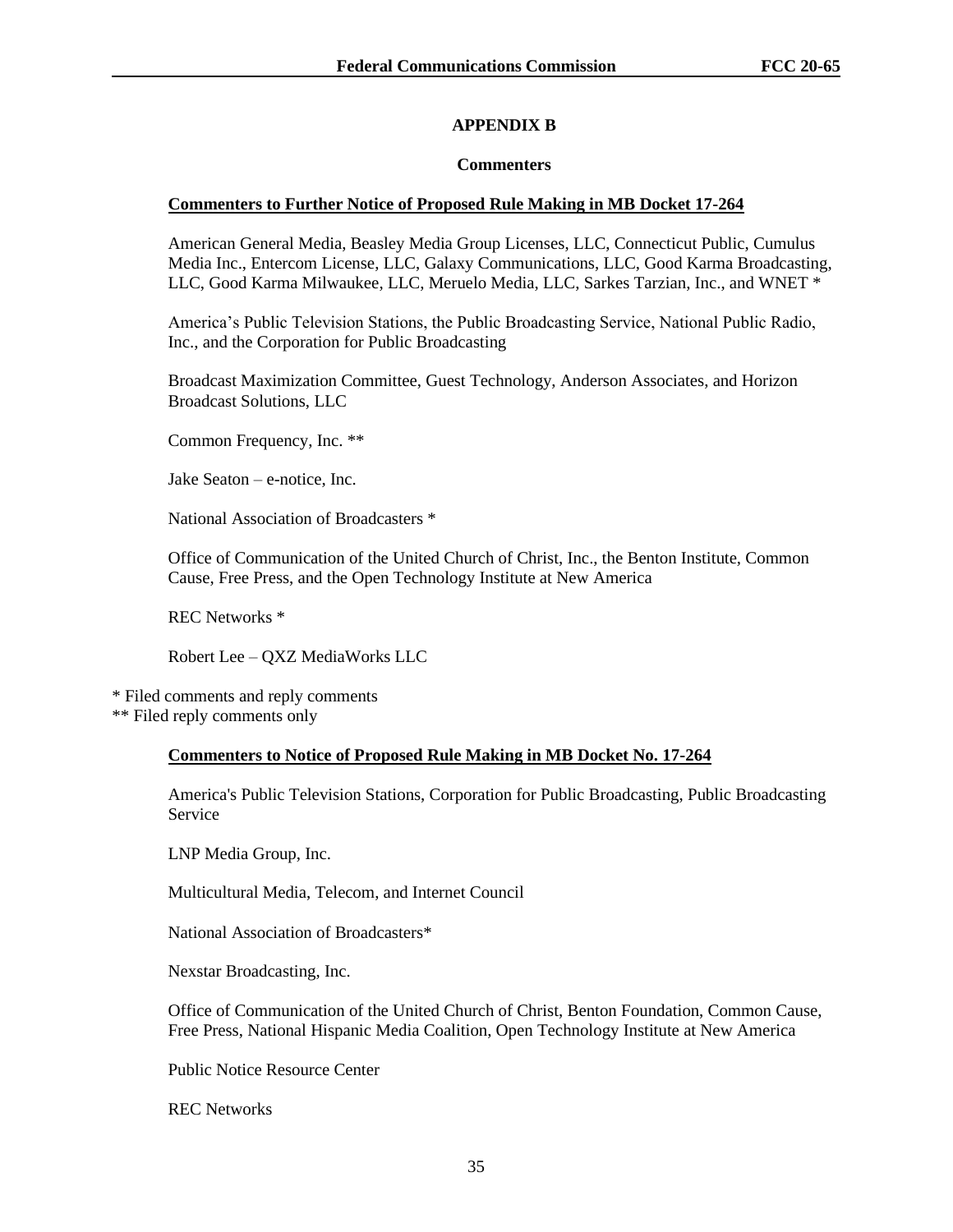Supporting Broadcasters - Meredith Corp., Raycom Media Inc., Graham Media Group, Inc.

\* Filed comments and reply comments

# **Commenters to Notice of Proposed Rule Making in MB Docket No. 05-6**

National Association of Broadcasters\*

Office of Communication of the United Church of Christ, Inc., et al.

Public Notice Resource Center

Station Resource Group and Public Radio Capital\*

\* Filed comments and reply comments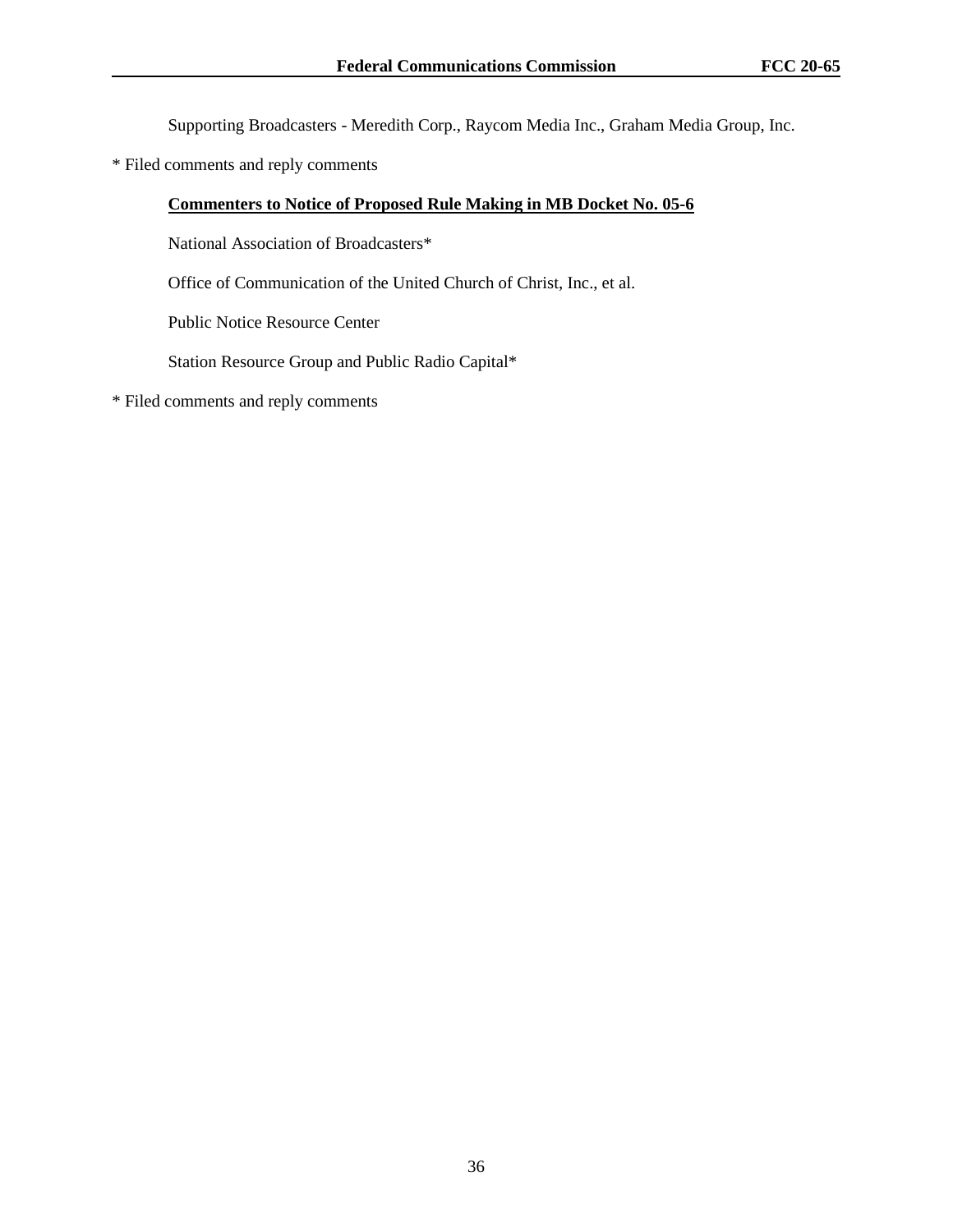# **APPENDIX C**

# **Final Regulatory Flexibility Analysis**

1. As required by the Regulatory Flexibility Act of 1980, as amended  $(RFA)^1$  an Initial Regulatory Flexibility Analysis (IRFA) was incorporated in the *Notice of Proposed Rule Making* (*NPRM*) and the *Further Notice of Proposed Rule Making* (*FNPRM*) to this proceeding, and the *Notice of Proposed Rule Making* in MB Docket No. 05-6. The Commission sought written public comment on the proposals in the *FNPRM*, including comment on the IRFA. The Commission received no comments on the IRFA. This Final Regulatory Flexibility Analysis (FRFA) conforms to the RFA.<sup>2</sup>

## **A. Need For, and Objectives of, the Second Report and Order**

2. This *Second Report and Order* (*Second R&O*) adopts several rule changes that are intended (a) to clarify and simplify the rules and procedures to be followed by certain applicants for broadcast authorizations in order to give local public notice of those applications; and (b) to give local public notice of the designation of certain applications for evidentiary hearing. The Commission replaces the current rules,<sup>3</sup> which had been characterized as being difficult to follow, and which contain varying local public notice requirements based on the type of application and the type of station to which the application pertains. The rules adopted in the *Second R&O* constitute a more uniform, and thus more convenient, set of procedures for providing notice through on-air announcements and by online posting of links to applications, rather than publication in local newspapers. Additionally, by eliminating the need to publish some public notices in local newspapers and allowing a broadcaster instead to post notices on its website or an affiliated website, the new rules eliminate a sometimes substantial expense currently borne by broadcasters. The Commission also eliminates the current rule requiring public notice of the withdrawal of an application pursuant to an agreement with another applicant to resolve mutual exclusivity.<sup>4</sup> Additionally, the Commission amends certain other rules to the extent that they reference the substantive rule changes.

# **B. Summary of Significant Issues Raised by Public Comments in Response to the IRFA**

3. There were no comments to the IRFAs filed.

## **C. Response to Comments by the Chief Counsel for Advocacy of the Small Business Administration**

4. Pursuant to the Small Business Jobs Act of 2010, which amended the RFA, the Commission is required to respond to any comments filed by the Chief Counsel for Advocacy of the Small Business Administration (SBA), and to provide a detailed statement of any change made to the proposed rules as a result of those comments.<sup>5</sup> The Chief Counsel did not file any comments in response to the proposed rules in this proceeding.

# **D. Description and Estimate of the Number of Small Entities to Which the Rules Apply**

5. The RFA directs agencies to provide a description of and, where feasible, an estimate of the number of small entities that may be affected by the proposed rules, if adopted.<sup>6</sup> The RFA generally

 $5 \text{ J.S.C. }$  § 604(a)(3).

 $65$  U.S.C. § 603(b)(3).

<sup>1</sup> *See* 5 U.S.C. § 603. The RFA, *see* 5 U.S.C. §§ 601-612, has been amended by the Small Business Regulatory Enforcement Fairness Act of 1996 (SBREFA), Pub. L. No. 104-121, Title II, 110 Stat. 847 (1996). The SBREFA was enacted as Title II of the Contract With America Advancement Act of 1996 (CWAAA).

<sup>2</sup> *See* 5 U.S.C. § 604.

<sup>3</sup> *See generally* 47 CFR §§ 73.3580, 73.3594.

<sup>4</sup> *Id*. § 73.3525(b).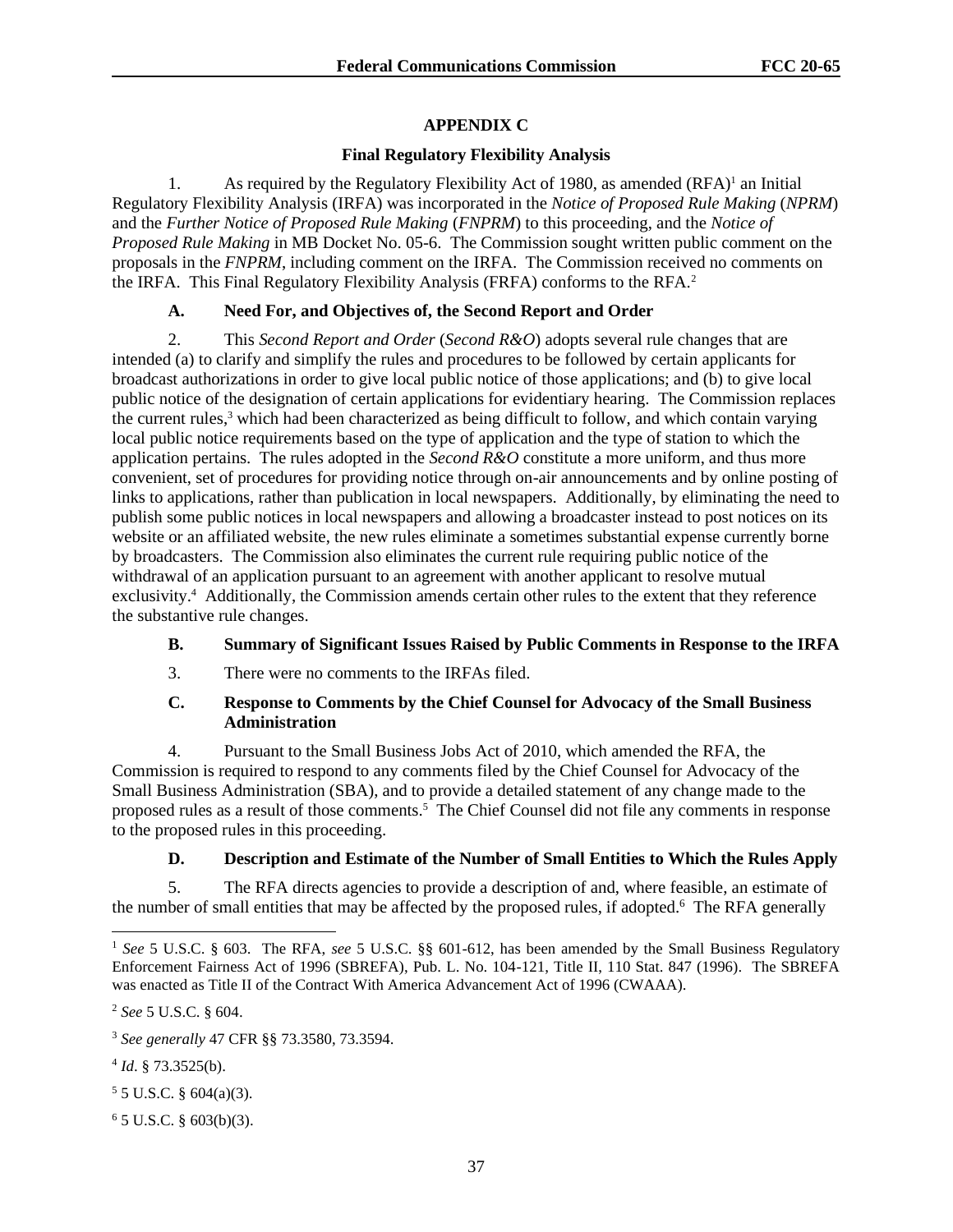defines the term "small entity" as having the same meaning as the terms "small business," "small organization," and "small governmental jurisdiction."7 In addition, the term "small business" has the same meaning as the term "small business concern" under the Small Business Act.<sup>8</sup> A small business concern is one which: (1) is independently owned and operated; (2) is not dominant in its field of operation; and (3) satisfies any additional criteria established by the SBA.<sup>9</sup>

6. The rule changes adopted herein will directly affect small television and radio broadcast stations. Below, we provide a description of these small entities, as well as an estimate of the number of such small entities, where feasible.

7. *Television Broadcasting*. This Economic Census category "comprises establishments primarily engaged in broadcasting images together with sound."<sup>10</sup> These establishments operate television broadcast studios and facilities for the programming and transmission of programs to the public.<sup>11</sup> These establishments also produce or transmit visual programming to affiliated broadcast television stations, which in turn broadcast the programs to the public on a predetermined schedule. Programming may originate in their own studio, from an affiliated network, or from external sources. The SBA has created the following small business size standard for such businesses: those having \$41.5 million or less in annual receipts.<sup>12</sup> The 2012 Economic Census reports that 751 firms in this category operated in that year. Of this number, 656 had annual receipts of \$25 million or less, 25 had annual receipts between \$25 million and \$49,999,999, and 70 had annual receipts of \$50 million or more.<sup>13</sup> Based on this data we therefore estimate that the majority of commercial television broadcasters are small entities under the applicable SBA size standard.

8. The Commission has estimated the number of licensed commercial television stations to be 1,374.<sup>14</sup> Of this total, 1,261 stations had revenues of \$41.5 million or less, according to Commission staff review of the BIA Kelsey Inc. Media Access Pro Television Database (BIA) on March 6, 2020, and therefore these licensees qualify as small entities under the SBA definition. In addition, the Commission has estimated the number of licensed noncommercial educational (NCE) television stations to be 388.<sup>15</sup> The Commission, however, does not compile and otherwise does not have access to information on the

 $11$  *Id.* 

 $^7$  *Id.* § 601(6).

 $8$  *Id.*  $\S$  601(3) (incorporating by reference the definition of "small business concern" in 15 U.S.C.  $\S$  632). Pursuant to 5 U.S.C. § 601(3), the statutory definition of a small business applies "unless an agency, after consultation with the Office of Advocacy of the Small Business Administration and after opportunity for public comment, establishes one or more definitions of such term which are appropriate to the activities of the agency and publishes such definition(s) in the Federal Register." *Id.* § 601(3).

<sup>9</sup> *Id.* § 632. Application of the statutory criteria of dominance in its field of operation and independence are sometimes difficult to apply in the context of broadcast television. Accordingly, the Commission's statistical account of television stations may be over-inclusive.

<sup>&</sup>lt;sup>10</sup> U.S. Census Bureau, 2012 North American Industry Classification System (NAICS) Definitions, "515120 Television Broadcasting," http://www.census.gov./cgi-bin/sssd/naics/naicsrch.

<sup>12</sup> 13 CFR § 121.201; 2012 NAICS Code 515120.

<sup>13</sup> U.S. Census Bureau, Table No. EC1251SSSZ4, *Information: Subject Series - Establishment and Firm Size: Receipts Size of Firms for the United States: 2012* (515120 Television Broadcasting), https://factfinder.census.gov/faces/tableservices/jsf/pages/productview.xhtml?pid=ECN\_2012\_US\_51SSSZ4&prod Type=table.

<sup>14</sup> *Broadcast Station Totals as of December 31, 2019,* FCC News Release (rel. Jan. 3, 2020) (*Broadcast Station Totals*), https://docs.fcc.gov/public/attachments/DOC-361678A1.pdf.

<sup>15</sup> *Id*.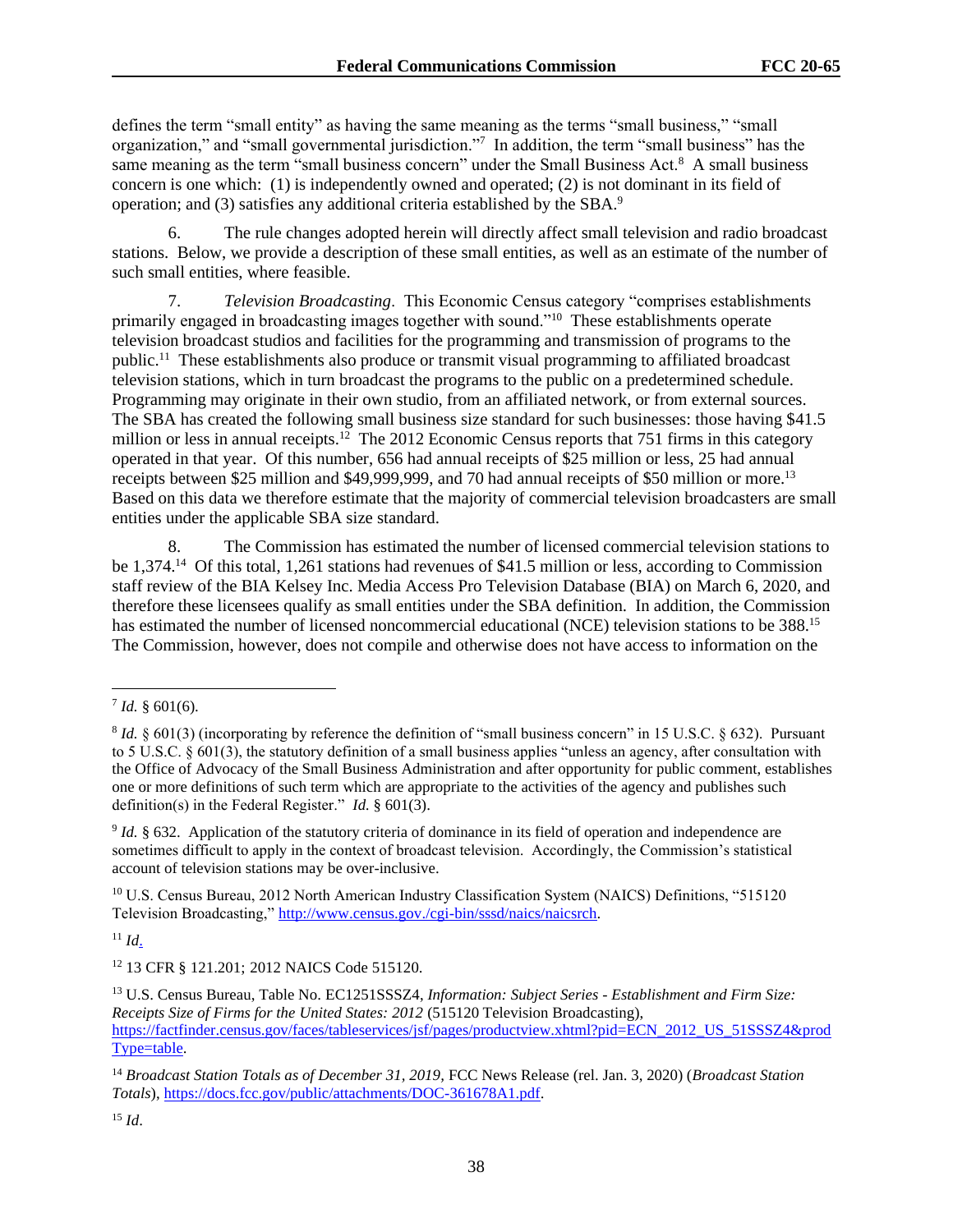revenue of NCE stations that would permit it to determine how many such stations would qualify as small entities.

9. We note, however, that in assessing whether a business concern qualifies as "small" under the above definition, business (control) affiliations<sup>16</sup> must be included. Our estimate, therefore, likely overstates the number of small entities that might be affected by our action, because the revenue figure on which it is based does not include or aggregate revenues from affiliated companies. In addition, another element of the definition of "small business" requires that an entity not be dominant in its field of operation. We are unable at this time to define or quantify the criteria that would establish whether a specific television broadcast station is dominant in its field of operation. Accordingly, the estimate of small businesses to which rules may apply does not exclude any television station from the definition of a small business on this basis and is therefore possibly over-inclusive.

10. There are also 387 Class A stations.<sup>17</sup> Given the nature of these services, including their limited ability to cover the same size geographic areas as full power stations, thus restricting their ability to generate similar levels of revenue, we will presume that these licensees qualify as small entities under the SBA definition. In addition, there are 1,897 LPTV stations and 3,648 TV translator stations. Given the nature of these services as secondary and in some cases purely a "fill-in" service, we will presume that all of these entities qualify as small entities under the above SBA small business size standard.

11. *Radio Stations*. This Economic Census category "comprises establishments primarily engaged in broadcasting aural programs by radio to the public."<sup>18</sup> The SBA has created the following small business size standard for this category: those having \$41.5 million or less in annual receipts.<sup>19</sup> Census data for 2012 show that 2,849 firms in this category operated in that year.<sup>20</sup> Of this number, 2,806 firms had annual receipts of less than \$25 million, and 43 firms had annual receipts of \$25 million or more.<sup>21</sup> Because the Census has no additional classifications that could serve as a basis for determining the number of stations whose receipts exceeded \$41.5 million in that year, we conclude that the majority of radio broadcast stations were small entities under the applicable SBA size standard.

12. Apart from the U.S. Census, the Commission has estimated the number of licensed commercial AM radio stations to be  $4,389^{22}$  and the number of commercial FM radio stations to be 6,772 for a total number of 11,161, along with 8,182 FM translator and booster stations.<sup>23</sup> As of March 2020, 4,389 AM stations and 6,767 FM stations had revenues of \$41.5 million or less, according to Commission staff review of the BIA Kelsey Inc. Media Access Pro Television Database (BIA). In addition, the Commission has estimated the number of noncommercial educational FM radio stations to be 4,135.<sup>24</sup>

<sup>19</sup> 13 CFR § 121.201; NAICS code 515112.

 $^{21}$  *Id.* 

 $^{22}$  This number is derived from subtracting the total number of noncommercial educational AM stations (204) from the total number of licensed AM stations (4593).

<sup>23</sup> *Broadcast Station Totals, supra* note 14.

<sup>&</sup>lt;sup>16</sup> "[Business concerns] are affiliates of each other when one concern controls or has the power to control the other or a third party or parties controls or has the power to control both." 13 CFR  $\S 21.103(a)(1)$ .

<sup>17</sup> *Broadcast Station Totals, supra* note 14.

<sup>18</sup> U.S. Census Bureau, 2012 NAICS Definitions, "515112 Radio Stations," at http://www.census.gov/cgibin/sssd/naics/naicsrch. This category description continues: "Programming may originate in their own studio, from an affiliated network, or from external sources."

<sup>20</sup> U.S. Census Bureau, Table No. EC0751SSSZ4, *Information: Subject Series – Establishment and Firm Size: Receipts Size of Firms for the United States: 2012* (515112),

http://factfinder2.census.gov/faces/tableservices/jsf/pages/productview.xhtml?pid=ECN\_2007\_US\_51SSSZ4&prod Type=table.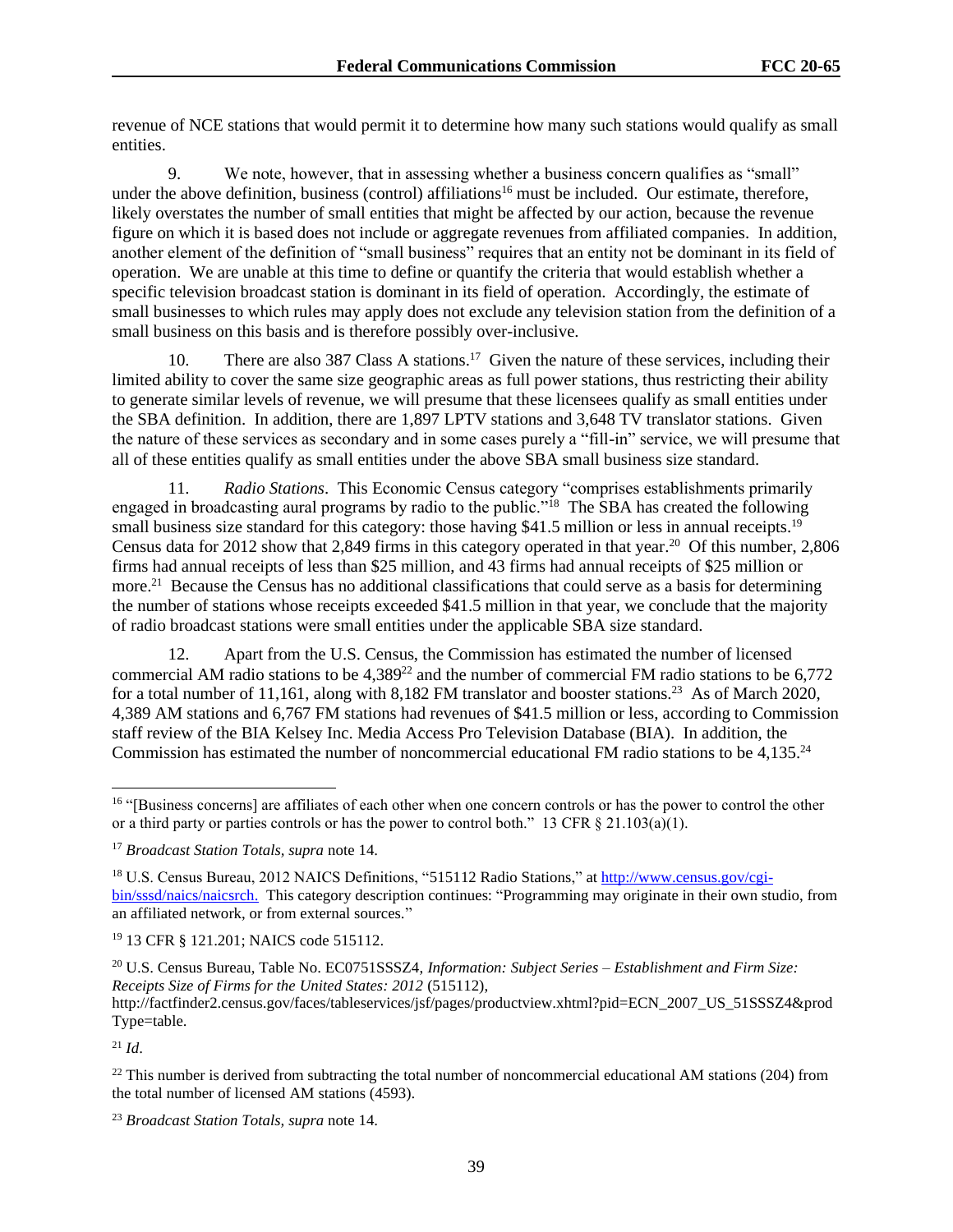NCE stations are non-profit, and therefore considered to be small entities.<sup>25</sup> Therefore, we estimate that the majority of radio broadcast stations are small entities.

13. *Low Power FM Stations*. The same SBA definition that applies to radio stations applies to low power FM stations. As noted, the SBA has created the following small business size standard for this category: those having \$41.5 million or less in annual receipts.<sup>26</sup> While the U.S. Census provides no specific data for these stations, the Commission has estimated the number of licensed low power FM stations to be  $2,169.^{27}$  Given the fact that low power FM stations may only be licensed to not-for-profit organizations or institutions that must be based in their community and are typically small, volunteer-run groups, we will presume that these licensees qualify as small entities under the SBA definition.

14. We note again, however, that in assessing whether a business concern qualifies as "small" under the above definition, business (control) affiliations<sup>28</sup> must be included. Because we do not include or aggregate revenues from affiliated companies in determining whether an entity meets the applicable revenue threshold, our estimate of the number of small radio broadcast stations affected is likely overstated. In addition, as noted above, one element of the definition of "small business" is that an entity not be dominant in its field of operation. We are unable at this time to define or quantify the criteria that would establish whether a specific radio broadcast station is dominant in its field of operation. Accordingly, our estimate of small radio stations potentially affected by the rule revisions discussed in the NPRM includes those that could be dominant in their field of operation. For this reason, such estimate likely is over-inclusive.

## **E. Description of Projected Reporting, Record Keeping and Other Compliance Requirements**

15. In this section, we identify the reporting, recordkeeping, and other compliance requirements adopted in the *Second R&O*, and consider whether small entities are affected disproportionately by any such requirements.

16. *Reporting Requirements.* The *Second R&O* does not adopt reporting requirements.

17. *Recordkeeping Requirements.* The *Second R&O* adopts recordkeeping requirements insofar as it amends sections 73.3526(e) and 73.3527(e) of the rules to reflect the nature of the proposed new on-air announcement requirements for which licensees must certify compliance and retain the certification in the online public inspection file (OPIF). The new requirements are no more extensive than the current certification and retention requirements, and in fact are less onerous in that there are fewer announcements requiring certification, and OPIF is online rather than a physical file. Thus, the impact on small entities will be no greater than it is currently, and in most cases the new rules will be less burdensome.

## **F. Steps Taken to Minimize Significant Impact on Small Entities, and Significant Alternatives Considered.**

18. The RFA requires an agency to describe any significant, specifically small business, alternatives that it has considered in reaching its proposed approach, which may include the following four alternatives (among others): (1) the establishment of differing compliance or reporting requirements or timetables that take into account the resources available to small entities; (2) the clarification,

(Continued from previous page)  $^{24}$  *Id.* 

 $25$  5 U.S.C. § 601(4), (6).

<sup>26</sup> 13 CFR § 121.201, NAICS Code 515112.

<sup>27</sup> *Broadcast Station Totals*, *supra* note 14.

<sup>28</sup> "[Business concerns] are affiliates of each other when one concern controls or has the power to control the other or a third party or parties controls or has the power to control both." 13 CFR  $\S$  21.103(a)(1).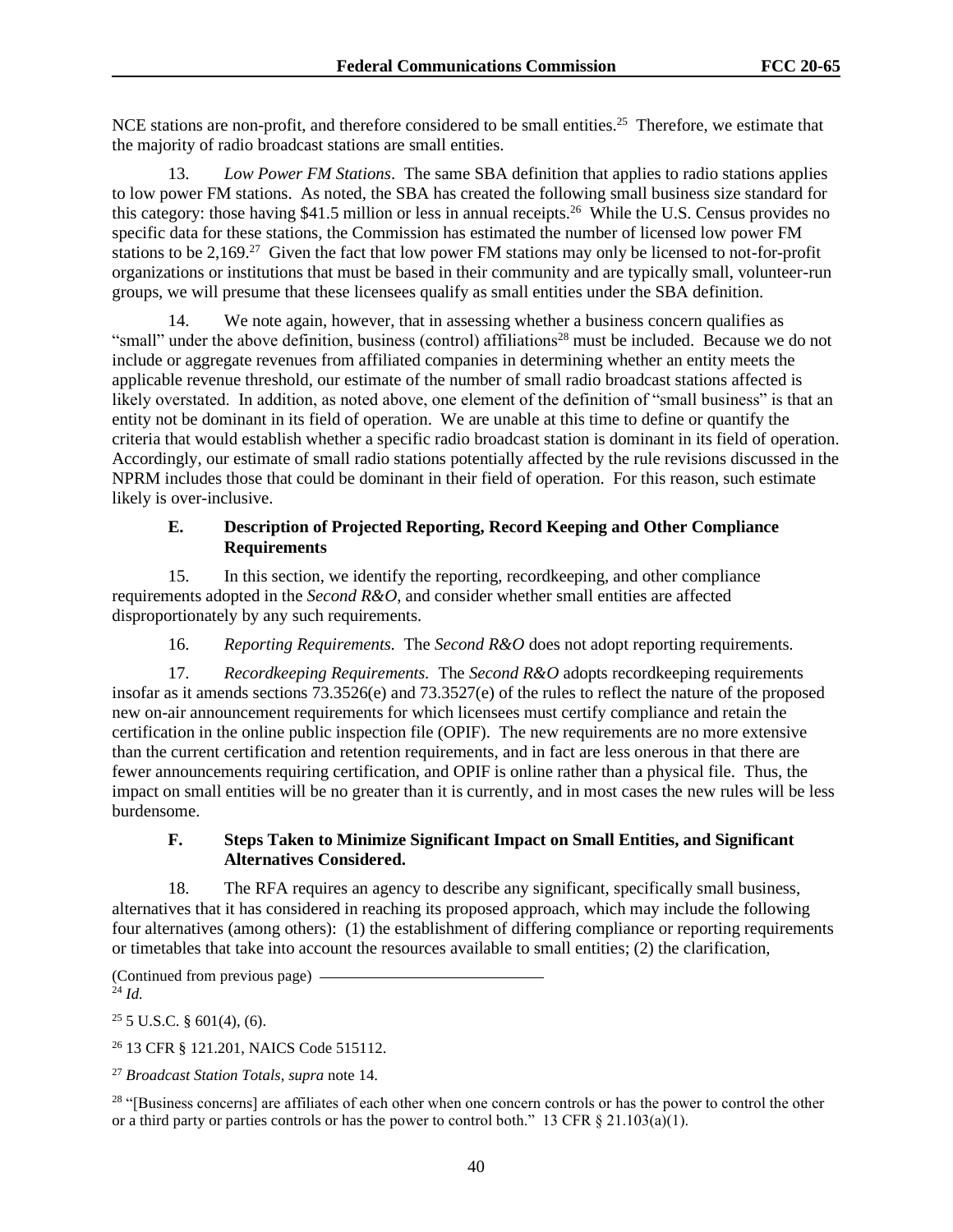consolidation, or simplification of compliance and reporting requirements under the rule for such small entities; (3) the use of performance, rather than design, standards; and (4) an exemption from coverage of the rule, or any part thereof, for small entities.<sup>29</sup>

The *Second R&O* amends section 73.3580 to reorganize, simplify, and clarify broadcasters' public notice obligations when filing certain applications, such as license renewal applications and applications to assign or transfer broadcast authorizations. In addition to streamlining and making uniform the requirement of some stations to provide public notice through on-air announcements, the *Second R&O* requires public notice of the filing of certain broadcast applications through online postings on the Internet, instead of publishing such notice in a newspaper. These proposals will reduce burdens on all broadcast applicants, including small entities, when meeting their obligation to notify the public of pending or prospective applications, while improving the public's access to information enabling it to participate in the licensing process. The majority of commenters agreed that permitting public notice through the Internet would be less costly and administratively burdensome than the existing requirement of newspaper publication, and thus the new rule will provide a less burdensome compliance option for all applicants, including small entities. With regard to just one category of applicants, those applying for consent to assign a broadcast authorization or to transfer control of the entity holding a broadcast authorization, the Commission has estimated that there are 4,020 annual applicants, each of which must publish public notice in a local newspaper four times at a cost of \$113.25 per publication, for a total annual burden of \$1,820,256, for applicants in this category alone.<sup>30</sup> Given that the majority of online notices will be posted on applicant-affiliated websites, which are typically maintained by in-house staff and do not involve materials such as paper or ink, the cost of online notice should be minimal. Thus, replacing newspaper publication with online notices can result in considerable cost savings to broadcasters and broadcast applicants.

20. Any changes to the rules originally proposed in this proceeding are based on commenter suggestions, and do not significantly increase burdens on applicants vis-à-vis the current rules. For example, the Commission originally proposed that certain applicants be required to make four on-air announcements once per week over a four-week period; the adopted rule, suggested by commenters, requires six announcements, at least once per week over a four-week period. Under the current rules applicants for license renewal, which includes all licensees once every eight years, must make a minimum of ten on-air announcements. Thus, even with the modest increase over the proposed number of on-air announcements, the overall burden on applicants has been decreased, especially considering that on-air announcements under the rule adopted in the *Second R&O* are shorter and more uniform than those under the rules being replaced. Similarly, based on comments the Commission modified the proposed online notice rule to allow stations to post online notice on a separate page rather than on their home page, with a tab or link to the separate page on the home page to facilitate the public's access to the information. This modification was designed to save space on broadcasters' websites while making links more accessible to the public. Again, the modified rules still represent a substantial burden decrease to broadcasters compared to the rules being replaced.

21. **Report to Congress**: The Commission will send a copy of this *Second R&O*, including this FRFA, in a report to Congress and the Government Accountability Office pursuant to the Small Business Regulatory Enforcement Fairness Act of 1996.<sup>31</sup> In addition, the Commission will send a copy of the *Second R&O*, including the FRFA, to the Chief Counsel for Advocacy of the Small Business

 $29\,5$  U.S.C. § 603(c)(1)-(c)(4).

<sup>30</sup> *See* Notice of Office of Management and Budget Action, ICR Ref. No. 201905-3060-002, "No Material or Nonsubstantive Change to a Currently Approved Collection" (for Application for Consent to Assignment or Transfer of Broadcast Authorizations, OMB Control No. 3060-0031) (rel. May 16, 2019), "Supporting Statement" at 7.

<sup>31</sup> *See* 5 U.S.C. § 801(a)(1)(A).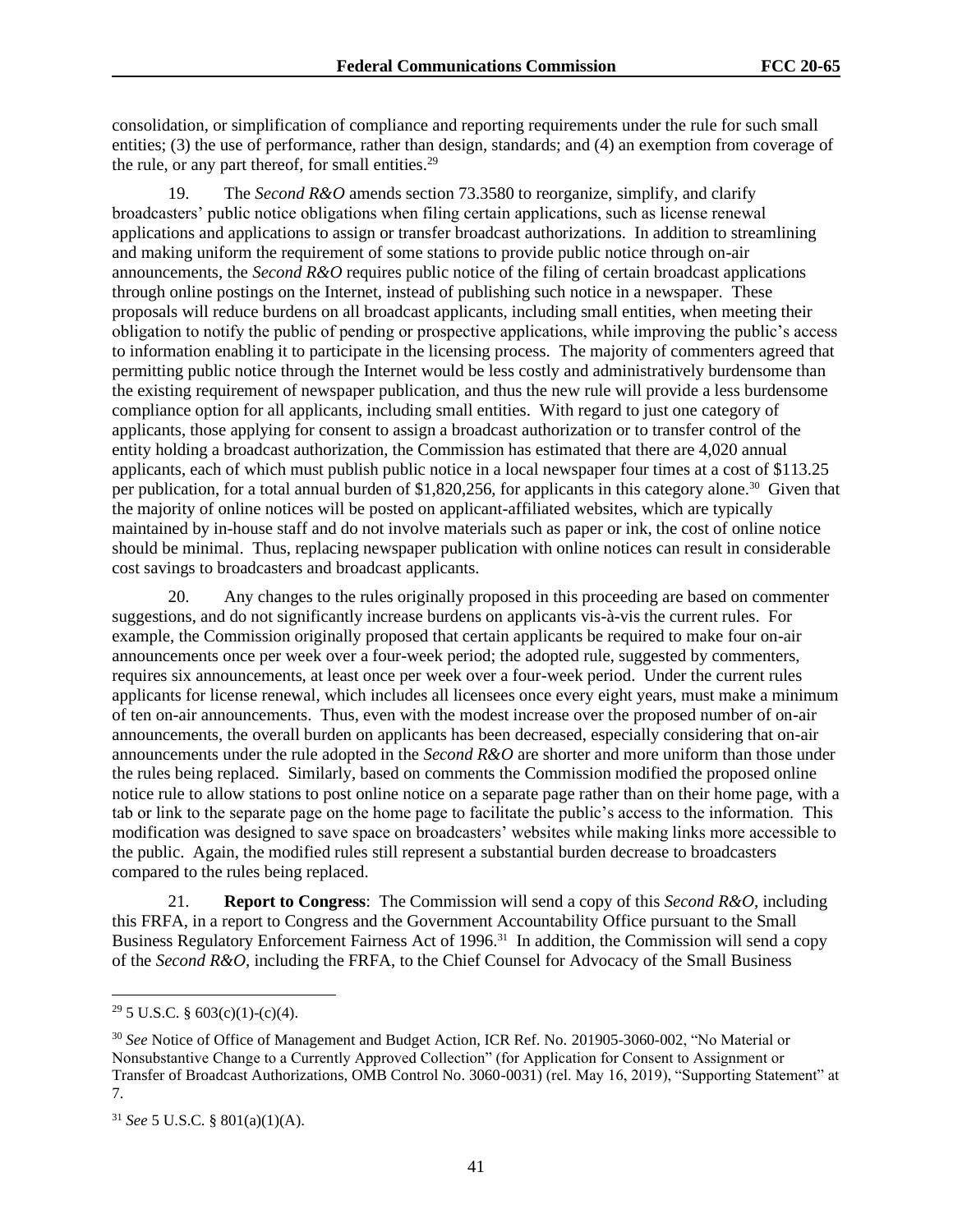Administration. A copy of the *Second R&O* and FRFA (or summaries thereof) will also be published in the *Federal Register*. 32

<sup>32</sup> *See id*. § 604(b).